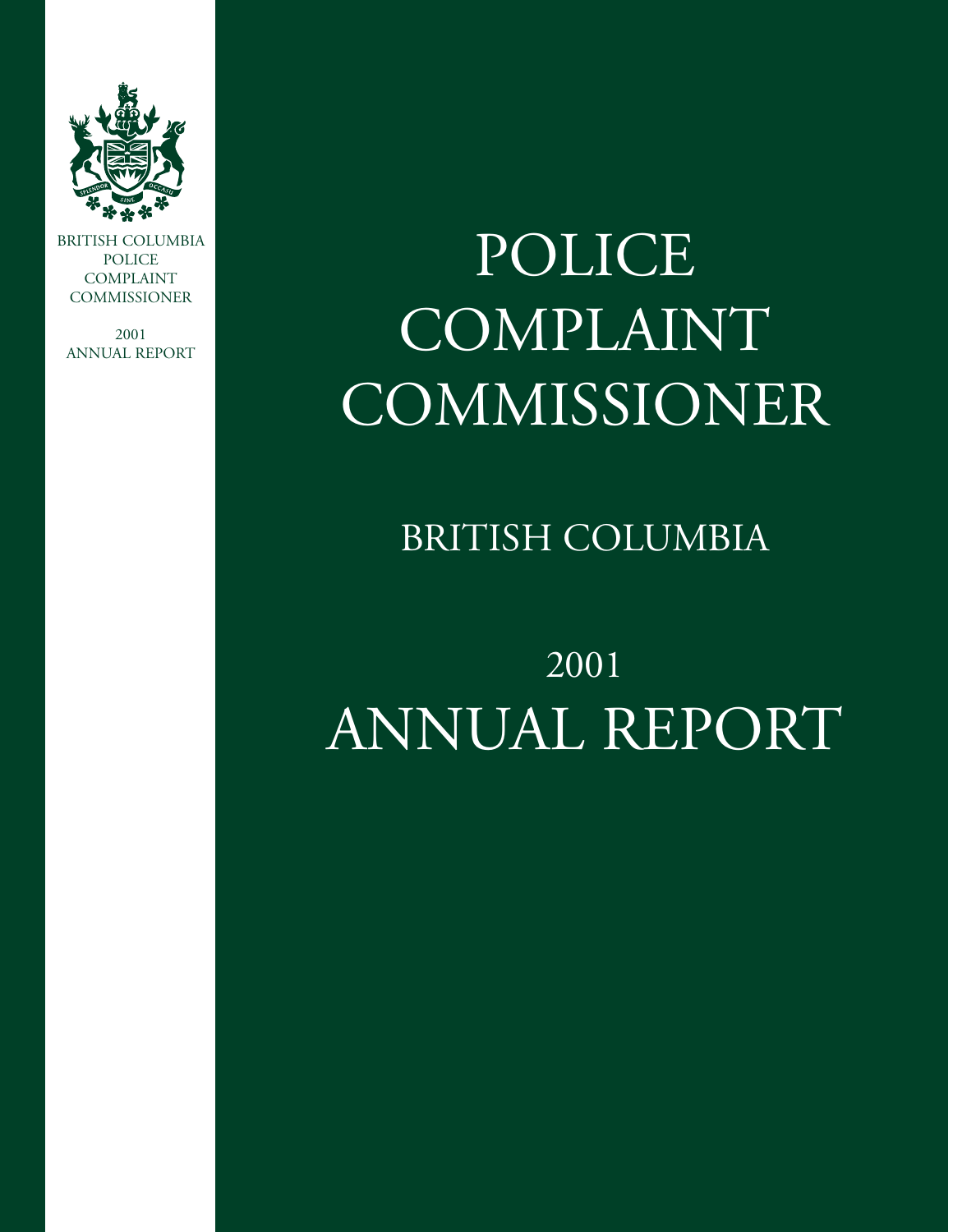

Speaker of the Legislative Assembly Room 207, Parliament Buildings Victoria, B.C. V8V 1X4

Dear Honourable Speaker:

I present to you and to the members of the Legislative Assembly the 2001 Annual Report, for Don E. Morrison, former Police Complaint Commissioner.

Yours truly,

 $\sum$ 

Barbara Murphy A/Police Complaint Commissioner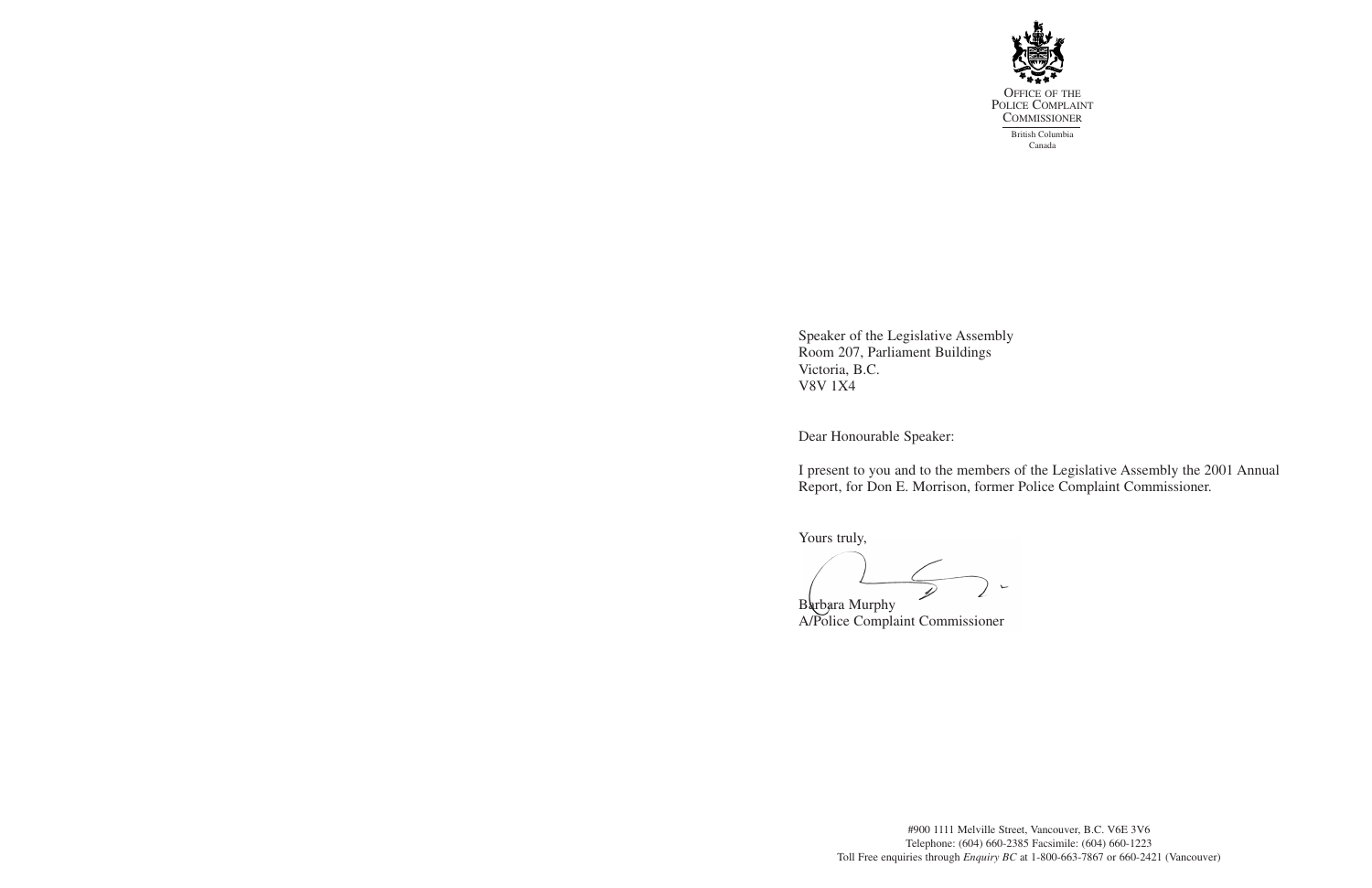## **Table of Contents**

| Special Committee to Review the Police Complaint Process31 |
|------------------------------------------------------------|
| Standing Committee on Finance and Government Services33    |
|                                                            |
|                                                            |
|                                                            |
|                                                            |
|                                                            |
|                                                            |
|                                                            |
|                                                            |
|                                                            |
|                                                            |
|                                                            |
|                                                            |
|                                                            |
|                                                            |
|                                                            |
|                                                            |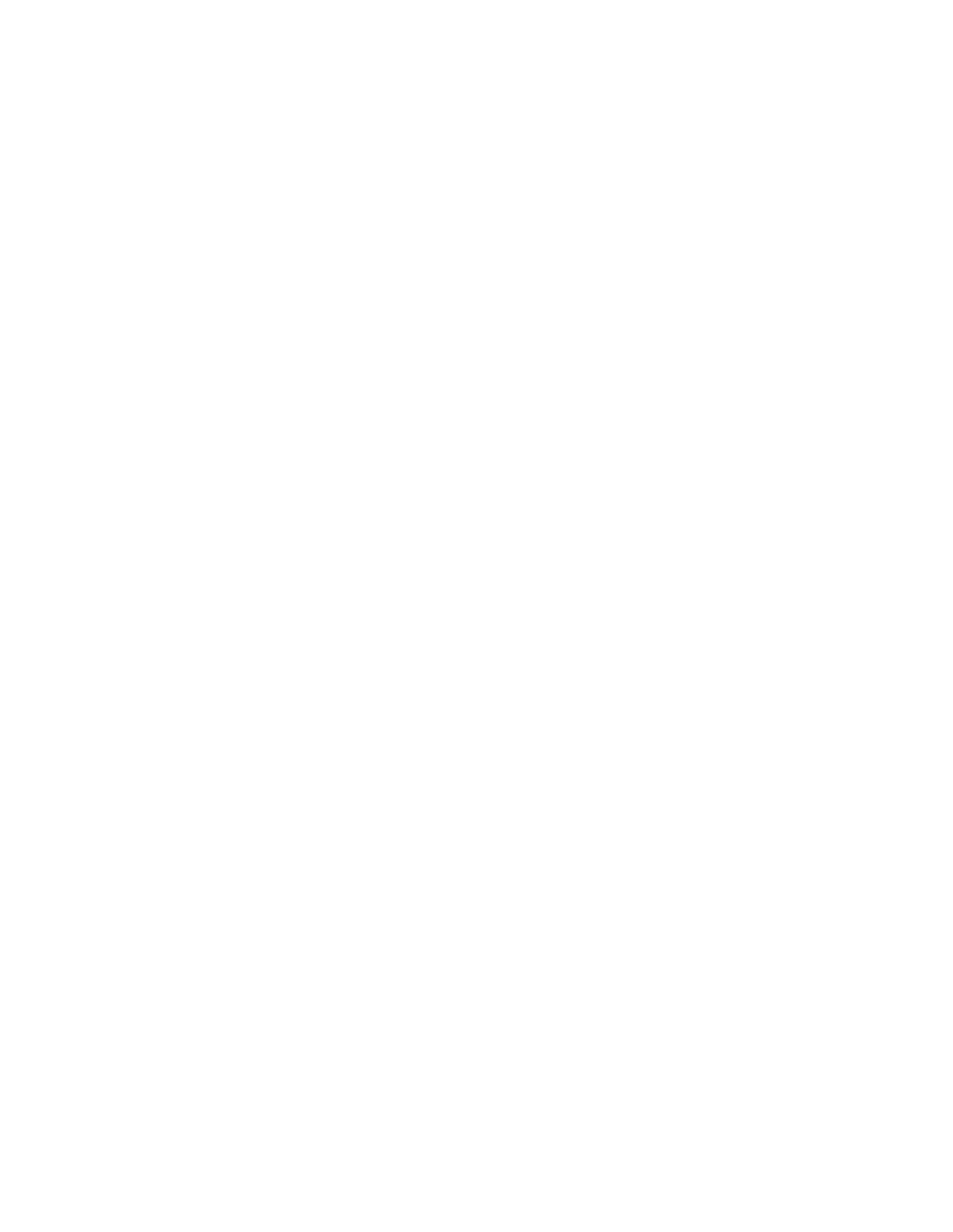## *Commissioner's Message: "A Delicate Balance"*

am pleased to present the annual report for 2001. This is the fourth report I am pleased to present the annual report for 2001. This is the fourth report<br>
coutlining the activities of the Police Complaint Commissioner, established in 1998 as a result of the extensive examination of policing conducted by Justice Wallace Oppal.



Justice Oppal recommended a model for civilian oversight of police complaints in which the police themselves investigate complaints into wrongdoing, with a civilian agency responsible for overseeing the investigation to ensure an appropriate level of public accountability.

As with any new program, there are many choices to be made and many options available. Since my appointment as Police Complaint Commissioner, I have directed the work of my office so as to maintain a balance between those who see the role of civilian oversight as one in

which there is predominately a cooperative role, assisting in promoting remedial and corrective policies only, and those who see the role of civilian oversight as one in which the agency plays an adversarial role strongly advocating for the complainant.

My view is that the model adopted by the British Columbia legislature in accepting Justice Oppal's recommendations involves a delicate balancing of these two extremes. The role of the Police Complaint Commissioner is to be impartial and neutral. The past year has provided many opportunities for me to demonstrate how this balance and impartiality was achieved for the benefit of all British Columbians, including, of course, the police themselves.

First of all, let me describe the context in which I must make very difficult decisions. Many of the complaints that are made derive from situations in which there is a high level of volatility. Alcohol and violence are often factors that complicate an already charged situation. The police must exercise judgment quickly and may be required to use force. Other complaints derive from situations in which there are differing views on the interpretation of civil and human rights. Again, the police actions are based on their ability to understand and respect these rights and weigh them against their view of the public peace and protection of life and property. Still other complaints derive from situations in which law enforcement officers use their positions inappropriately and seek to by-pass the legal protections afforded accused persons under the rule of law.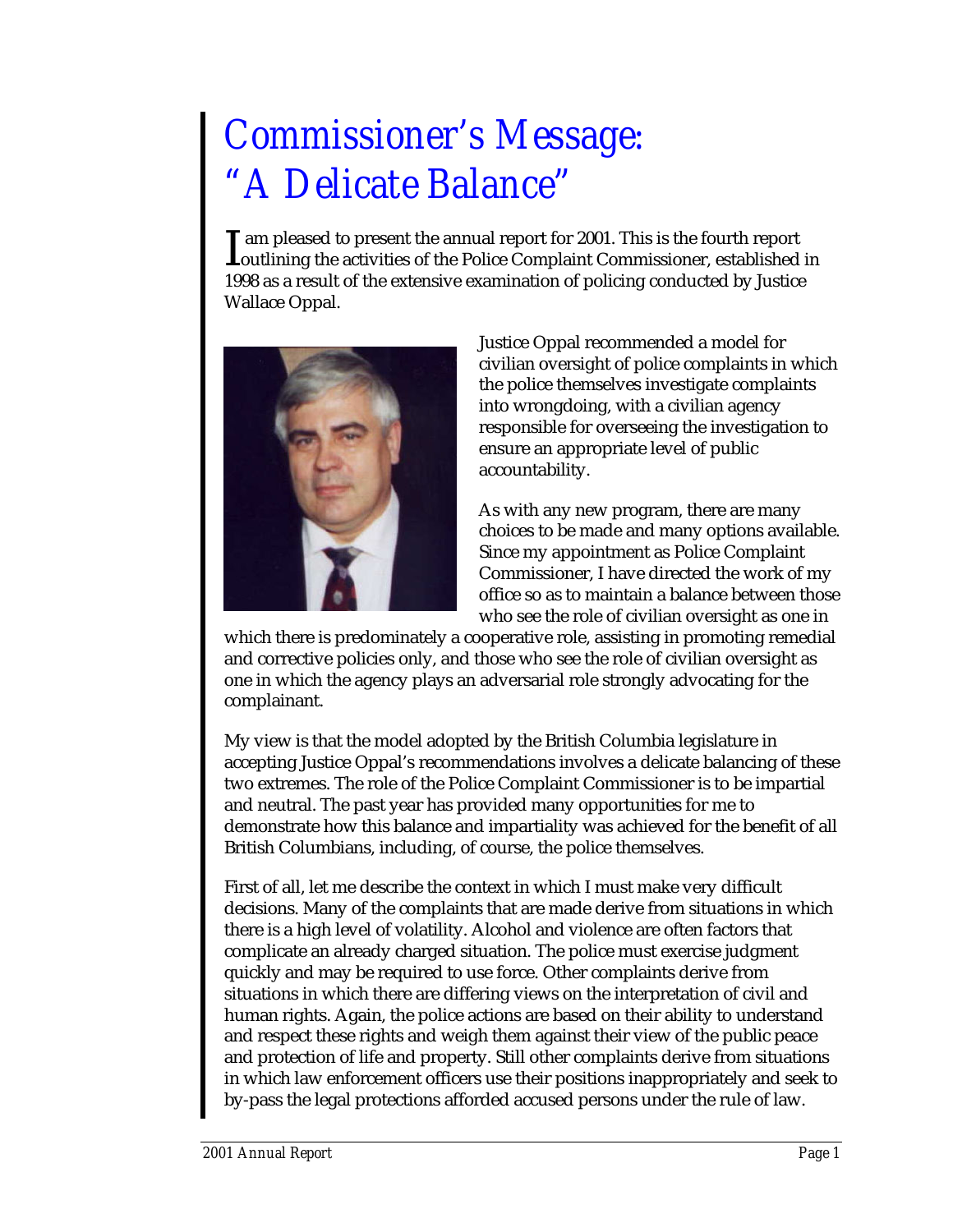My job is to ensure that there is public accountability. If the investigative and disciplinary actions taken by the police are appropriate, I may have no further role. However, even if these actions are appropriate, there may still be a need for a complete public airing of the matter through a public hearing; or there may be a need for a public inquiry into the broader social issues raised by the matter; or there may be a need for a thorough systemic review to ensure that there is no recurrence of the situation which led to the complaint. Whatever my decision, I must be impartial and fair. I must weigh complex evidence and make a decision that is not inappropriately influenced by any of the parties — not the police, not the complainant, not the politicians.

During this year, I have made my share of difficult decisions. I include in this the decision to recommend that the Solicitor General undertake a province-wide review of conditions relating to the release from custody of persons who are incapable of caring for themselves. The matter that gave rise to this decision was the tragic death of Frank Joseph Paul. My intent in making this request of the Solicitor General was that every effort be made to examine the policies and practices of police, even though it seemed to me inappropriate to re-examine the specific discipline meted out to the officers involved in the release of Mr. Paul from police custody. Further information on this matter is found in the body of my report in the section titled "Referral to the Solicitor General." The Solicitor General has agreed to include the issue of detention and release of persons who are, or may be, unable to care for themselves in the next regular audit of police agencies in the province.

In my report to the Special Committee reviewing Part 9 of the *Police Act* that governs the work of my office, I specify legislative reform recommended on the basis of the last four years of operation. Critical among these recommendations is that the Police Complaint Commissioner be given power to call a public inquiry. Under the Act, I have the power to call a public hearing which focuses on the specific actions of officers under investigation for disciplinary default. This additional power to order a public inquiry would improve public accountability and redress many of the deficiencies we have experienced in the public hearing process. For example, it would enable us to look at broader systemic issues, we could compel all officers to testify, and the inquiry could be more remedial in nature. The full discussion paper submitted to the Special Committee is included in the Appendices to this report.

This year we have continued to facilitate various police training events aimed at providing police with appropriate educational opportunities. We have also attended numerous community-based meetings aimed at ensuring that the most marginalized of our citizens have an awareness of this office and have access to it.

We are well on our way to having an effective responsive system. We will never satisfy those critics who want this office to be vocal advocates on behalf of complainants. We will never satisfy those critics who want this office to work solely behind the scenes with police and avoid any public hearings. The effective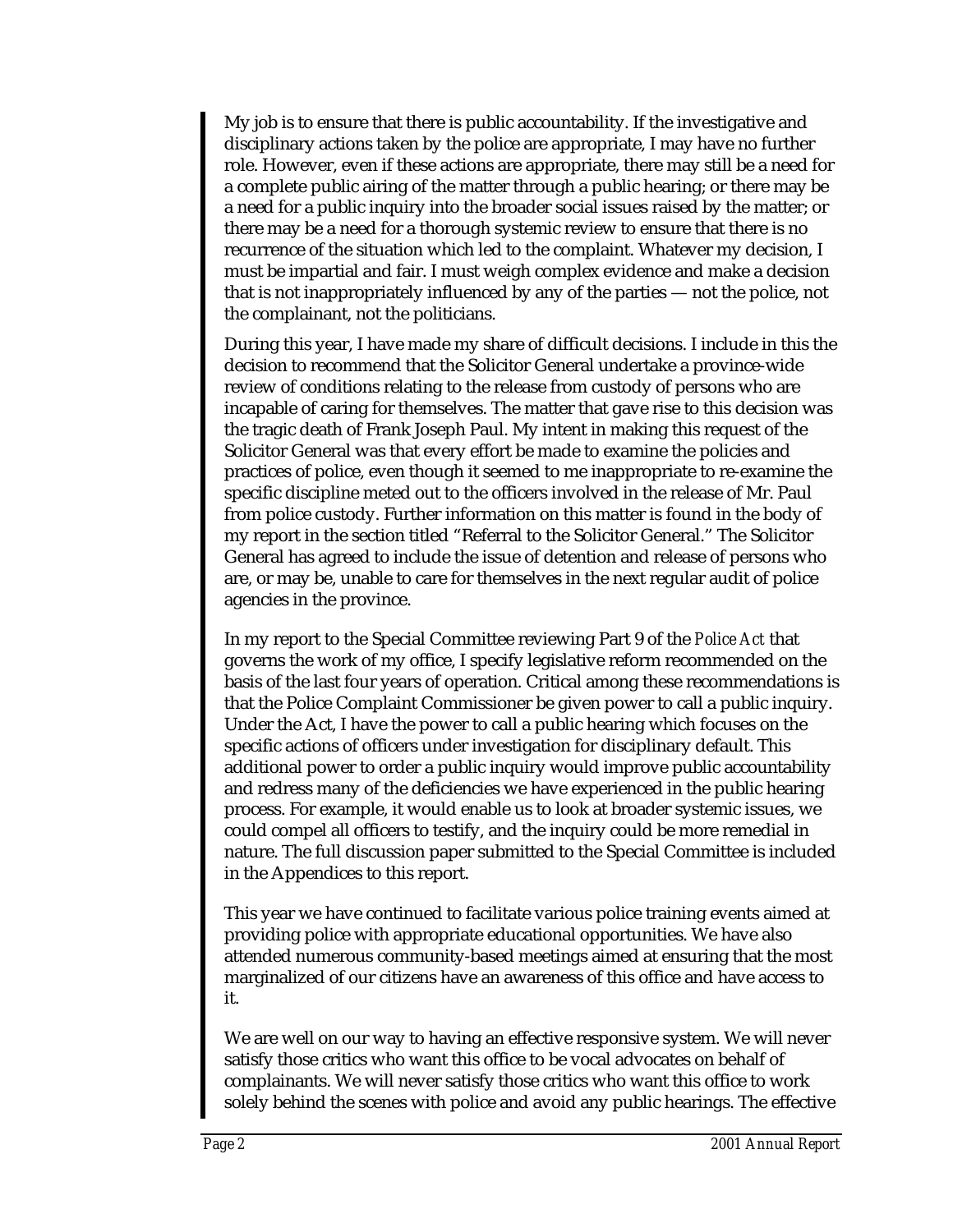responsive system envisioned in the Oppal Report is one in which there is a balance between those extremes. This year has been one in which we have fought vigorously at all levels of court in this province to preserve that balance.

Our model is one in which we will work with the police to promote ethical decision-making, and one in which every member of the public can be assured that there will be an independent civilian review process free from any police or political interference.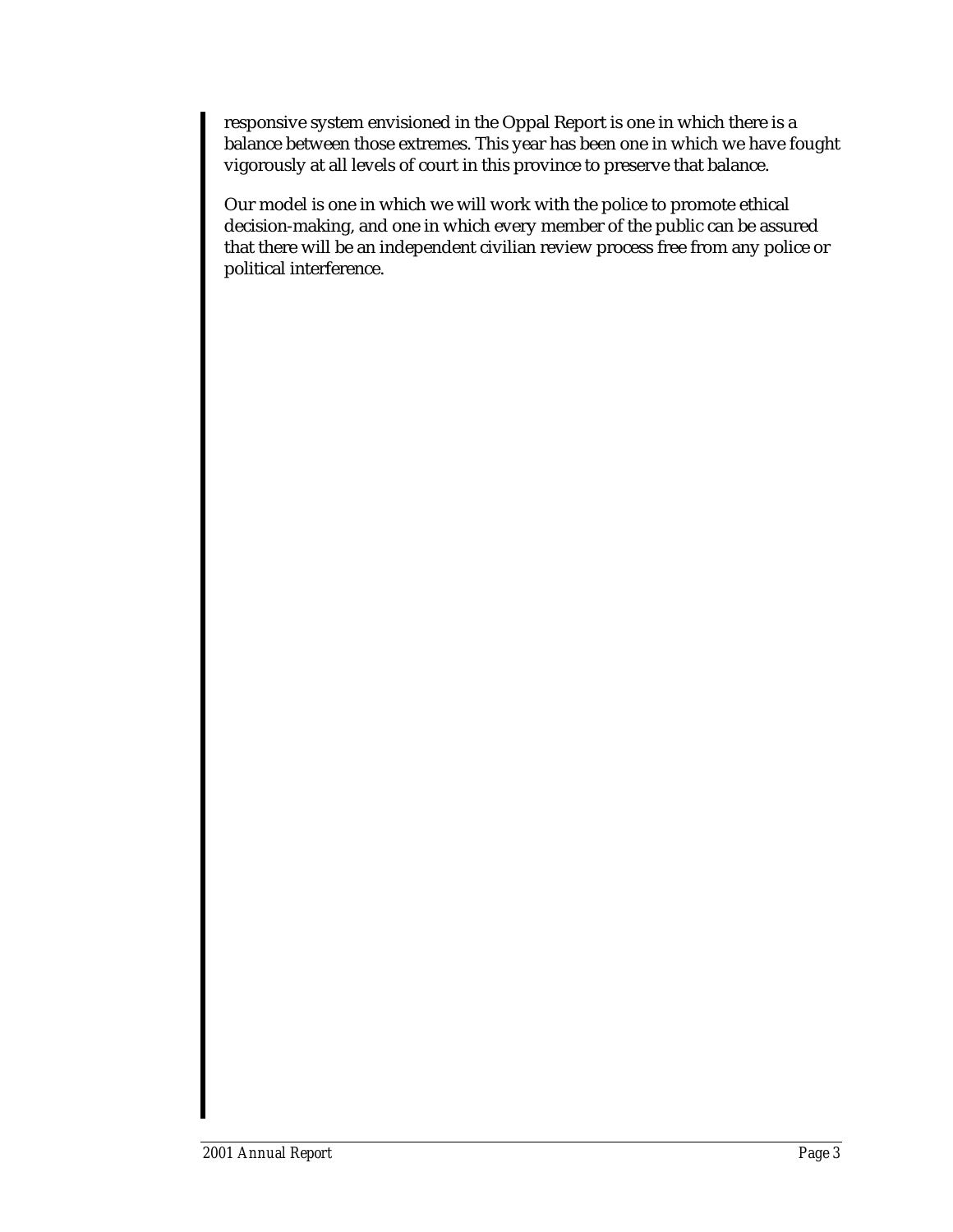## *Role, Mandate, and Purpose*

The Office of the Police Complaint Commissioner is an independent agency established under the *Police Act* to ensure that complaints against municipal police in British Columbia are handled fairly and impartially.  $\rm T$ 

There are 12 municipal police departments and three First Nations police services in British Columbia:

- Abbotsford Police Department
- ♦ Central Saanich Police Department
- ♦ Delta Police Department
- ♦ Dididat First Nations Public Safety & Police Service
- ♦ Esquimalt Police Department
- ♦ Kitasoo Xiaxas Public Safety Department
- ♦ Nelson City Police Department
- ♦ New Westminster Police Service
- ♦ Oak Bay Police Department
- ♦ Port Moody Police Department
- ♦ Saanich Police Department
- Stl'atl'imx Tribal Police Service
- Vancouver Police Department
- Victoria Police Department
- ♦ West Vancouver Police Department

Complaints concerning any one of the 12 departments and the Stl'at'lmx Tribal Police Service, or complaints about the policies of a department, fall under the mandate of the OPCC.

Complaints regarding special provincial constables of the Dididat First Nations Public Safety and Police Service and the Kitasoo Xiaxas Public Safety Department are subject to the Special Constable Complaint Procedure Regulation. The Director of Police Services Division of the Ministry of Attorney General has delegated that authority under the Regulation to the Police Complaint Commissioner.

The Office of the Police Complaint Commissioner provides an accessible way for the public to complain to an independent body about the conduct of any municipal police officer. The OPCC was established to ensure that the complaint process is conducted with impartiality and fairness, both to members of the public and to members of the municipal police forces.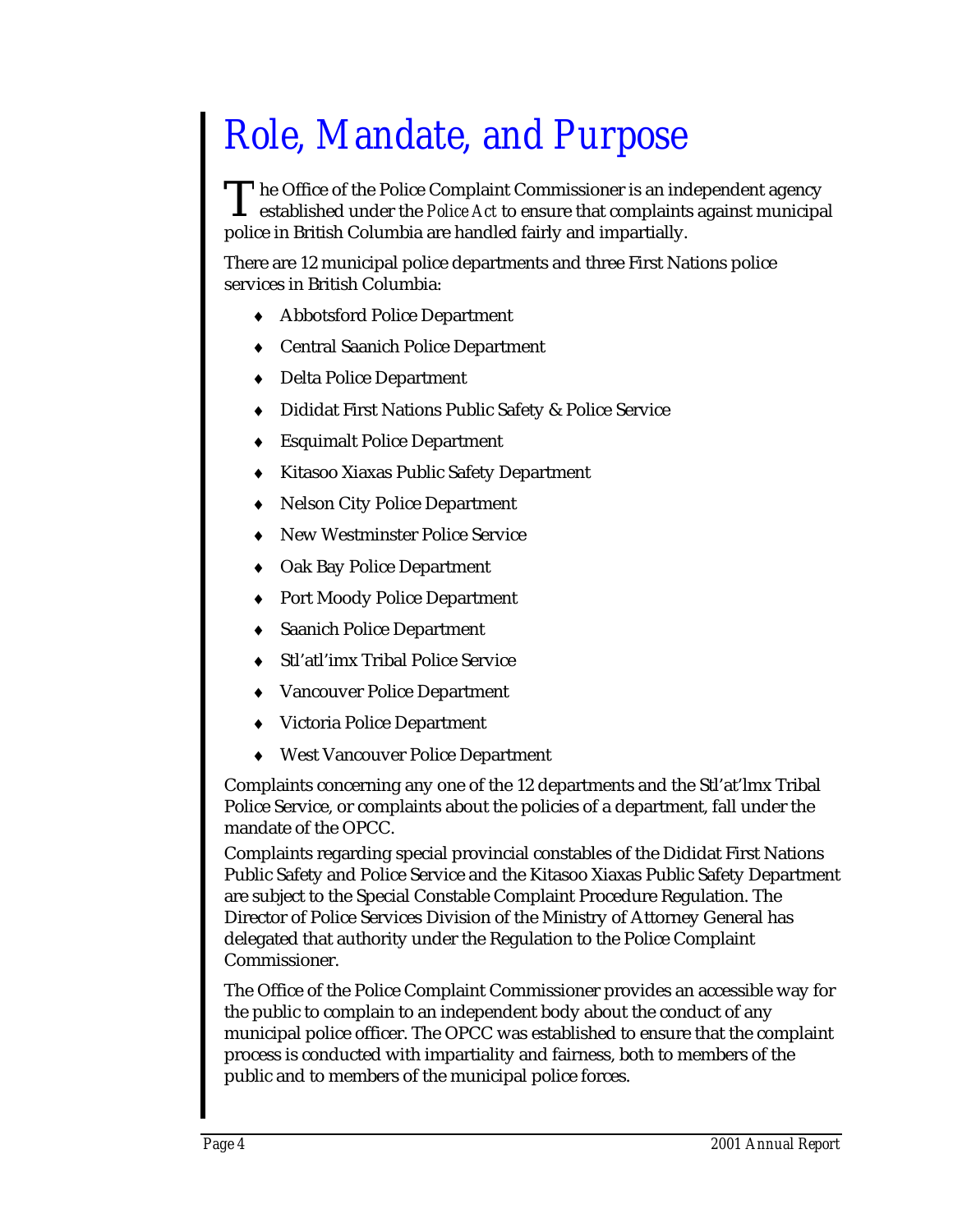## *The Complaint Process*

### *Who can make a complaint?*

Anyone who has concerns about the actions or comments of a municipal police officer or the service provided by a municipal police department may make a complaint.

### *How are complaints made?*

A complaint can be made either orally or in writing, but before it can be processed under the *Police* Act, it must be made in writing, on an approved form (Form 1, Record of Complaint). After a complaint has been made, it can be withdrawn at any time.

### *What happens to the complaint?*

The Office of the Police Complaint Commissioner forwards all complaints received to the appropriate police department for investigation. If the complaint is made at a police department, copies are to be forwarded to the Office of the Police Complaint Commissioner.

The police department investigating a complaint must report to the Police Complaint Commissioner at each stage of the investigation to advise the Commissioner what is happening with the complaint. The complainant is also provided with ongoing information about his or her complaint.

Three types of complaints can be made: *Public Trust, Service and Policy,* or *Internal Discipline*. Depending on the circumstances described in the complaint, all complaints will be characterized as one of these types. Each type of complaint is processed differently.

Most complaints fall under the Public Trust category and are processed in the following manner:

### *Public Trust Complaints*

Public trust complaints affect the relationship between a police officer and the community and allege specific misconduct on the part of a police officer. A public trust complaint will be resolved in one of three ways:

### **1. Informal Resolution**

Public trust complaints may be resolved informally by face-to-face discussions, by letter, by telephone, or with the help of a professional mediator. A complaint is resolved when both parties to the complaint (the complainant and the police officer) have given their signed consent, after which either party has 10 days to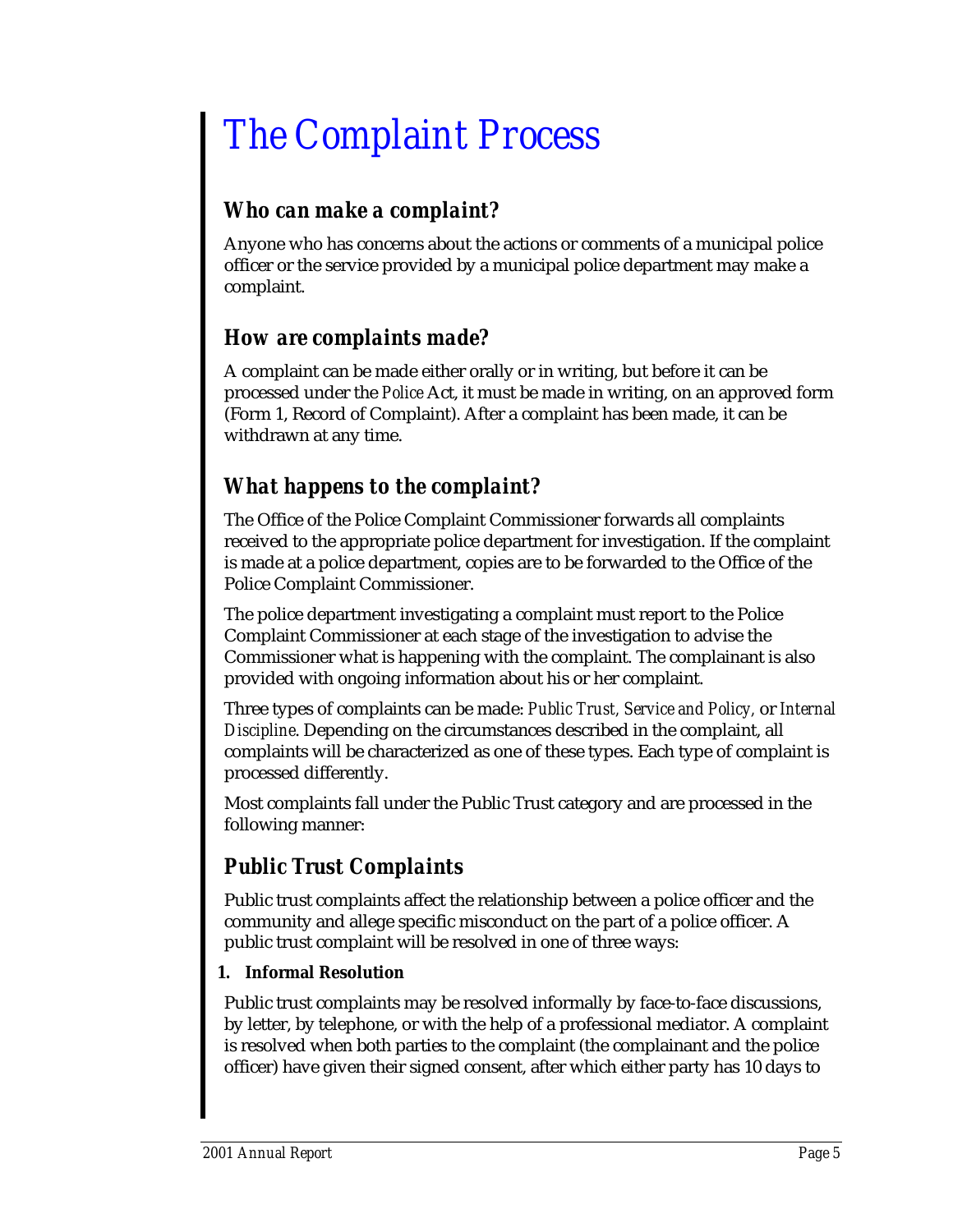withdraw his or her consent in writing. Otherwise, the informal resolution is final and binding.

### **2. Summary Dismissal**

A public trust complaint may be dismissed if there is no likelihood that further investigation would produce evidence to substantiate the complaint, if the complaint concerns a matter that happened more than 12 months ago, or if the complaint is deemed to be frivolous or vexatious. If the complainant disagrees with the department's decision to dismiss the complaint, he or she can apply to the Police Complaint Commissioner for a review of the police department's decision.

### **3. Investigation and Conclusion**

A public trust complaint will be investigated if it is not informally resolved or summarily dismissed. The complaint will be investigated by the police department involved or may be referred by the police department or by the Police Complaint Commissioner to another police department to investigate.

The investigation into a complaint must be completed within six months after the date the approved complaint form was filed. The Police Complaint Commissioner may grant an extension of this time. If the complainant is unhappy with the results of the investigation, he or she may apply to the Police Complaint Commissioner for a public hearing.

### *Service or Policy Complaints*

Service or policy complaints are complaints about the policies, procedures, and services provided by a municipal police department. An example of a service or policy complaint would be a complaint that insufficient police officers were stationed at a public event.

Service or policy complaints are the responsibility of each police board. The police board must advise the Police Complaint Commissioner and the complainant of the results, including what course of action, if any, was taken and must provide a summary of the results of any investigation or study.

The Police Complaint Commissioner cannot require a board to take any particular course of action regarding a service or policy complaint, but may make recommendations.

### *Internal Discipline Complaints*

Internal discipline complaints concern police misconduct that is of concern to the officer's employer but does not affect the officer's relationship with the public. An example of an internal discipline complaint would be that a police officer did not secure his or her firearm properly in the police locker. The principles of labour law apply to the investigation and processing of internal discipline complaints. The public trust complaint process does not apply.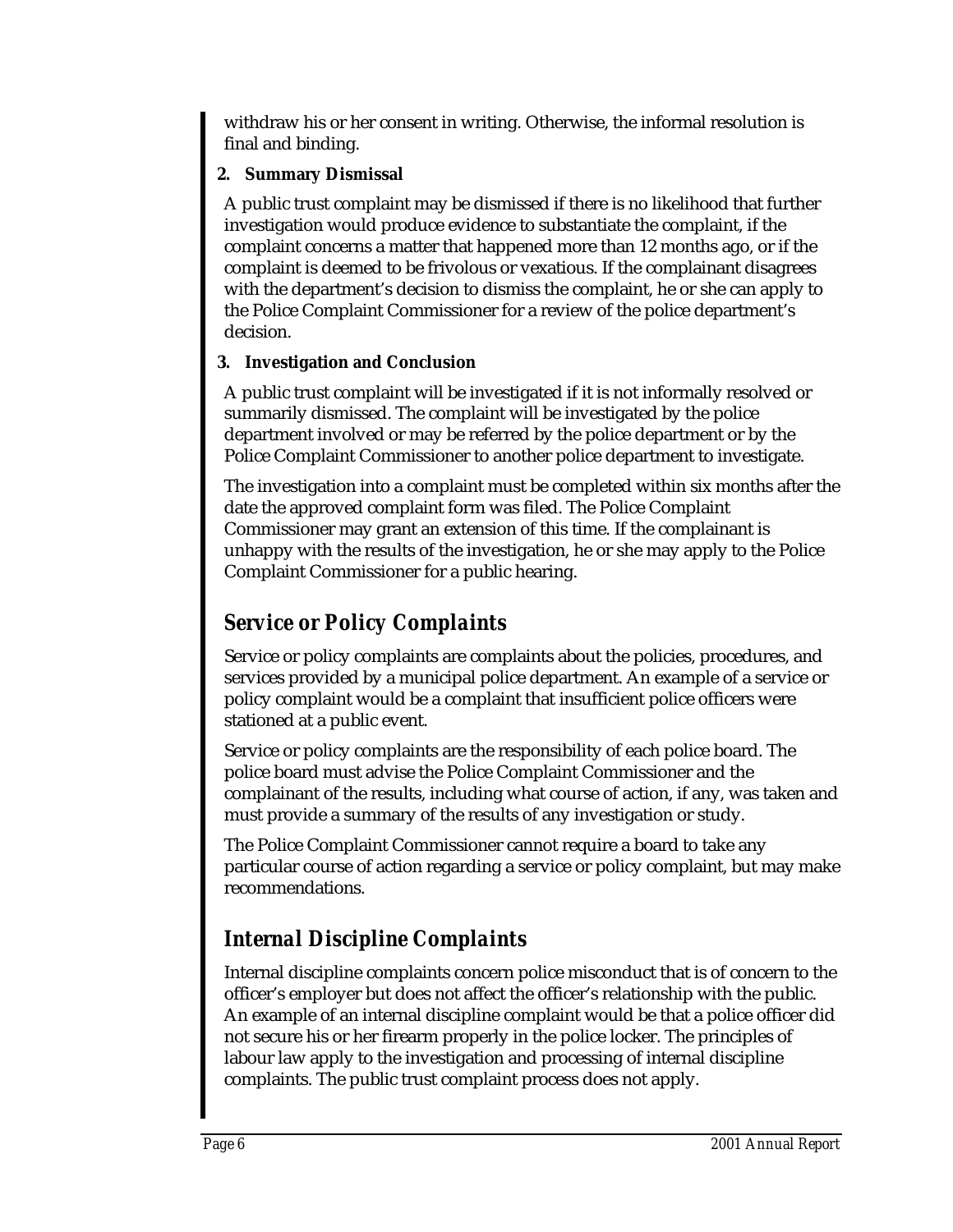## *Referral to the Solicitor General*

**P**art 9 of the *Police Act* empowers the Commissioner to refer serious matters to the Solicitor General. During 2001, the Commissioner referred to the Solicitor the Solicitor General. During 2001, the Commissioner referred to the Solicitor General a matter relating to the death of a person who was released from police custody when he may not have been able to care for himself. The Commissioner recommended that the Chief Coroner be ordered to conduct an inquest into the circumstances of the death of a person who had been in police custody, and further recommended that a province-wide review be undertaken to determine whether policies and practices of British Columbia police adequately address the duty of care owed to people who are unable to care for themselves at the time of release from police custody.

### *Background*

In August 1999, the police department initiated a complaint under the *Police Act.* Both the department and the Police Complaint Commissioner characterized the complaint as involving public trust. Pursuant to section 65(4), the *Police Act* proceedings were suspended pending the conclusion of criminal proceedings.

Mr. P was arrested by police for public intoxication. Several hours later, Mr. P was released following assessment by a jail nurse. He was able to care for himself at that point. Three hours later, Mr. P was again arrested for public intoxication. He was unable to sit up or walk, and was largely incoherent. The arresting officers turned Mr. P over to Officer A, who transported him to the jail. Mr. P was dragged to the jail elevator. Officer B was in charge of the jail and had dealt briefly with Mr. P earlier. Officer B determined, without input from the jail nurse, that Mr. P was suffering from a medical malady, not extreme intoxication. He directed Officer A to "breach" Mr. P to a different area of town, near where Officer B thought he lived. "Breaching" is a process that allows the arrest, transport from an area and release of persons who commit, or who are likely to commit, a breach of the peace.

Officer A breached Mr. P, leaving him in an alley behind a Detox center .Officer A was advised by other police officers that Officer B was mistaken about Mr. P's residential area and that in fact Mr. P had no residence, often slept outside and on many occasions had declined shelter. Mr. P's clothing was wet. Video and forensic pathology evidence indicates that Mr. P was likely unable to care for himself at the time he was breached. Mr. P was found dead several hours later.

As is required by law, the police department notified the Coroner of Mr. P's death. In accordance with internal police department policy, a review was undertaken of the circumstances surrounding Mr. P's release. The police officers involved submitted the required duty report. The results of a criminal investigation were referred to Crown counsel to consider criminal charges.

The *Coroners Act* requires an inquest when a person dies in police custody and otherwise allows an inquiry. Both processes require the Coroner to determine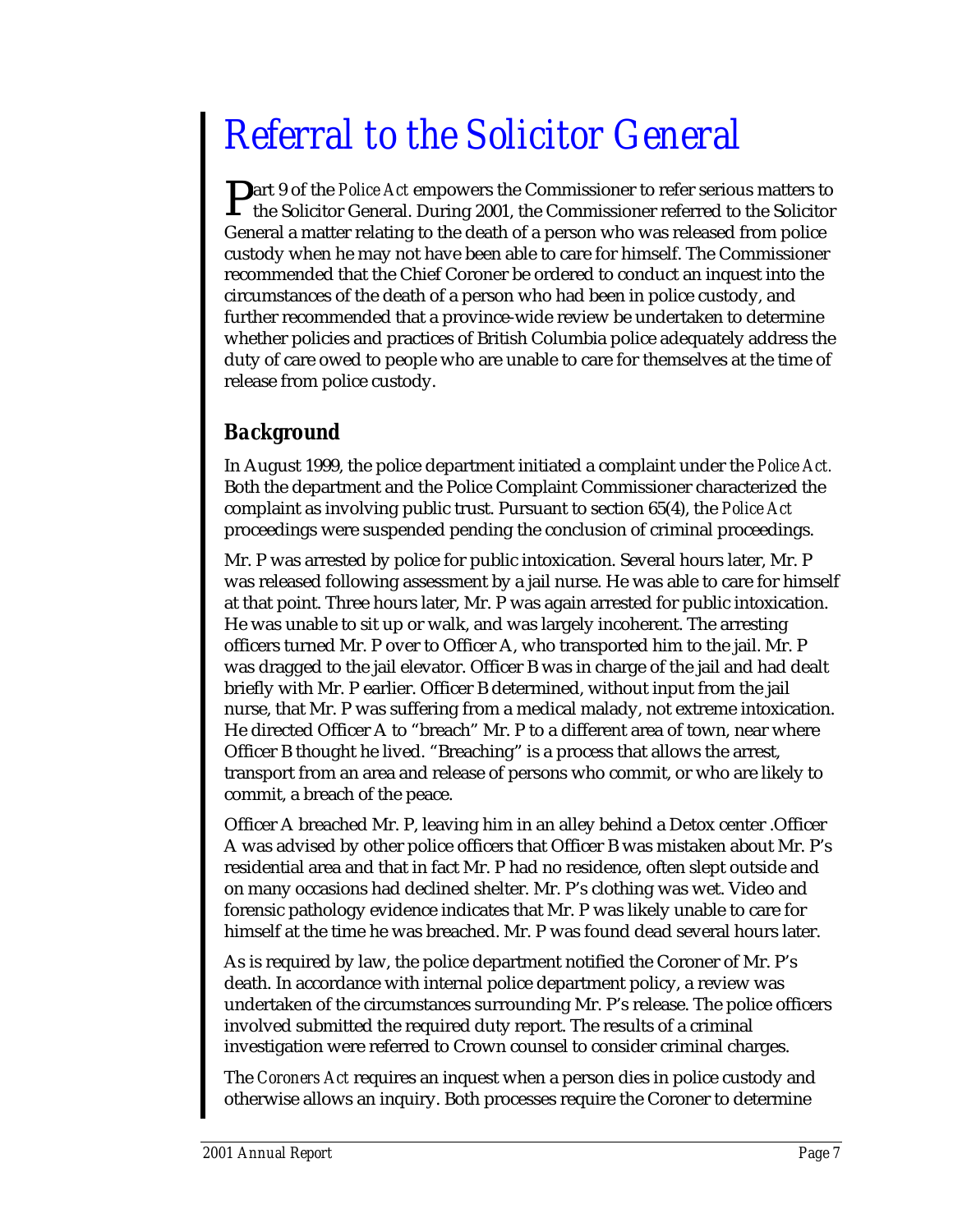who, where, when, how and by what means a person died. Neither allows the coroner to assign blame. Because Mr. P was not in the actual custody of police at the time of his death, an inquiry was conducted. On November 9, 1998, the Coroner classified Mr. P's death as accidental, caused by "hypothermia due to or as a consequence of acute intoxication." The Coroner made several recommendations about the need for education, policies and procedures for dealing with persons who may have medical disabilities. The Coroner's recommendations were accepted and implemented by the police department. As well, the police board provided further policy information regarding police duties and responsibilities for the safe transport of prisoners.

On December 21, 1999, Crown counsel advised that criminal charges were not appropriate against any of the officers involved with Mr. P. In closing, Crown counsel concluded that "The sad and unfortunate conditions of P's life make the task of distinguishing between circumstances likely to expose him to endangerment, and simply returning him to the context of his daily experience, more difficult than not."

The *Police Act* proceedings against the two police officers were concluded in March and June of 2000. Without the need for a discipline hearing, both officers acknowledged responsibility for their actions. Officer A admitted to Neglect of Duty, and accepted a one-day suspension. Officer B admitted to Discreditable Conduct, and received a two-day suspension.

OPCC staff started a review to determine what action should be taken. A forensic pathologist reviewed the file and offered the opinion that Mr. P's death could have been prevented if his condition had been medically assessed and he had not been removed from the police jail and left in an alley exposed to rain and cold.

On December 12, 2000, the Police Complaint Commissioner referred the matter for a second time to both the Coroner and Crown counsel.

The Coroner declined to reopen the file, based on a determination that the case did not fit the criteria for an in-custody death and that the requirements of the *Coroners Act* had been met.

On August 13, 2001, Crown counsel responded that the file had been reviewed with the benefit of the further information obtained or provided by the OPCC, including a jail videotape, the forensic pathologist's opinion, and an analysis by OPCC counsel. Crown counsel again concluded that charges were not appropriate.

At that point, it had been nearly 2 years and 8 months since Mr. P's death.

On August 21, 2001, all options were considered again with respect to addressing the specific incident of Mr. P's death and the possibility of broader systemic problems regarding the detention and release of persons who are unable to care for themselves. The Commissioner decided that no public hearing would be arranged. Substantive findings against Officer A and Officer B, for the disciplinary defaults of Neglect of Duty and Discreditable Conduct, respectively, had been made, and discipline imposed.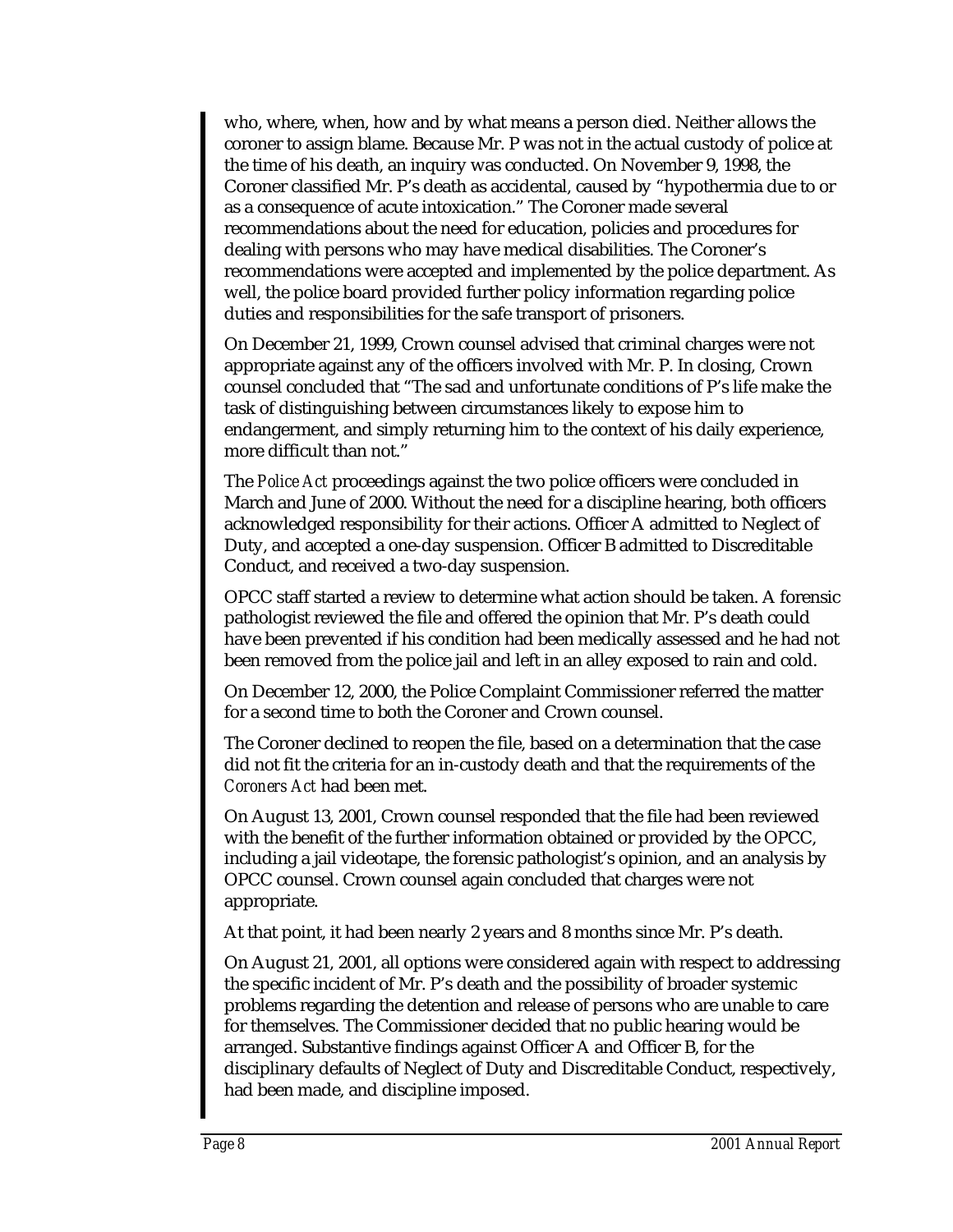### *The Referral*

On October 4, 2001, the Commissioner referred the following matter to the Solicitor General:

"In my capacity as Police Complaint Commissioner, I have become aware of cases in BC where police have released persons in circumstances that have led to, or had the potential to lead to, injury or death of the person.

Pursuant to section 50(3) of the Police Act, I am recommending that you undertake a review of police policies and practices concerning the detention and release of persons who are, or may be, unable to care for themselves.

The standard of care owed by police to prisoners is well established by statute and case law. The positive duty of care persists beyond release or time when those persons are turned over to the care of another. Courts have determined that police have a duty of care to individuals who they release when, by virtue of circumstances, individuals are unable to care for themselves.

Police in BC have policies and practices similar to those under investigation in Saskatchewan. These practices included the one commonly known as 'breaching' that is used to arrest, transport, and subsequently release persons as an alternative to detaining them in jail or placing them in other facilities.

....

In those cases, a public hearing under Part 9 of the Police Act may assist in determining the extent to which police did, or did not, meet the required duty of care with respect to a specific person. However, the Police Act hearing is limited to police conduct. Such hearings may not bring to light what may be systemic problems or practices within police agencies nor can they examine the duty of care that may be owed by other agencies into whose care people may be released.

It is unclear whether policies and practices of BC police adequately address the duty of care owed to people who are unable to care for themselves at the time of release from police custody.

In light of the seriousness of potential consequences for citizens in all BC policing jurisdictions, I am recommending a province-wide review be undertaken."

The Solicitor General agreed with the Commissioner that it would be timely to conduct an evaluation of police policies and practices concerning the detention and release of persons who are, or may be, unable to care for themselves. The Director of Police Services has been asked to include the issue as the next "highrisk" item for examination in the regular audit of police agencies within the province.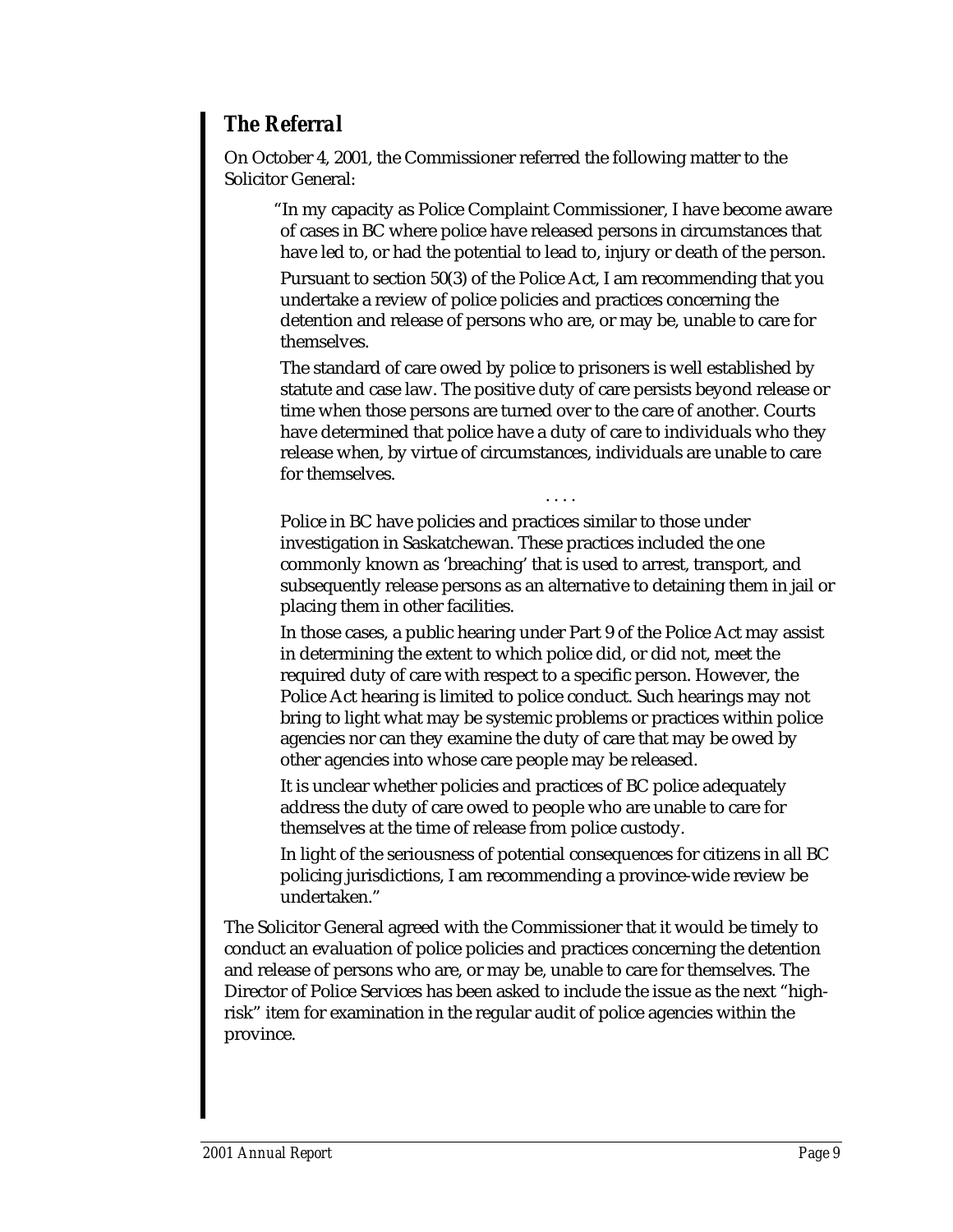## *Public Hearings*

he *Police Act* allows the Police Complaint Commissioner to order public The *Police Act* allows the Police and Separates.<br> **Thearings into complaints.** 

At the conclusion of an investigation into a complaint, either the complainant or the respondent police officer may request a public hearing.

If the respondent police officer has received a disciplinary measure more severe than a verbal reprimand, he or she has an automatic right to a public hearing on request.

If the complainant requests a public hearing, the Police Complaint Commissioner must determine if there are grounds to believe the hearing is necessary in the public interest.

The Commissioner may also arrange a public hearing without having received a request from either the complainant or the respondent police officer if the Commissioner believes that the public hearing is necessary in the public interest.

The Commissioner will consider the following factors before making the decision whether to arrange a public hearing:

- ♦ The seriousness of the complaint.
- The seriousness of the harm done.
- Whether a public hearing is needed to discover the truth.
- Whether there was a flaw in the investigation done by the police department, the measures proposed are inappropriate or inadequate, or the discipline authority's interpretation of the Code of Professional Conduct was incorrect.
- Whether a public hearing is necessary to restore or preserve public confidence in the complaint process and in the police.
- Whether the allegation is a "disciplinary default" under the Code of Professional Conduct Regulation.

Once the public hearing has been called, a retired justice from the Court of Appeal, the Supreme Court, or the Provincial Court of British Columbia is appointed as adjudicator for the purposes of that particular public hearing.

The Commissioner appoints Commission counsel who may call any witness who has relevant evidence to give, whether or not the witness was interviewed during the original investigation. Commission counsel may also introduce into evidence any record, including any record of the proceedings, concerning the complaint up to the date of the hearing.

The adjudicator must decide if the alleged disciplinary default has been proven on the civil standard of proof. The civil standard of proof is "*By a fair preponderance of the evidence*" (Black's Law Dictionary).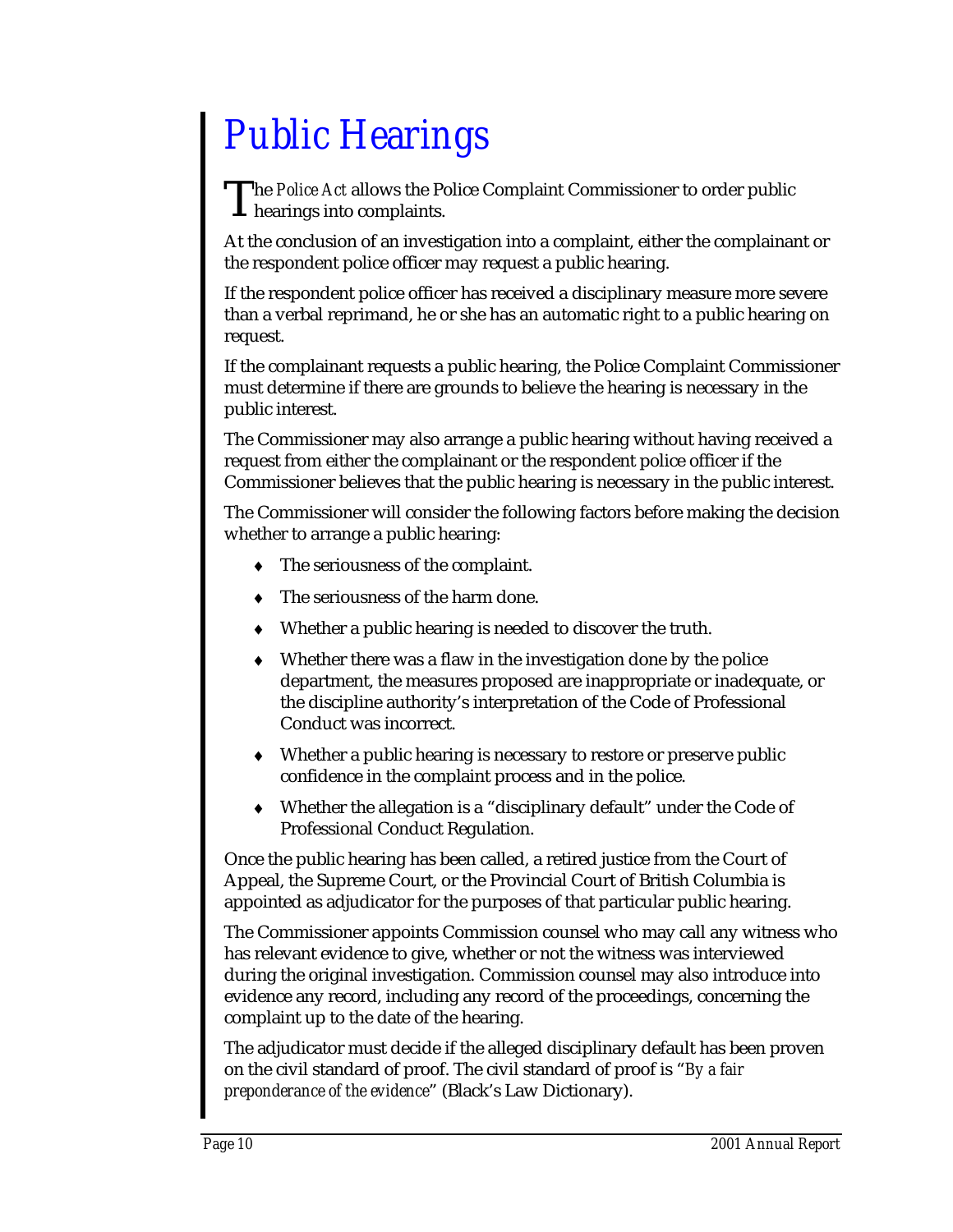If a disciplinary default is proven, the adjudicator may impose a disciplinary or corrective measure, or may confirm, increase, or reduce the disciplinary or corrective measures already proposed by the disciplinary authority.

Once a decision has been reached at the public hearing, the only appeal available to that decision is to the Court of Appeal on questions of law.

The rules governing public hearings and Office of the Police Complaint Commissioner policy on ordering a public hearing can be found on the OPCC Web site at www.opcc.bc.ca.

\_\_\_\_\_\_\_\_\_\_\_\_\_\_\_\_\_\_\_\_\_\_\_\_\_\_\_\_\_\_\_\_\_\_\_\_\_\_\_\_

### *Public Hearings in 2001*

The Police Complaint Commissioner arranged four public hearings in 2001.<br>Two public hearings were arranged pursuant to section 60(4) of the Act, the  $\perp$  Two public hearings were arranged pursuant to section 60(4) of the Act, the Commissioner determining that a hearing was necessary in the public interest. In each of the other two matters, respondent police officers invoked a statutory entitlement to a public hearing; those two hearings are now concluded.

One public hearing ordered in 2000 proceeded to conclusion, while another is set for hearing in 2002.

Another public hearing, arranged in 1999, was re-set for hearing dates in 2002, further to a decision from the British Columbia Court of Appeal. A subsequent decision by the Supreme Court of Canada resulted in the adjournment of that hearing to 2003.

A summary of all public hearings which were new, continuing or concluded in 2001 is set out below, although only limited details of ongoing hearings can be provided as the matters remain before the respective adjudicators.

Decisions rendered by adjudicators in concluded public hearings, and the schedule for upcoming public hearings, can be found on the OPCC Web site at www.opcc.bc.ca.

#### **PH2001-04 Constable William Foster Victoria Police Department**

*Constable Foster, a member of the Victoria Police Forensic Identification section, was assigned to obtain gunshot residue samples from the hands of a gunshot victim at the request of the Esquimalt Police Department, who were conducting an investigation into an apparent suicide attempt. Constable Foster initially submitted a report stating that he had taken gunshot residue samples. When queried over a month later by an investigator, Constable Foster replied that he had not taken the samples and that the report was wrong. On request, Constable Foster later submitted a second report stating that no samples were taken. Constable Foster later explained that samples had been taken, for practice, but*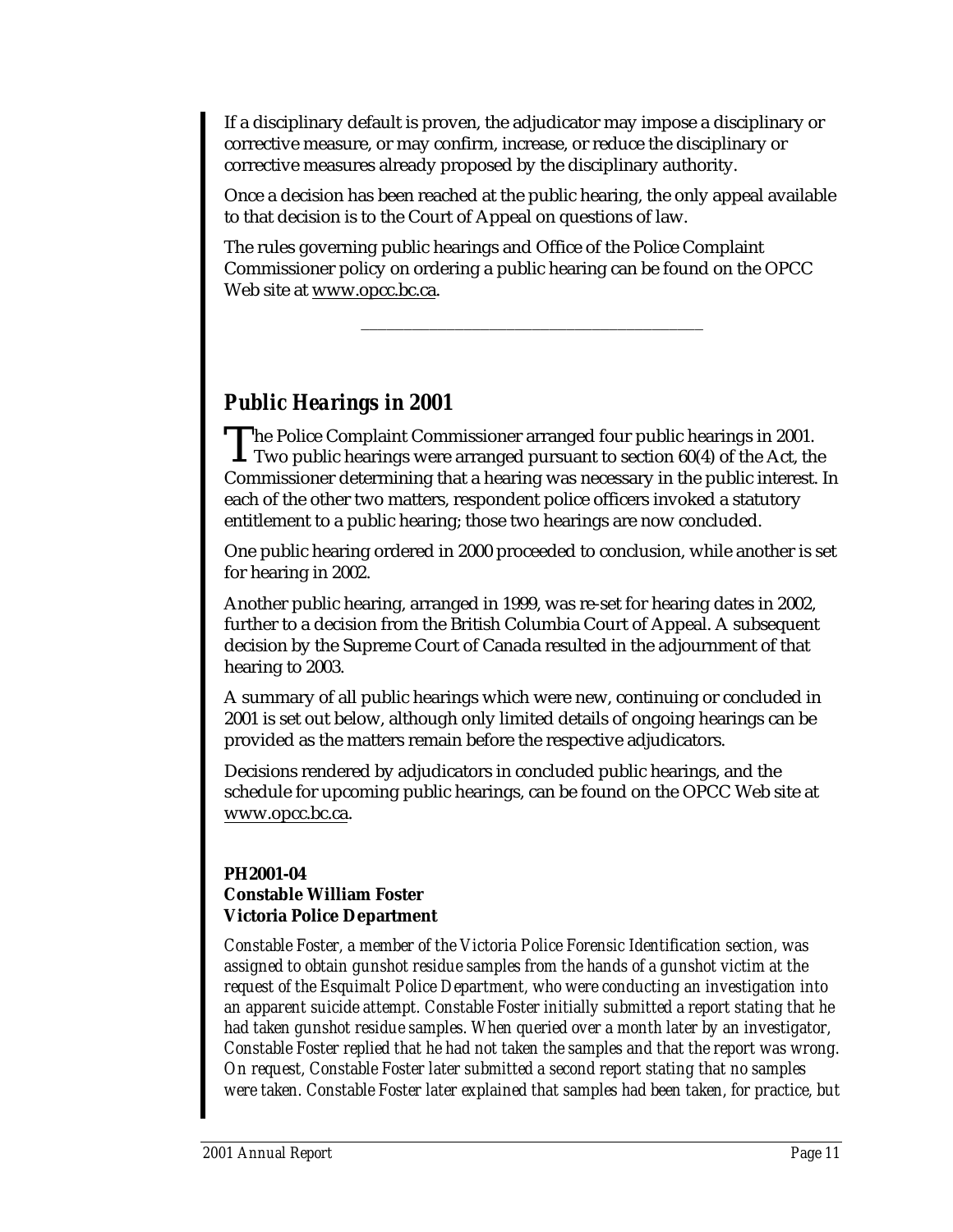*were not suitable for analysis. This complaint was internally generated by the Victoria Police Department.*

After a discipline proceeding, the discipline authority found that Constable Foster had committed the disciplinary defaults of Neglect of Duty and Discreditable Conduct. The discipline authority imposed a one-day (12 hour) suspension without pay, and ordered Constable Foster to prepare and sign a letter of apology to the Esquimalt Police Department and to review the Victoria Police Department policy.

**On 30 November 2001, Constable Foster advised the Office of the Police Complaint Commissioner he was invoking his statutory right to a public hearing. The Police Complaint Commissioner arranged the public hearing on December 6, 2001, naming the Honourable Peter J. Millward, QC, a retired justice of the Supreme Court of British Columbia, as adjudicator.**

On April 5, 2002, in written reasons, the Adjudicator found that although Constable Foster's actions were lacking in appropriate attention to detail, they were not sufficient to constitute any disciplinary default, and the decision of the discipline authority was overturned.

#### **PH2001-03 Constable Murray Phillips Vancouver Police Department**

The Police Complaint Commissioner received a record of complaint from the Vancouver Police Department dated January 21, 1999. As a result of the Department's investigation into allegations of improper conduct by Constable Murray Phillips, the Chief Constable issued a notice of discipline proceeding against Constable Phillips. An initial date for the discipline proceeding was set in 2000, then adjourned. The discipline proceeding was later set to proceed in late March 2001, at which time it was adjourned generally.

**Pursuant to section 60(4) of the Act, the Commissioner determined that the public interest required a public hearing in relation to the allegations relating to Constable Phillips. Accordingly, on October 31, 2001, the Commissioner arranged a public hearing, and appointed the Honourable Charles C. Locke, QC, a retired justice of the British Columbia Court of Appeal, as adjudicator. The alleged disciplinary defaults are corrupt practice, discreditable conduct, neglect of duty and improper disclosure of information. The allegations span various periods from 1998 to 1999.**

In March 2002, the Adjudicator adjourned the matter to June 2002 to further address issues raised regarding the mental fitness of the respondent to engage in the public hearing. The matter remains before the Adjudicator.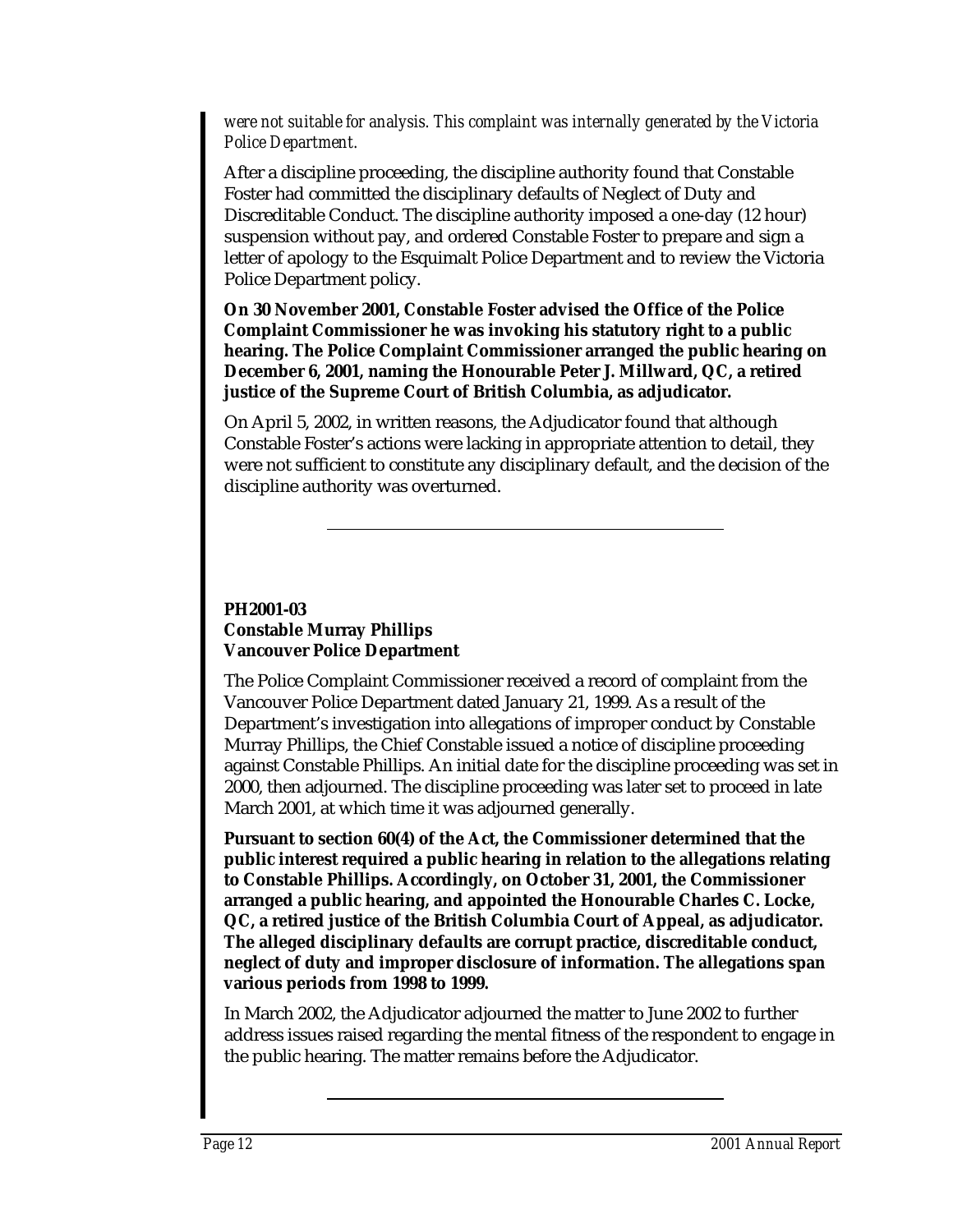### **PH2001-02 Constable Michael Chan; and Sergeant Ross Pascuzzo Vancouver Police Department**

On April 19, 2001, the Vancouver Police Department advised the Police Complaint Commissioner of possible allegations regarding the conduct of two constables. On May 1, 2001, the Police Complaint Commissioner ordered an investigation pursuant to section 55(3) of the Act. The matter was investigated by the Department. The discipline authority offered both respondents a pre-hearing conference, at which Constable Chan admitted to and accepted a two-day suspension for the disciplinary defaults of Discreditable Conduct and Neglect of Duty; and Sergeant Pascuzzo admitted to and accepted a written reprimand for the disciplinary default of Discreditable Conduct.

**Pursuant to section 60(4) of the Act, the Commissioner determined that the public interest required a public hearing into the allegations against both respondents. Accordingly, on October 2, 2001, the Commissioner arranged a public hearing, and appointed the Honourable Kenneth Meredith, a retired justice of the Supreme Court of British Columbia, as adjudicator.**

The public hearing is set to commence in 2002, and the matter remains before the Adjudicator.

### **PH2001-01 Sergeant Ron Broda Saanich Police Department**

*On November 14, 2000, Constable Broda was required to attend court to give evidence for the prosecution in a traffic ticket case. He did not attend. The matter proceeded, to a conviction, without his evidence. In March 2001, the discipline authority found that Constable Broda had committed the disciplinary default of neglect of duty, and imposed a written reprimand.*

**On May 4, 2001, Constable Broda advised the Office of the Police Complaint Commissioner that he was invoking his statutory right to a public hearing. The Police Complaint Commissioner arranged the public hearing on May 29, 2001, naming the Honourable Jakob S. de Villiers, QC, a retired judge of the Provincial Court of British Columbia, as adjudicator.**

On July 19, 2001, the date on which the public hearing was to commence, Constable Broda purported to withdraw his statutory request for a public hearing, and asked that the hearing be cancelled. The Adjudicator issued written reasons, concluding that he had no power to terminate the hearing in the circumstances, and that it must proceed. When the hearing resumed on November 14, 2001, this issue was revisited.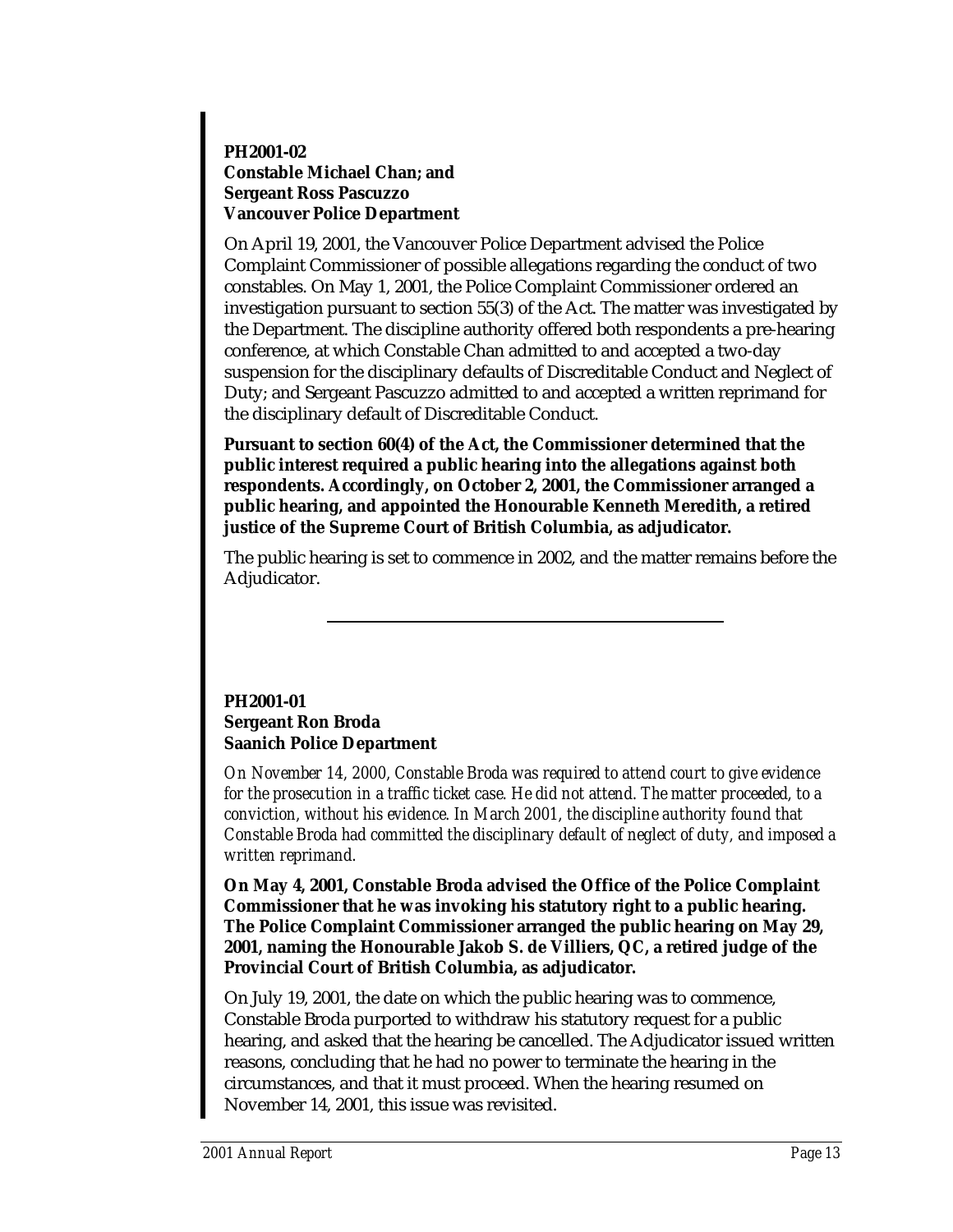In written reasons dated November 19, 2001, the Adjudicator ruled that, once a public hearing is arranged pursuant to a respondent's request and an adjudicator is appointed, the hearing can be terminated with the consent of the Commissioner, provided the Adjudicator determines that it is in the public interest to terminate the hearing without a disposition. In the circumstances of this case, the Adjudicator determined that it was in the public interest to allow the request for a public hearing to be withdrawn. Accordingly, the Adjudicator terminated the public hearing and confirmed the findings and disposition of the discipline authority.

#### **PH00-02 Sergeant Sherron Bayley; Constable Jodyne Keller aka Dyck; and Constable Elizabeth Miller Vancouver Police Department**

On March 4, 1998, six Vancouver Police Department officers were among the officers involved in the execution of a search warrant at an apartment on Commercial Drive. As a result of the police investigation, charges against three persons found in the premises proceeded to trial in Provincial Court in September 1999. At that trial, during a *voir dire,* evidence was adduced from various witnesses, including the six officers, regarding the manner in which the search warrant was executed. At the conclusion of the *voir dire,* counsel for the accused applied for a judicial stay of proceedings. On December 16, 1999, the trial judge directed a judicial stay of proceedings.

In January 2000 the Chief Constable of the Vancouver Police Department requested an external investigation by the Saanich Police Department. In December 2000, following a pre-hearing conference, two of the officers admitted to and accepted three-day suspensions for the disciplinary default of Discreditable Conduct; no findings were made against the other four officers.

**Pursuant to section 60(4) of the Act, the Commissioner determined that the public interest required a public hearing. Accordingly, on December 12, 2000, the Commissioner arranged a public hearing, and appointed the Honourable Kenneth J. Scherling, a retired judge of the Provincial Court of British Columbia, as the adjudicator.**

In April 2002, allegations against three of the six officers were withdrawn. The public hearing into the allegations against the remaining three respondents is to commence in June 2002, and the matter remains before the Adjudicator.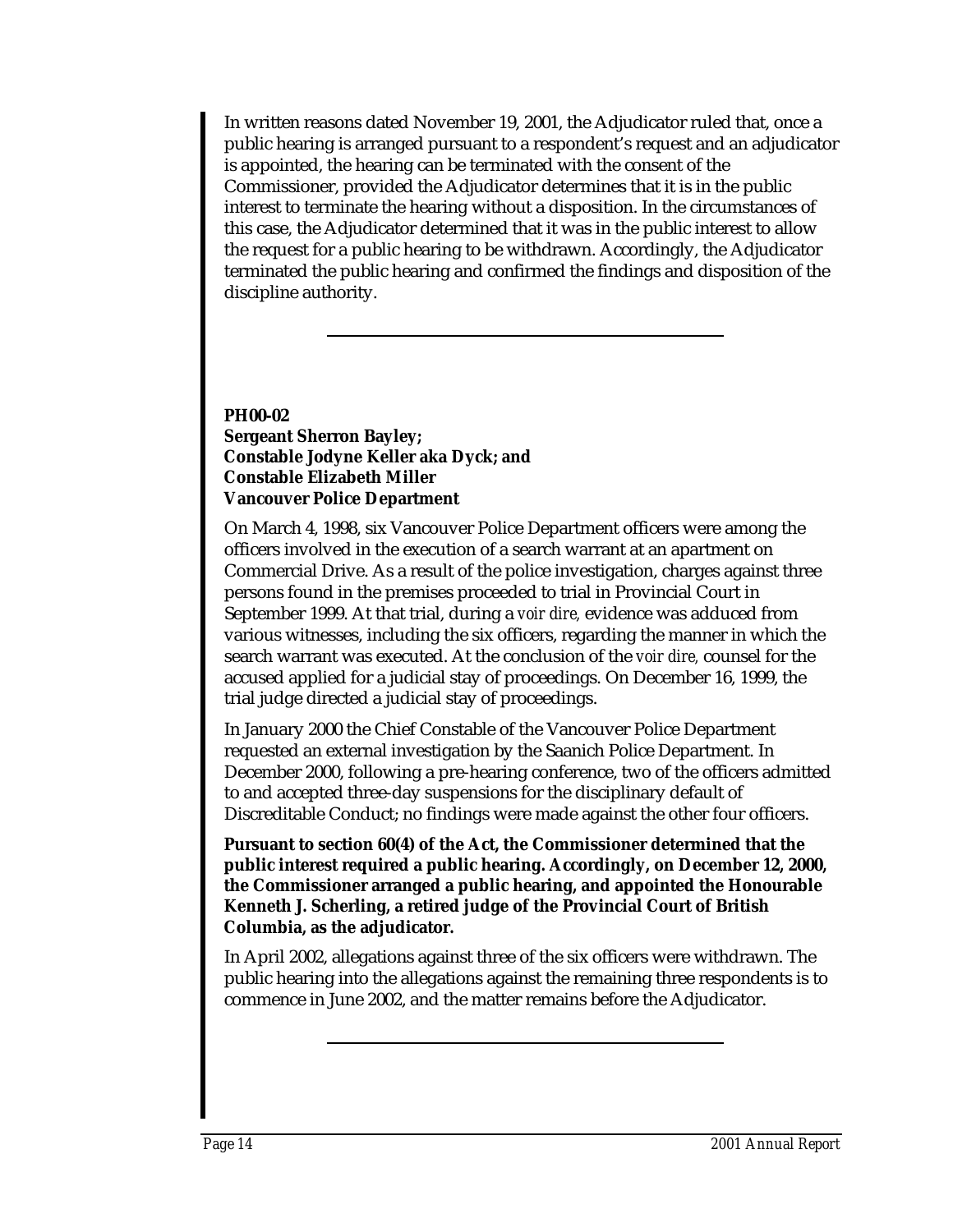#### **PH99-03 Inspector David Jones Vancouver Police Department**

*On December 8, 1998, the Vancouver Police Department's Crowd Control Unit was deployed and engaged demonstrators outside the Hyatt Hotel during the course of a speaking engagement by the Prime Minister inside the hotel. Multiple complaints were received. The Police Complaint Commissioner ordered an investigation pursuant to section 55(3) of the Act. The investigation by the Vancouver Police Department concluded that no disciplinary or corrective measures be taken against any officers, and the discipline authority agreed with that recommendation on November 2, 1999. As of December 16, 1999, the Commissioner had received two requests for a public hearing.*

**Pursuant to section 60 of the Act, the Commissioner determined that the public interest required a public hearing into allegations against two officers. Accordingly, on December 16, 1999, the Commissioner arranged a public hearing, and appointed the Honourable Kenneth C. Murphy, QC, a retired justice of the Supreme Court of British Columbia, as adjudicator.**

The public hearing was initially set to commence in June 2000, a date later adjourned to October 2000. In August 2000, the respondent officers successfully petitioned the Supreme Court of British Columbia for an order quashing the public hearing. That decision was appealed by the Police Complaint Commissioner to the British Columbia Court of Appeal.

On July 6, 2001, the Court of Appeal overturned the lower Court's ruling, thereby permitting the public hearing to proceed before the Adjudicator. The respondents subsequently sought leave to appeal from the Court of Appeal to the Supreme Court of Canada. In the meantime, new hearing dates were set, first for January 2002, and later for late May 2002. In early December 2002, the allegations against one of the respondents were withdrawn.

On March 14, 2002, the Supreme Court of Canada granted leave to appeal the decision of the Court of Appeal. The hearing of that appeal is tentatively scheduled for early 2003. The public hearing is adjourned pending a decision by the Supreme Court of Canada.

#### **PH2000-01 Constable Graham Maddocks Victoria Police Department**

*Constable Maddocks was off-duty and traveled to Greenland on a vacation in September 1999. Upon his return to Victoria, he took in a roll of photographic film for development. The lab technician developing the film was concerned about some of the photographs, and contacted the Victoria Police Department. The Department commenced an investigation into the matter. Shortly afterwards, Constable Maddocks was suspended with pay; he was later suspended without pay. The photographs were inappropriate depictions of an*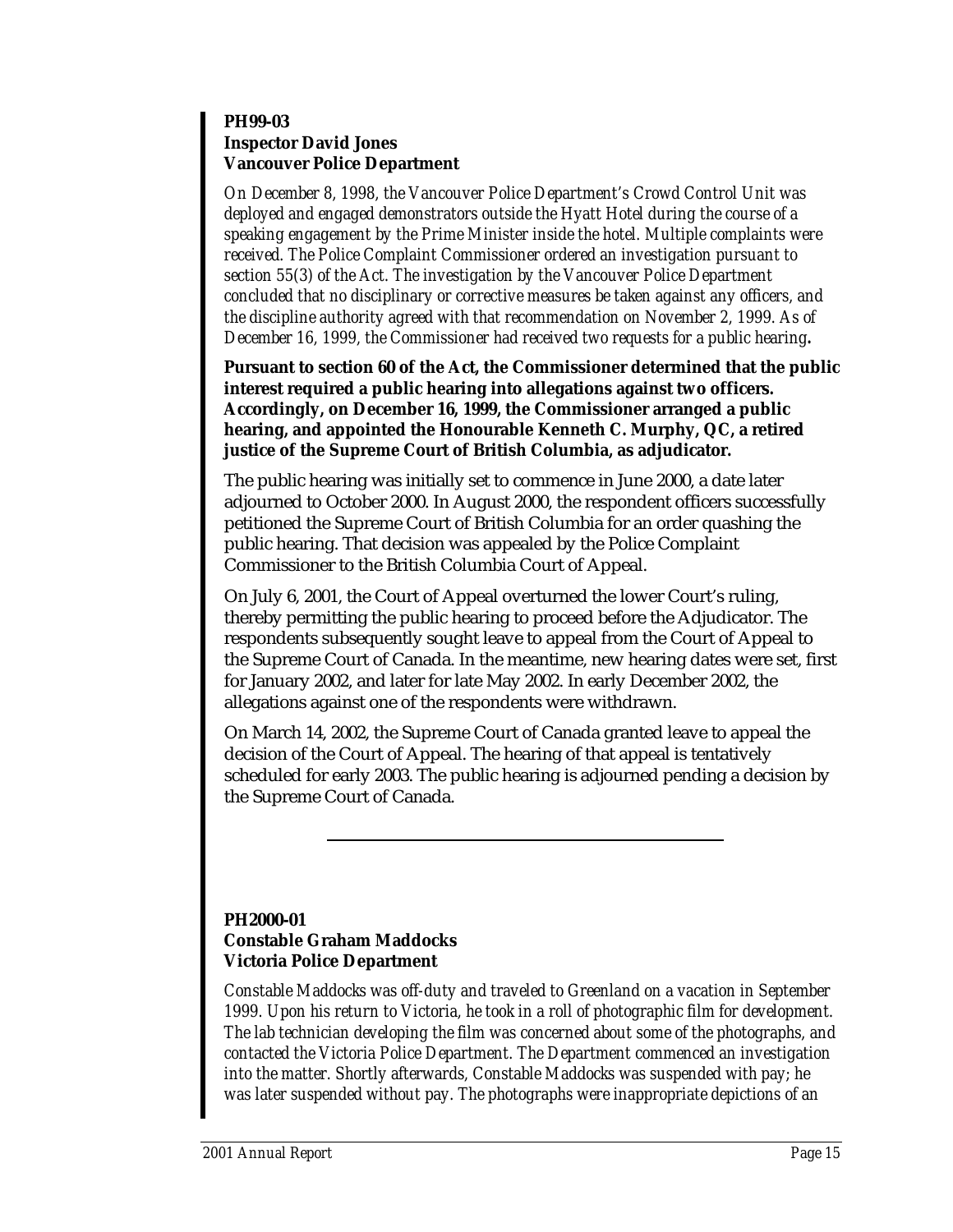*apparently unconscious woman, with whom Constable Maddocks, while in Greenland, had engaged in an otherwise consensual relationship. In April 2000, following the investigation, the discipline authority provided Constable Maddocks and the Police Complaint Commissioner with a summary of the investigative findings, proposed disciplinary measures and notice of his intention to convene a discipline proceeding.*

**Prior to a discipline proceeding being convened by the discipline authority, the Commissioner determined that a public hearing would be in the public interest, pursuant to section 60(4). Accordingly, on April 20, 2000, the Commissioner ordered a public hearing, and appointed an adjudicator. In October 2000, a new adjudicator was appointed, namely, the Honourable Stuart S.M. Leggatt, a retired justice of the Supreme Court of British Columbia. The alleged disciplinary default was improper off-duty conduct in September 1999.**

On May 4, 2001, the date on which the public hearing was to commence, Commission counsel applied to the Adjudicator to withdraw the notice of public hearing and to approve a disposition of the complaint as jointly suggested by Commission counsel and Constable Maddocks. The Adjudicator, on the bases set forth in his reasons, acceded to the application, and resolved the hearing as proposed. That proposal included the resignation of Constable Maddocks, effective December 31, 2000, with no accommodation for pension benefits, and the agreement by Constable Maddocks not to apply for reinstatement with the Department or any police agency, nor for any employment as an investigator.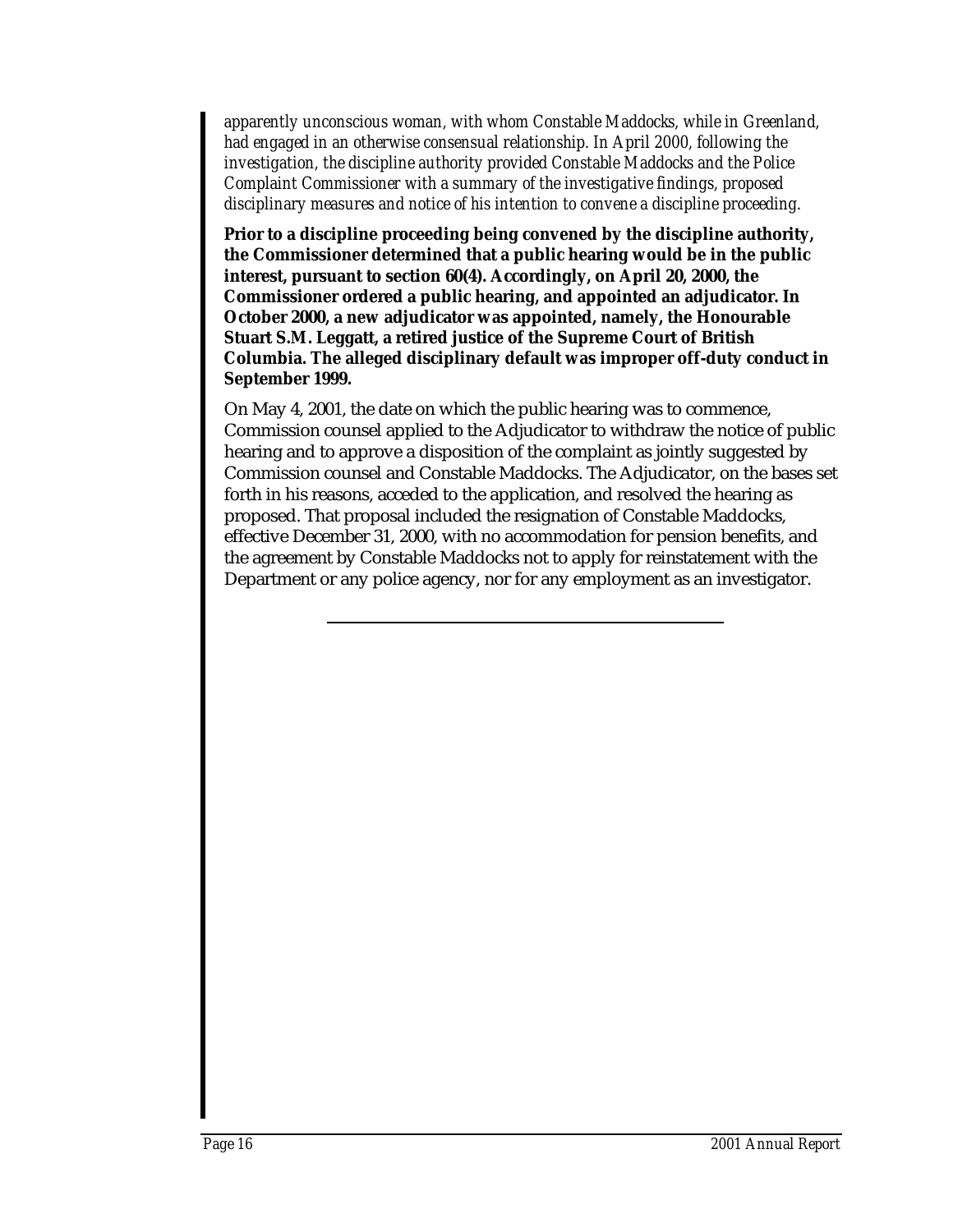## *Complaint Dispositions*

he Police Complaint Commissioner is required by section 50 of the *Police Act* The Police Complaint Commissioner is required by section 50 of the *Police A* to regularly prepare reports of the complaint dispositions made or reached during the reporting period.

This 2001 Annual Report contains a sample of summaries of citizen complaints that resulted in disciplinary or corrective measures during the period 1 January to 31 December 2001. A complete list of complaint dispositions can be found on the OPCC Web site at www.opcc.bc.ca. Note that with the exception of those cases that proceed to public hearing, the disciplinary or corrective measures imposed reflect decisions made by individual police departments that employ the officer(s).

Possible disciplinary or corrective measures range from advice as to future conduct (managerial direction), verbal or written reprimands, suspensions for up to five days without pay, or dismissal from the police department.

Advice as to future conduct (managerial direction) is not a disciplinary measure under section 19 of the Code of Professional Conduct Regulation 205/98 of the *Police Act*. However, the Commissioner views it as a corrective measure for the following reasons: a chief constable has found that the circumstances of a complaint warrant that action be taken to correct the behaviour of the subject officer; a senior officer gives the subject officer advice as to future conduct; and the discipline authority records the complaint and the advice in the subject officer's personnel record. However, the advice is not recorded in the subject officer's Record of Discipline because it is not disciplinary action as defined in the Code. All other disciplinary measures are recorded in the subject officer's Record of Discipline.

The following are examples of some of the complaints that resulted in disciplinary or corrective measures in 2001.

### **File No. OPCC0992 Default: Abuse of Authority**

*Four officers responded to a report of a woman screaming and a violent fight at a residence. The complainant refused to allow them entry. Force was used to enter and a struggle ensued between one officer and the complainant. Three other police officers placed the complainant in handcuffs. The complainant alleged that the first officer kicked him in the face and back during a scuffle with the other police officers. The police officer denied "intentionally" kicking the complainant and stated that if his boot did come in contact with the complainant's face, it was done unintentionally. Following the scuffle there was a black smudge mark on the face of the complainant, consistent with a boot mark. The police officer determined that the complainant was still not adequately under*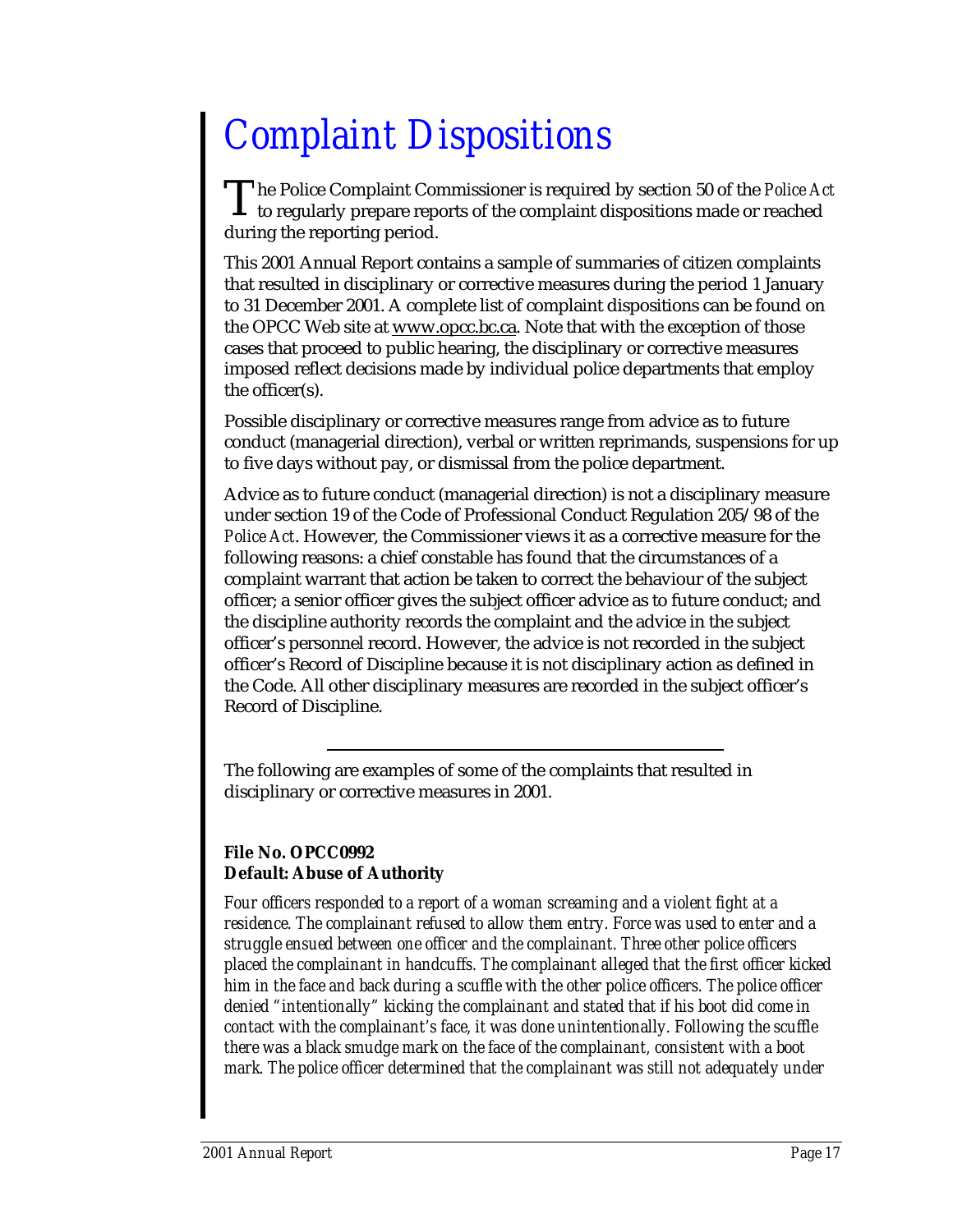*control and shoved him firmly against the wall. The complainant struck the wall with his forehead.*

The discipline authority was satisfied that the officers were entitled to use reasonable force to enter the premises to ensure the safety of the victim of the assault. The discipline authority found that it could not be established that the constable applied excessive force to the person of the assailant.

The discipline authority found that **managerial direction** was an appropriate corrective measure for this incident.

#### **File No. OPCC1027 Default: Discreditable Conduct**

*A neighboring police force advised that a constable was running CPIC searches on individuals who were suspects in incidents of theft at a department store and providing the CPIC information to the department store security guard. An investigation was ordered by the Police Complaint Commissioner and was characterized as public trust.*

The constable was given **advice as to his future conduct**.

### **File No. OPCC0976 Default: Discreditable Conduct**

*The complainant and her husband were involved in a motor vehicle accident, witnessed by police. The respondent officer approached them. The complainant alleged that the officer was very rude in his interaction with them; that he insulted the complainant's husband, yelled at the complainant and ordered her to get back in the car and stop talking. The officer failed to take information from at least one person who was a witness to the accident, issued a ticket for running a yellow light when the complainant stated that the light was green, and that the officer was not in a position to know what colour the light was. The complainant lodged a complaint that was characterized as public trust.*

The matter was investigated and it was determined that the officer's behavior in the incident was inappropriate and unprofessional. The ticket issued to the complainant's husband was withdrawn, the complainant received an apology from the department, and the officer in question received **managerial advice** as to his future conduct.

### **File No. OPCC0884 Default: Abuse of Authority**

*This is an allegation of two officers applying excessive force against the complainant. The complainant alleges that he was stopped by one officer and chased and pepper sprayed as*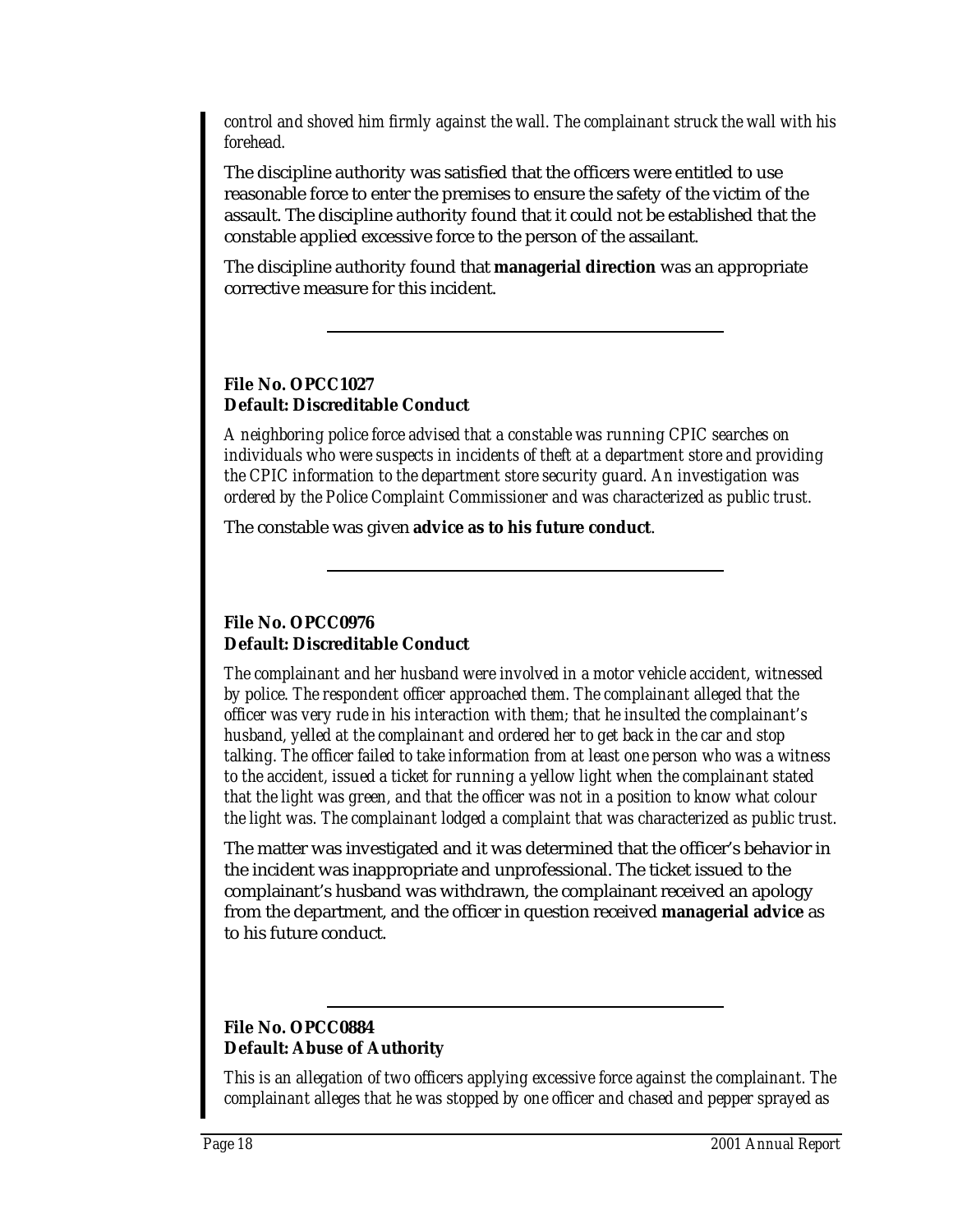*he walked home from a pub. The complainant ran to his home and into his partially open garage. He claims he was punched, hit several times on his body, taken to the ground, and then handcuffed. The complainant alleges that the other officer in the garage yelled to his mother and used profanity towards her.*

The discipline authority found that the allegation of excessive force against the officers should be dismissed. The discipline authority found that **managerial direction** was an appropriate corrective measure for this incident, for the officer who used profanity in this incident.

### **File No. OPCC0880 Default: Improper Off-Duty Conduct**

*The allegations arose from the officer's involvement with the complainant and her exhusband, who is related to the respondent officer. The complainant alleged that the officer repeatedly interfered with and overstepped his boundaries with respect to the complainant's children, including one incident in which the respondent had attended at the complainant's home with a police vehicle to assist her ex-husband in picking up the children. The complainant felt that this officer was using his position as a police officer to further his personal interests by helping a family member and she lodged an official complaint with the police department regarding this officer's behaviour. The complaint was characterized as public trust.*

The discipline authority found that a default of improper off-duty conduct, characterized as internal discipline, was substantiated in relation to the officer's use of a police vehicle without permission. A **verbal reprimand** was issued.

### **File No. OPCC0804 Default: Corrupt Practice**

The complaint was initiated as a result of information received by a senior officer and was characterized as public trust.

*While on duty, the constable and his partner took a meal break and ate lunch at a local restaurant. On leaving the restaurant, the constable met and had a brief conversation with a woman in the restaurant. She alleged that the constable drove by her home the following day and that he began to make telephone calls to her of a social nature, although she had never given him her phone number. The woman alleges that she told the constable that she was not interested in dating anyone but she did not directly ask him to stop calling her. She told a friend about the situation and the friend then informed the Department. This woman did not want to lodge an official complaint and preferred that the matter be informally resolved.*

CPIC records indicated that the constable had in fact run a search of this woman's license plate, although she was not involved in any police incidents. The investigation also showed that there were no police incidents in the vicinity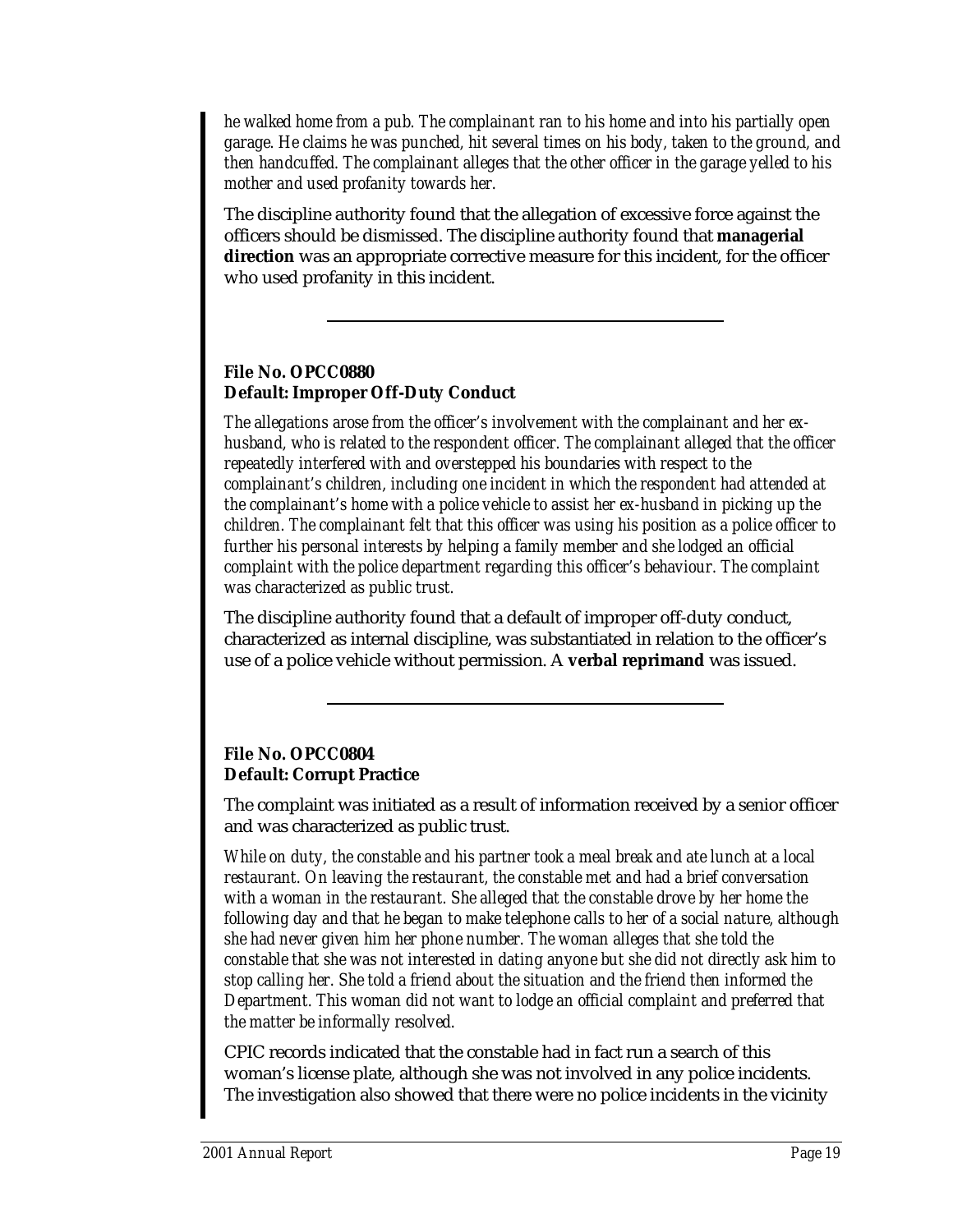of this woman's home on the day that the constable had driven by. The chief constable imposed a **verbal reprimand.**

### **File No. OPCC0991 Defaults: Improper Disclosure of Information** *and* **Discreditable Conduct**

*An officer in the department had prepared a report to Crown counsel regarding an individual, and advised the respondent officer that it was the department's desire to have this arrest warrant executed as soon as possible. The respondent constable did not relay this message. The family of the accused were friends of the respondent constable and she advised them that there was an arrest warrant for their son. Acting on this information, the family's lawyer had the warrant vacated and the accused was therefore freed. Upon hearing that the arrest warrant had never been executed, a complaint was lodged internally with respect to the involvement of the respondent constable. The complaint was characterized as public trust.*

The discipline authority concluded that although the constable had disclosed to the family that there would be an arrest warrant for their son, and this showed poor judgement, it did not constitute a disciplinary default and **managerial direction** was deemed appropriate.

With respect to the allegation of discreditable conduct, the constable's actions, including advising the family to get a lawyer, resulted in more serious consequences. The warrant process was slowed down and provided sufficient time for the accused's family to have the warrant vacated. The discipline authority imposed a **verbal reprimand**.

### **File No. OPCC0943 Default: Discreditable Conduct**

*The officer failed to attend for a scheduled special duty shift. When contacted by his supervisor, the officer stated that he had forgotten about it and that he had been up all night with his sick child. The officer had not called his supervisor to report that he would be absent from duty, as per the department orders. The complaint was initiated by the department and characterized as public trust.*

The discipline authority was satisfied that there was sufficient evidence to support that the officer had committed the disciplinary default of discreditable conduct for failing to comply with a standing order of the department. The discipline authority gave the officer a **verbal reprimand**.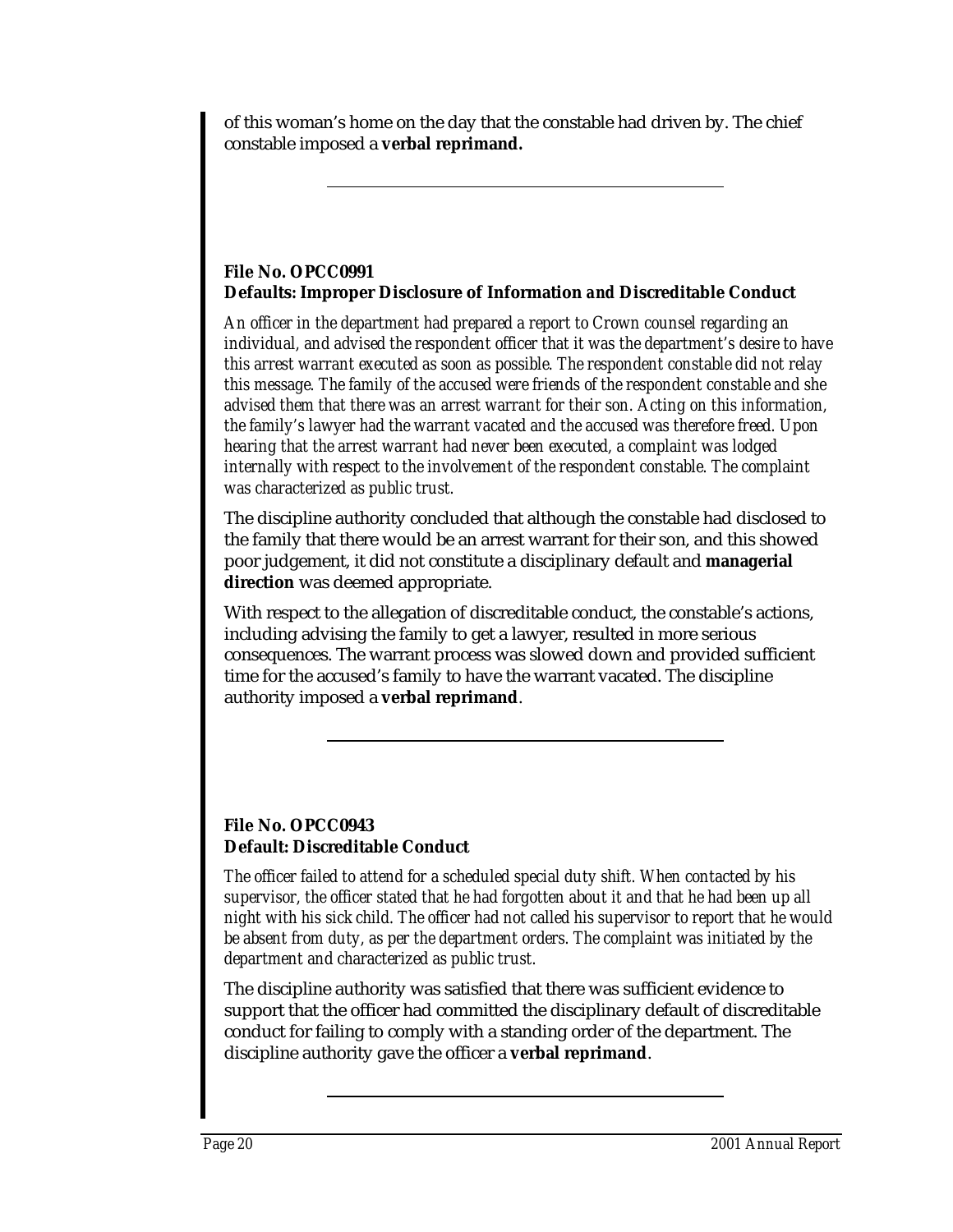#### **File No. OPCC0700 Default: Discreditable Conduct**

*The complainant alleged that police officers acted with racism and prejudice in their handling of incidents between the complainant and his next-door neighbours.*

*The complainant alleged that the respondent officer was anti-black and anti-American and that the respondent officer had "gone out of his way to please the neighbours" by conducting unsolicited investigations concerning the complainant. The complainant further alleged that the officer had acted in an unprofessional manner in making inappropriate comments concerning a court case involving the complainant and his neighbours, and accusing the complainant of being guilty of the offence, despite a finding of "not guilty" by the court. The complaint was characterized as public trust.*

The investigation found that the respondent officer was a part of the community policing project that encompassed the area in which the complainant lived. As a result, the officer responded to several calls relating to the ongoing dispute between the complainant and his neighbours.

No evidence could be found to substantiate the allegation that the respondent officer was anti-black and anti-American. With respect to the complainant's allegation that the respondent officer made inappropriate comments regarding his court case, it was found that the officer did make these comments and in fact admitted to them. He was issued a **verbal reprimand**.

### **File No. OPCC1143 Default: Neglect of Duty**

*The officer failed to generate an investigation report when the complainant attended at the police department to lodge a complaint of domestic abuse she had suffered at the hands of her ex-husband. The complainant first called and spoke to the officer, then later dropped off a written statement. The officer did not commence an investigation, and several weeks later destroyed the statement. Another officer eventually investigated the matter, which resulted in a report to Crown counsel being submitted. Crown counsel determined that charges would not be laid.*

The discipline authority imposed a **Verbal Reprimand**.

### **File No. OPCC1061 Default: Neglect of Duty**

*The complainant stated that he witnessed a hit-and-run collision but did not stop at the scene. Shortly after arriving home, a police officer attended and accused him of causing the hit-and-run accident. The complainant stated that the officer refused to listen to*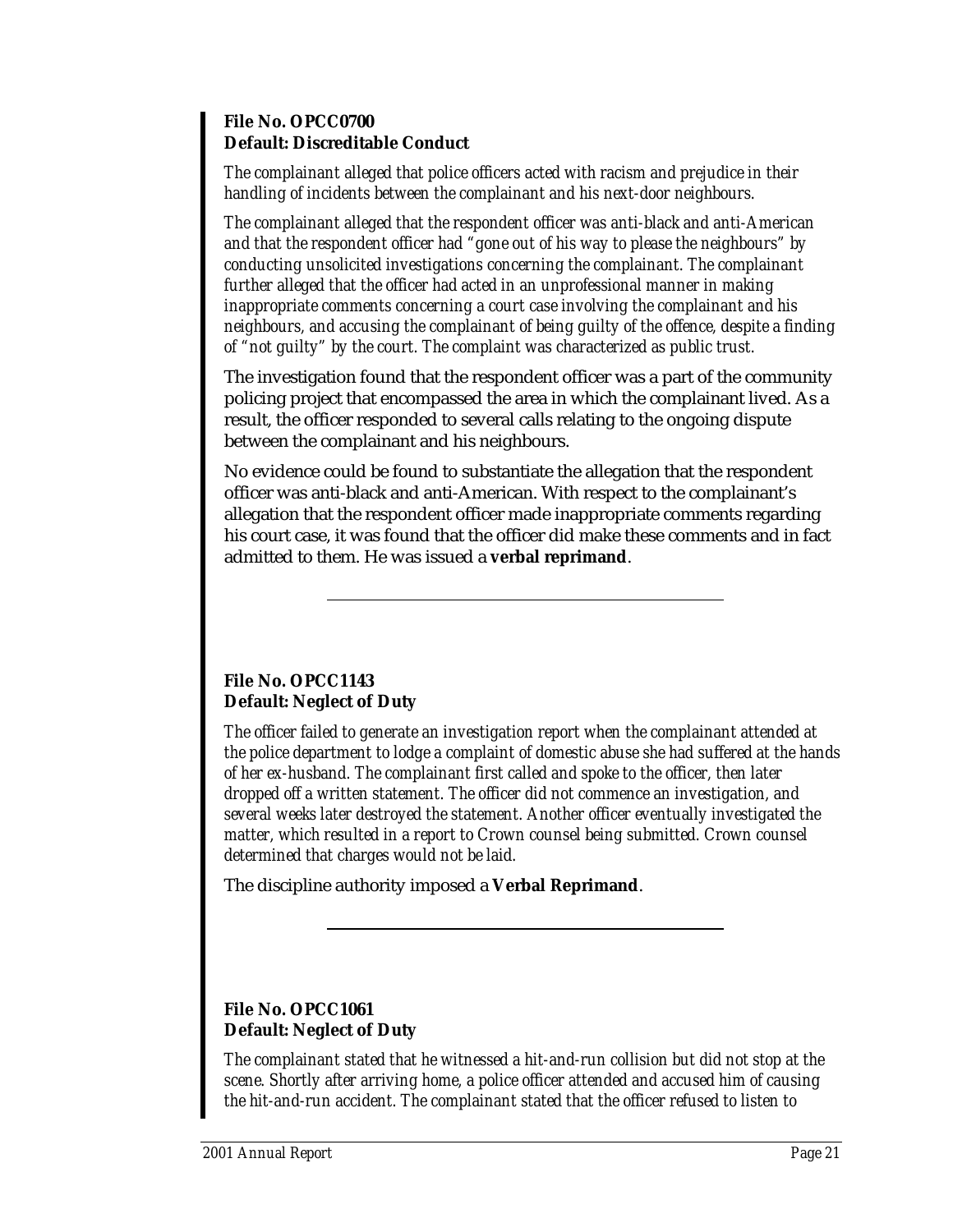*anything he had to say, did not properly inspect the complainant's vehicle to see whether there was actual damage, but instead continued to insist that the complainant had caused the accident and that he should have stopped at the scene. A complaint was lodged and characterized as public trust.*

An investigation found that the officer's investigation into the matter lacked the most basic investigative steps. Police have a duty to accurately report the details of a given incident, and that can only by done through a proper and complete investigation. The discipline authority issued a **verbal reprimand**.

### **File No. OPCC0683 Default: Improper Off-Duty Conduct**

*While off duty, two police officers visited a nightclub in a nearby city. One of the officers became intoxicated and was rude/abusive towards two of the nightclub staff, and was ejected from the nightclub. The intoxicated officer then became involved in an altercation and police were called. Upon seeing a marked police vehicle, both of the off-duty officers began to run and were stopped by police at gunpoint. The intoxicated officer's behaviour was uncooperative and was characterized by police as aggressive and showing a lack of self control. The complaint was initiated by the off-duty officers' chief constable, based on the information forwarded to him from the police department that dealt with the officers in this incident. The complaint was characterized as public trust and investigated accordingly.*

It was determined that there was sufficient evidence that the first officer, the one who had become intoxicated, had committed the disciplinary default of improper off-duty conduct. There was not sufficient evidence to support the allegation with respect to the second officer. The discipline authority found that the first officer must participate in a recognized alcohol counselling program and imposed a **written reprimand.**

### **File No. OPCC1012 Default: Discreditable Conduct**

*The respondent officer, in the company of five other officers, attended a call to a disorderly party. A large number of youths present were under the influence of alcohol and five young males were consequently arrested. These males were placed in the rear of a police wagon to be transported to the cells. Before the police wagon left the scene, the five males became unruly, kicking the sides and back doors of the vehicle. One of the officers warned the youth and then administered pepper spray. Following this, the respondent officer was responsible for transporting the five males to the police cells. While en route, he administered another blast of pepper spray to the individuals. The officer did not report the deployment of his pepper spray, nor did he complete a "Use of Force" report. The*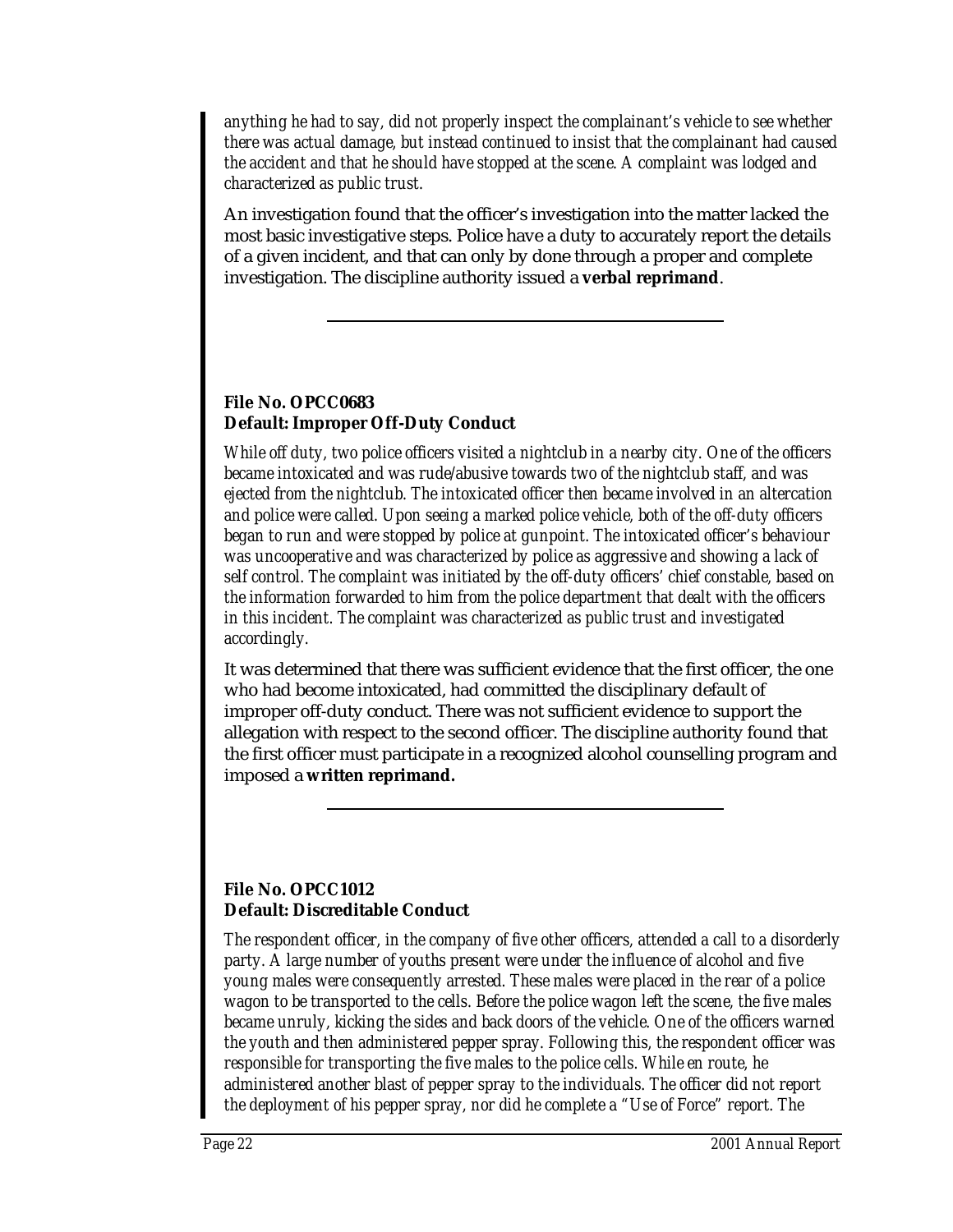*complaint was initiated by the department and was characterized as an internal discipline matter.*

It was found that the constable had committed the default of discreditable conduct in that he failed to report the deployment of his pepper spray and he failed to prepare and submit a "Use of Force" report, as required by department policy. The constable was issued a **written reprimand**.

### **File No. OPCC0820 Default: Discreditable Conduct**

*The complaint relates to three separate police pursuits involving the same suspect driver and vehicle. The first pursuit was initiated when a driver stopped at a road check fled the scene. He was followed by two officers who concluded the chase a short time later, due to a perceived danger to the officers and the public.*

*The suspect vehicle was spotted a short time later and an officer attempted to stop the car. A short pursuit ensued until the pursuing officer advised other units he was shutting down the chase. No other units were involved in the second incident. Approximately a half hour later, the vehicle was seen a third time and this resulted in a third and final pursuit. The chase came to an abrupt end when the suspect collided with a concrete pillar in the covered parking area of a nearby shopping mall. The complaint, alleging several breaches of procedure relating to police pursuits, was initiated by the Department and characterized as public trust.*

It was concluded that serious errors of judgement were committed by several of the officers on duty that evening and that policy and regulations were ignored or disregarded. The investigator concluded the first pursuit was marginally justified, but that the members involved were not in compliance with departmental policy.

The decision to initiate the second pursuit was an error in judgement that put the officer in non-compliance with the departmental pursuit policy.

The officers involved in the third pursuit were not in compliance with policy. The third and final pursuit could not be justified, especially given that the suspect had already shown his unwillingness to stop for officers and that the identity of the suspect was known to police.

Disciplinary action was imposed on four officers:

- ♦ The officer in charge that evening was given a **written reprimand** and **directed to complete training** in pursuit driving policy/procedures.
- ♦ The two officers involved in the third pursuit were given **verbal reprimands** and were **directed to complete training** in pursuit driving policy/procedures.
- ♦ One of the officers involved in the first pursuit was given **advice as to his future conduct**.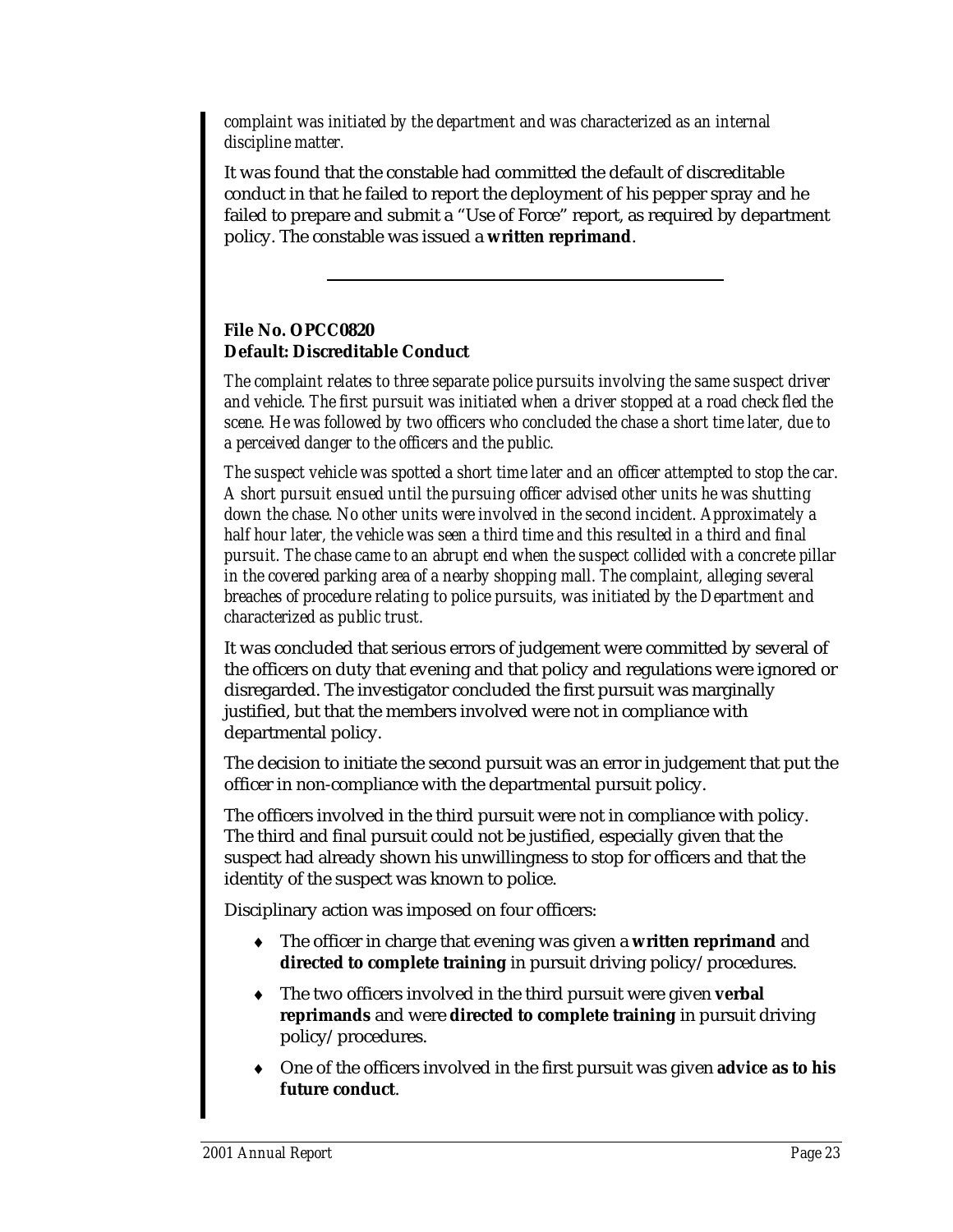#### **File No. OPCC1170 Default: Neglect of Duty**

*The complainant reported an assault and requested that an individual be charged. He stated he heard from the officer only once and was told at that time that the charges against the individual were being processed. The investigation showed that the officer had neglected his duty by failing to submit a report to Crown counsel regarding the assault of the complainant.*

The discipline authority found that a disciplinary default had been proven and imposed a **verbal reprimand**.

### **File No. OPCC1155 Default: Neglect of Duty**

*The officer received a notice that she was required to attend court. The night before she was due to attend court, her staff sergeant reminded her of this commitment. The officer did not attend court. The case was dismissed as a result.*

The discipline authority imposed a **written reprimand**.

### **File No. OPCC1268 Default: Neglect of Duty**

*The complainant telephoned the police department regarding some noise outside his residence made by skateboarders. The call was made to the police non-emergency line. The call came in during a shift change at the police department in question and the senior officer receiving the call informed the clerk/communicator that a report was not required and that he would handle the situation. Because of the busy time and the shift change, the call was never dealt with.*

The discipline authority found the matter to be serious and imposed a **written reprimand**.

### **File No. OPCC1121 Default: Discreditable Conduct**

*The complaint arose out of a landlord and tenant dispute, wherein the landlord had given the tenants an illegal eviction notice. The landlord then cut off electricity to the tenants, entered their suite and threw their belongings outside. Police were called. Two constables attended, and then called a sergeant to attend as backup. The sergeant advised the tenants to leave the premises immediately, which they did. Two days later, the tenants went to Residential Tenancy offices where they were told that they should not have left the premises, and that it would now be more difficult for them to take action against the*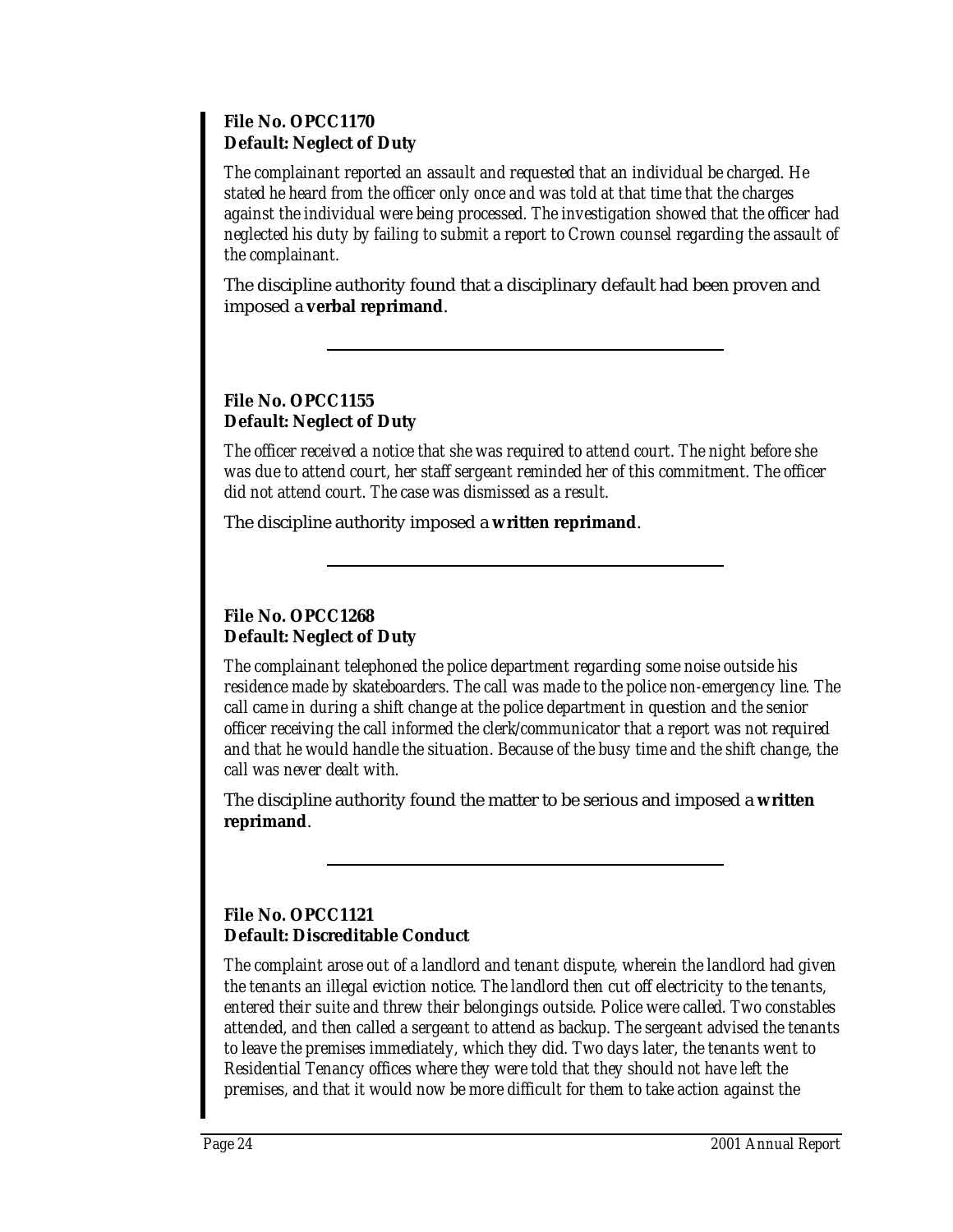*landlord. They then complained that the sergeant had compelled them to abide by an unlawful eviction notice.*

The complaint was resolved informally. The sergeant agreed to a **six-month reduction in rank** from acting sergeant to constable.

### **File No. OPCC0911 Default: Discreditable Conduct (x2)**

*Three officers responded to a citizen's tip that he had seen two teens spray-painting. When the officers arrived at the location they stopped two youths, detained them and searched them. One of the youths was found to be in possession of a number of spray can nozzles, a marker pen and a quantity of marijuana. It was alleged that the officer took hold of the marker pen that had been found and drew several marks on the inside and outside of the youth's jacket. This youth was arrested, escorted to the police station and released into the custody of his father a short time later. The following morning, the youth's father lodged a complaint with respect to the conduct of the respondent officer.*

An investigation was conducted and the allegations against the officer were substantiated. In considering disciplinary actions, the Chief Constable took several factors into consideration, including the fact that the officer was acting in a supervisory role that evening with two junior officers and that the incident was extremely serious. A report to Crown counsel was completed regarding a proposed charge of Mischief (under \$5,000) against the officer. The discipline authority imposed a **one-day suspension** and ordered the officer to issue a written apology to the complainant and to replace the complainant's jacket.

### **File No. OPCC1115 Default: Neglect of Duty**

*The constable was investigating a criminal harassment complaint. The suspect was identified and arrested. The suspect spent 25.5 hours in jail. It was later found that the arrested individual had the same name as the suspect, but was not the correct person. Two men of the same name were in the community and the police arrested the wrong one. The innocent individual later complained.*

This case was dealt with as an internal discipline matter. The complainant was clear that he did not wish to officially proceed under the *Police Act,* but preferred that the matter be informally resolved. The City's legal department agreed to pay the man \$5,000 in compensation. The constable wrote an apology to the individual involved and also apologized in person. The chief constable imposed a **two-day suspension**.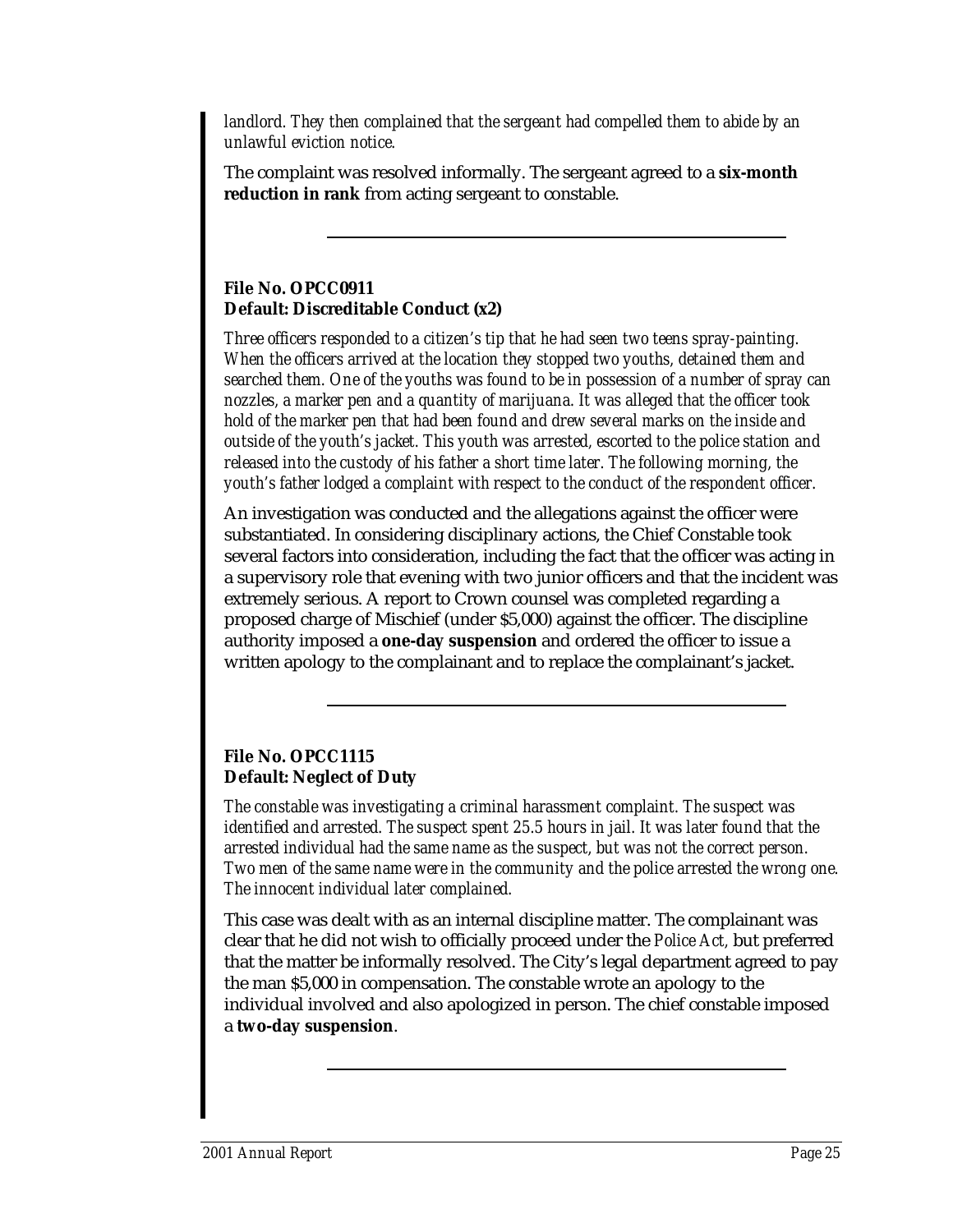#### **File Nos. OPCC1088/1188 Discreditable Conduct**

*The complainant reported that he had witnessed two police vehicles, an unmarked police car and a community policing van, racing through traffic. Both vehicles appeared to be travelling faster than routine traffic and appeared to be "playing around" as they were passing each other back and forth. The complainant observed the vehicles with emergency overhead lights on. He also observed some young girls in the police car. He felt that the driving was very unprofessional and lodged a complaint, which was characterized as public trust.*

The two officers involved came from different departments.

The officer in the unmarked car had been returning from an assignment at a school in another district. He had two teenagers from the school in the vehicle with him. The officer driving the unmarked police car lied when asked to identify the driver of the policing van and later acknowledged his lie but refused to identify the other driver. The discipline authority found that the default of discreditable conduct had been proven. The officer was given a **two-day suspension** without pay.

The officer who was driving the police van, who was from another police department, received **advice as to future conduct** upon completion of the investigation done by that Department**.**

### **File No. OPCC0434 Default: Conduct Constituting an Offence (x3)**

*The complaint was initiated by the police department as a result of charges laid against the respondent officer. The officer was charged with (1) the assault of his wife, (2) the unsafe storage of firearms and ammunition, and later with (3) the assault of his girlfriend. The resulting court proceedings found him guilty of these charges. The police department had suspended him from the force during the court proceedings. Once the criminal proceedings were concluded, proceedings under the* Police Act *were undertaken, characterizing the matter as public trust.*

The officer admitted to three defaults of conduct constituting an offence, under the *Police Act's* Code of Professional Conduct. The disciplinary measure imposed for all three of the defaults was **dismissal of the officer** from the police department.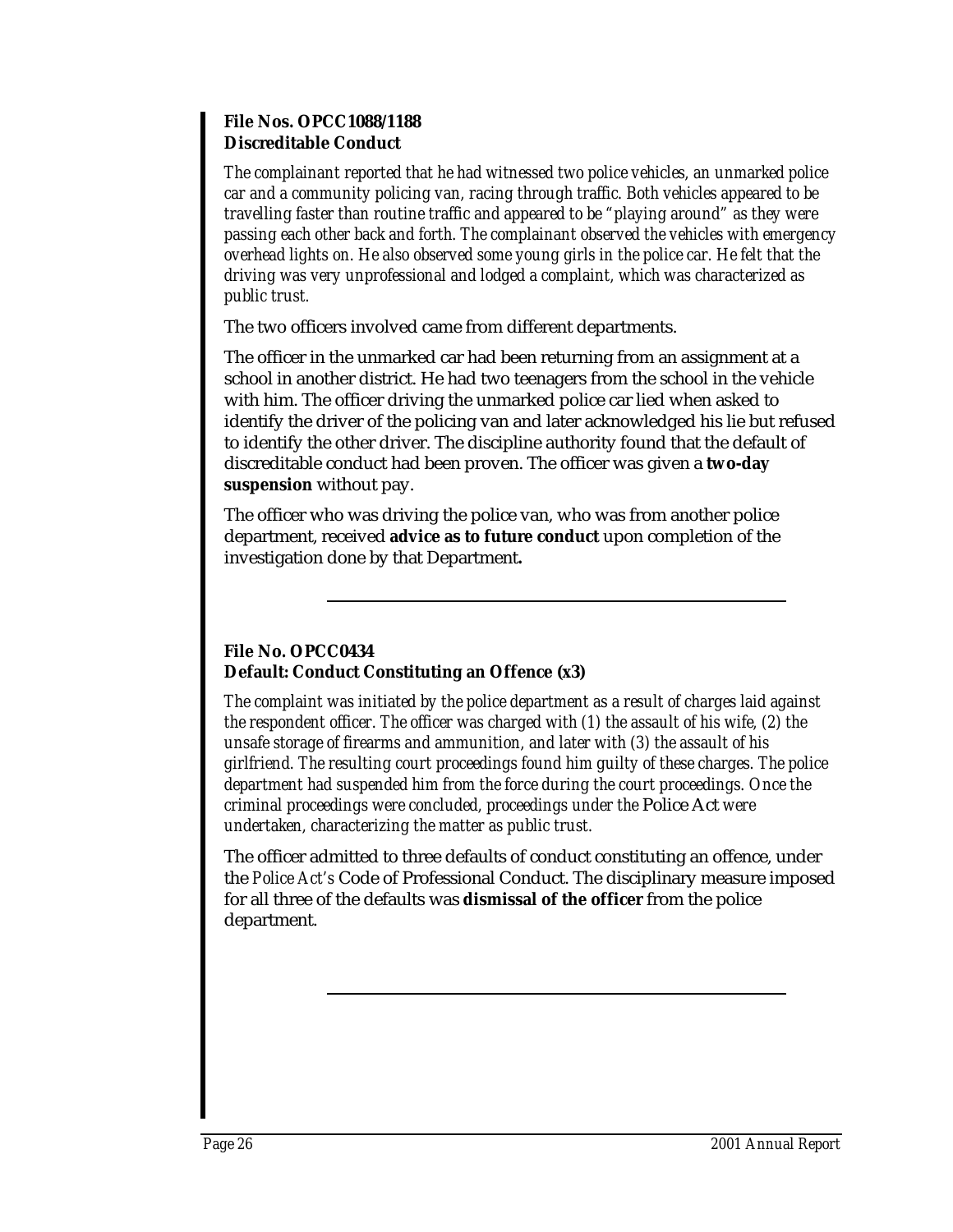## *Resignations / Retirements*

n 2001, it was reported to the Police Complaint Commissioner that some police In 2001, it was reported to the Police Complaint Commissioner that<br> **In 2001, it was reported or retired prior to the conclusion of** *Police Act* proceedings against them. Allegations against some of the officers were very serious and, in some cases, dismissal was recommended or being pursued by the discipline authority. These allegations included:

- ♦ Damaging police property
- **Driving while under the influence (off-duty)**
- Careless discharge of a weapon
- Deceit
- Improper CPIC and PIRS queries
- Sexual impropriety

Dismissal is the most punitive measure that can be imposed by a discipline authority and the resignation of a respondent officer may appear to be a satisfactory resolution to serious misconduct. However, the avoidance of public scrutiny may not be in the public interest.

Continued jurisdiction is particularly important where a police officer is hired by another policy agency or assumes another position wherein he or she will be empowered with police officer authority.

The *Police Act* does not expressly extend jurisdiction after the resignation or retirement of a police officer. The Police Complaint Commissioner has recommended legislative amendments to the Special Committee to Review the Police Complaint Process to address that issue.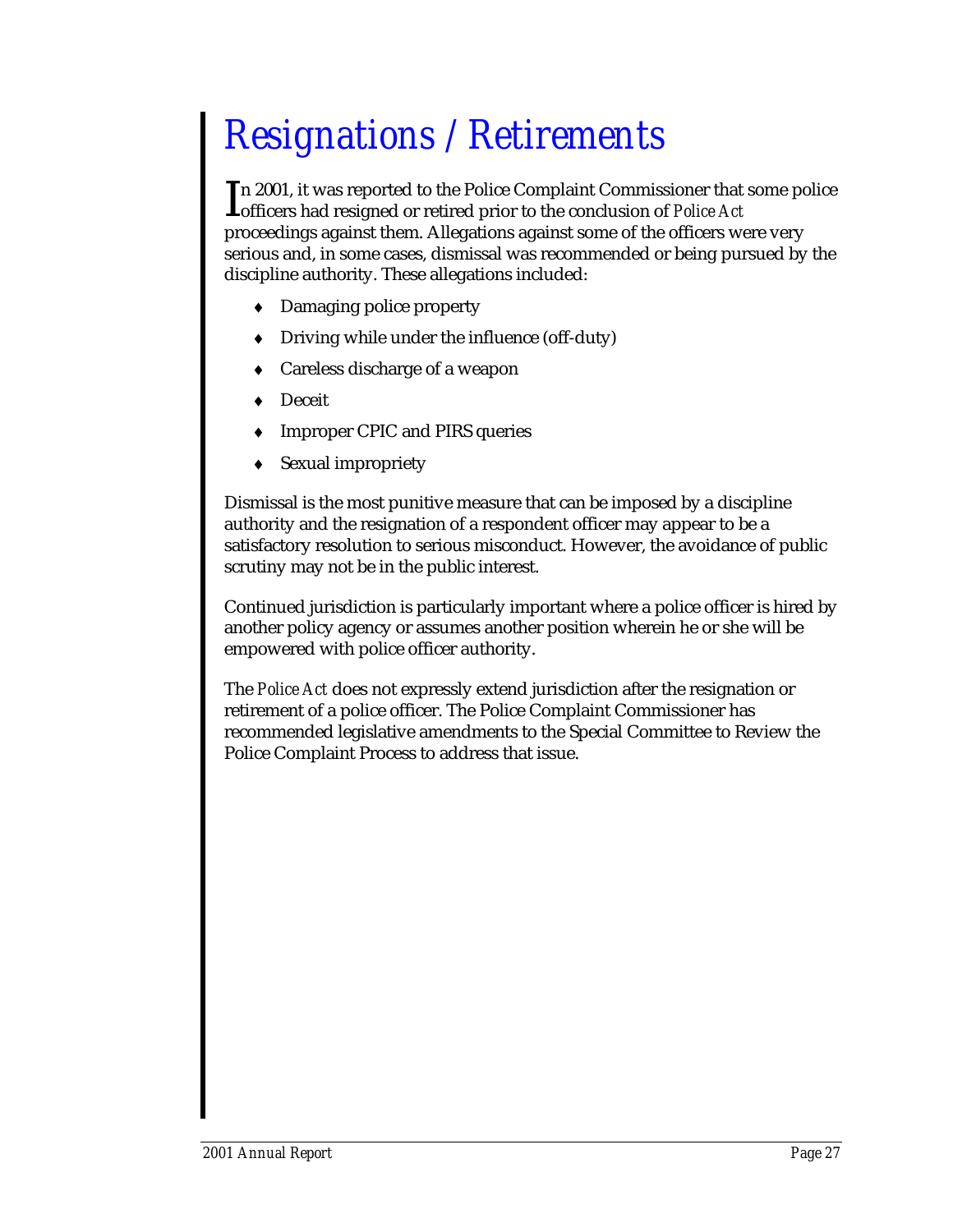## *Educational Opportunities*

n integral part of the Police Complaint Commissioner's duties is an An integral part of the Police Complaint Commissioner's duties is an<br>deducational mandate. Section 52(2)(e) requires the Commissioner to provide information to the general public and section  $50(2)(g)$  requires specific advice, information and assistance to complainants. To fulfill this mandate, the Commissioner assigned members of his staff to design, arrange, and deliver a general information Community Outreach program and specialized training sessions for police officers and board members.

### *Community Outreach Program*

The goal of the Community Outreach Program is to inform and educate the public about police complaint procedures and the functions and duties of the Commissioner. In addition, OPCC staff receive and consider comments and suggestions regarding the complaint process. These activities are accomplished through the day-to-day direct interaction between OPCC staff and members of the community as well as formal meetings with community service agencies.

An objective of meeting with community service agencies is to provide information and guidance about how agency personnel can assist disadvantaged and marginalized persons who may be reluctant or unable to directly access a police department or the Commissioner.

During 2001, members of the OPCC staff conducted Community Outreach activities through direct interaction with members of the community and at the following locations on the Lower Mainland and Vancouver Island:

- ♦ Kiwassa Neighbourhood House
- ♦ BC Coalition of People with Disabilities
- ♦ Prostitution Alternative Counselling Education (PACE)
- The Native Education Centre
- ♦ Youth Advocacy Centre (two sessions)
- ♦ Victoria Women's Sexual Assault Centre
- ♦ Downtown Eastside Residents Services (DERA)
- Victoria Women's Transition House
- ♦ Justice Institute of BC (for MLA constituency assistants)
- ♦ Parliament Buildings (for MLA constituency assistants)
- ♦ Office of the Police Complaint Commissioner (for MLA constituency assistants)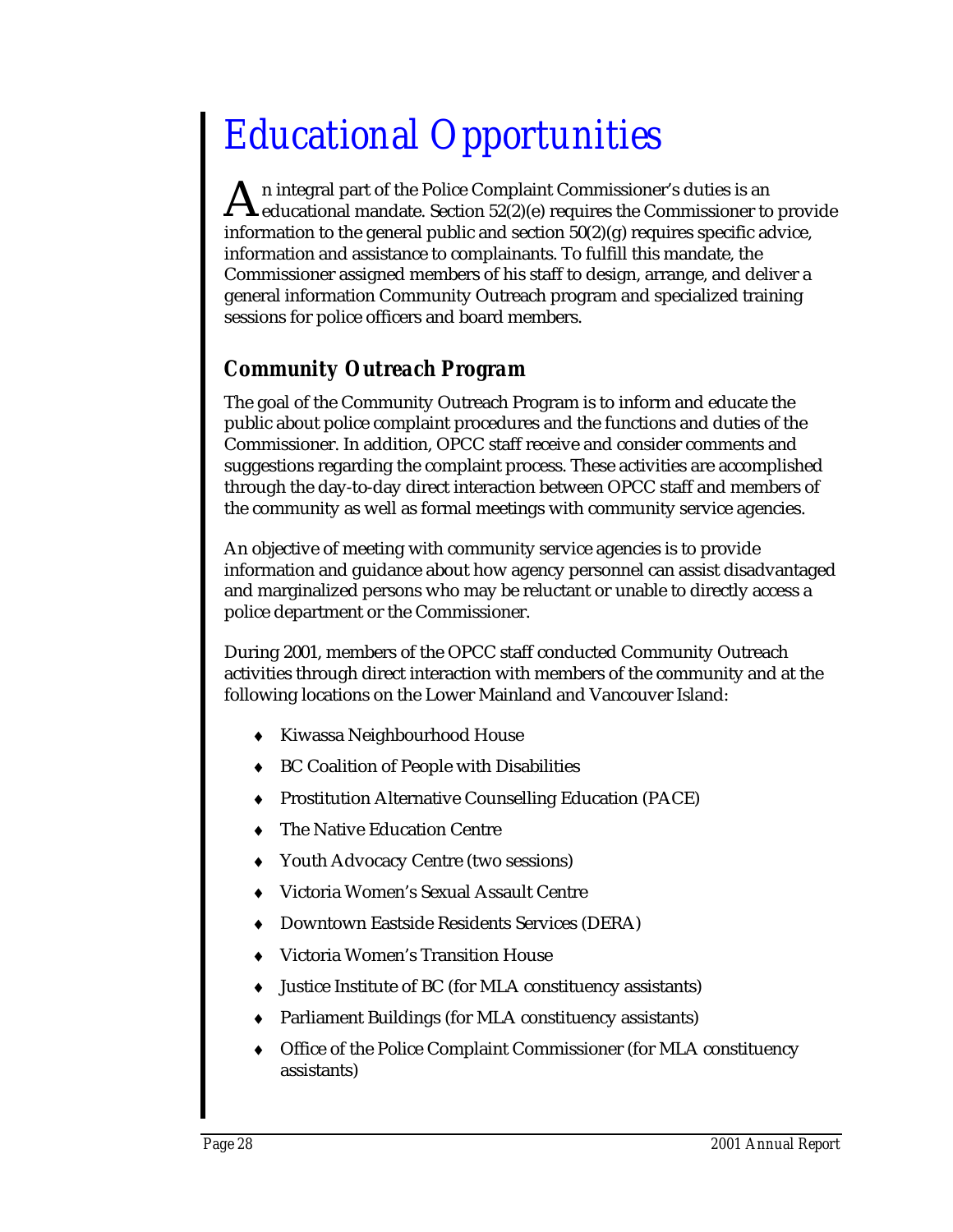### *Specialized Training Sessions*

During 2001, the OPCC arranged and delivered the following specialized training sessions:

#### **Calgary Police Department's Education, Assessment and Intervention Program, 3 April 2001**

This seminar, presented by the Calgary Police Department's Professional Standards Inspector, was open to municipal police department internal investigators, human resources staff, police management, and police board members. Topics included:

- ♦ Early warning signs a formula for the integration of core values into police conduct and a management strategy for personnel high-risk management program
- $\triangleleft$  Ethics training
- ♦ Mentoring programs
- ♦ Alternate dispute training
- ♦ Recruit class profiling
- Tracking information
- Risk assessment
- Review authority
- Communications strategy

#### **Internal Investigators Refresher Course, 30 May 2001**

This course was intended as a refresher for internal investigators and was given by more experienced internal investigators and professional standards officers. It covered:

- ♦ A review of the *Police Act*
- ♦ Investigation processes, timelines and reporting mechanisms
- ♦ Designing and conducting complex investigations
- ♦ Internal discipline investigations
- Ethics in internal investigations

#### **Professional Standards Symposium, 31 May 2001**

This symposium covered:

- ♦ Legal update by OPCC counsel
- ♦ Labour law in internal investigations presented by an labour lawyer with a background in police discipline processes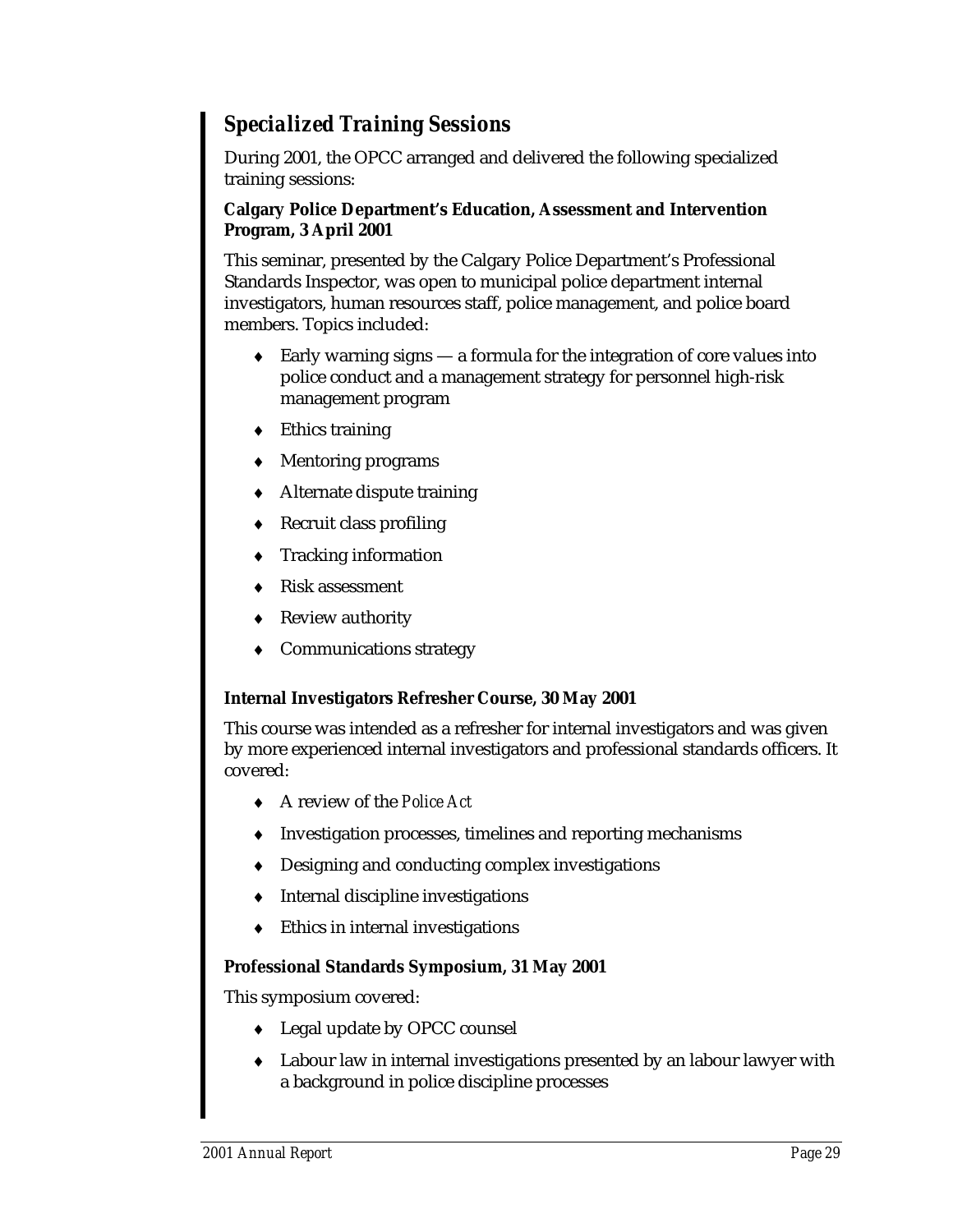A presentation on value-based policing by a former U.S. police officer, now a college instructor

### **Information Sessions for MLAs, 13, 14, and 17 September 2001**

The OPCC hosted three information sessions on the *Police Act* and police complaint process for new MLAs and their constituency assistants in Vancouver, New Westminster, and Victoria.

#### **Workshop — Investigation of harassment in the workplace for police supervisors, professional standards officers, and police union agents, 22 October 2001**

This workshop was part of a two-day training session held in Victoria. Topics covered included:

- ♦ Techniques of investigating harassment complaints
- What is the law?
- ♦ Liability issues
- ♦ Policy issues

#### **Symposia of Interest to all Police Officers — Value-Based Policing, 22 Oct. 2001**

Do police enforce morality or the law? This was part of a two-day training session held in Victoria. Topics covered included:

- ♦ Circumventing the law for moral purpose
- Racial profiling
- Departmental risk liability
- **Trends**

#### **Symposia for Patrol Officers and Supervisors, 23 October 2001**

This training session, also part of the two-day session in Victoria, consisted of panels of experts in each field discussing topics of current interest for police, including:

- ♦ Dealing with improper access and disclosure of personal information
- ♦ Dealing with persons with disabilities
- ♦ Dealing with police duties to persons in detention
- ♦ Dealing with street arrest, search, and seizure
- ♦ Police decision-making in domestic assault calls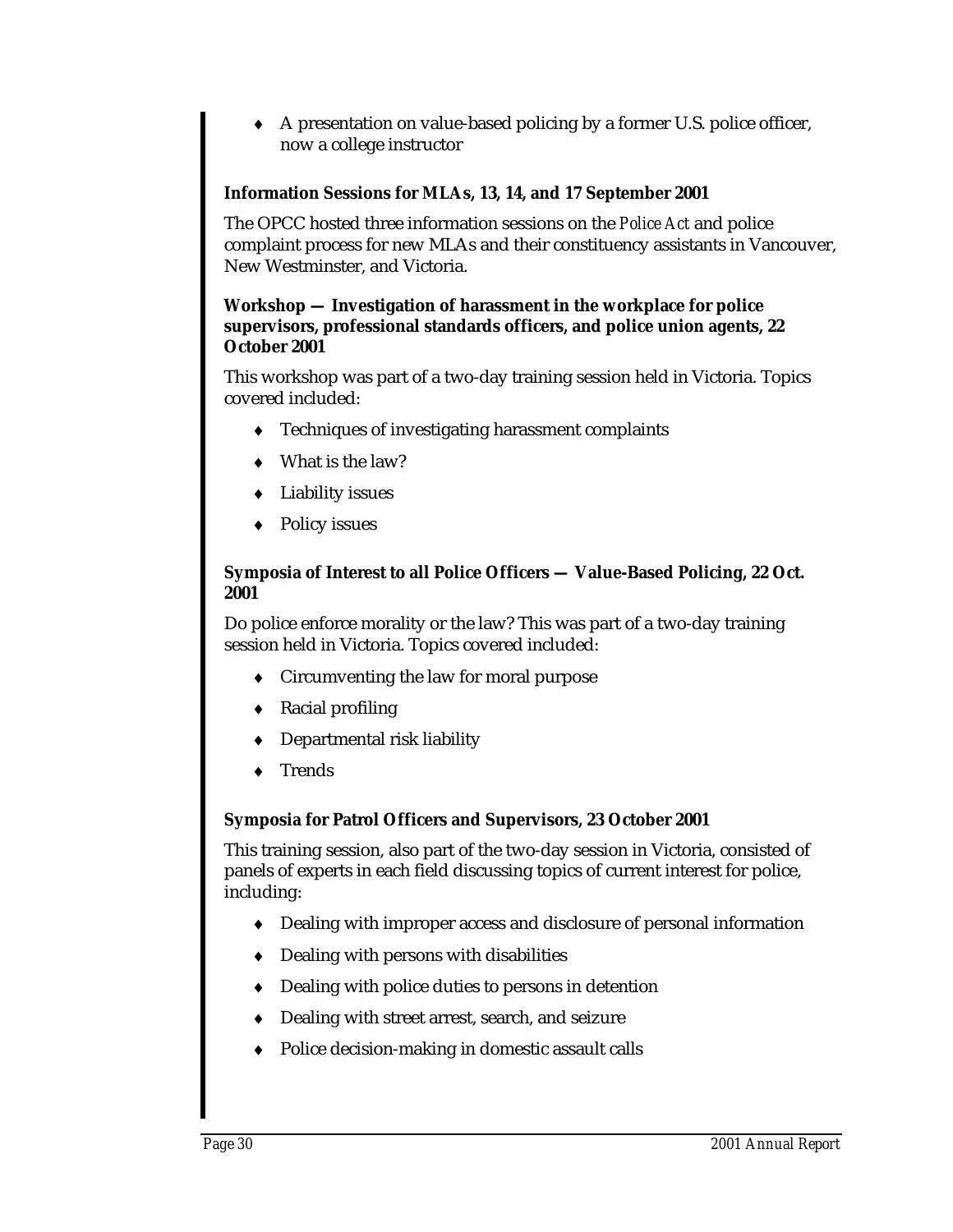## *Special Committee to Review the Police Complaint Process*

he amended BC *Police Act*, which established the Office of the Police The amended BC Police Act, which established the Office of the Police<br>Complaint Commissioner, was proclaimed on 1 July 1998. Section 51.2 of the Act required that, within three years of the complaint provisions coming into force, a special committee of the Legislature would be convened to review the section and the work of the Police Complaint Commissioner.

Accordingly, a Special Committee was appointed and empowered to examine, inquire into, and make recommendations with respect to the police complaints process, in accordance with section 51.2 of the *Police Act* (RSBC 1996, c. 367) and in particular, without limiting the generality of the foregoing, to:

- 1. Review comprehensively Part 9 (Complaint Procedure) of the *Police Act* and the work of the Police Complaint Commissioner.
- 2. Solicit and consider written and oral submissions from any interested person or organization by any means the Committee considers appropriate.
- 3. Submit a report including any amendments to Part 9 that the Committee recommends to the Legislative Assembly arising out of the results of the Committee's inquiry within one year of this resolution being adopted by the House.

The Commissioner appeared before the Special Committee on 5 November 2001. He provided the Committee with an overview of the principles of civilian oversight and agencies in other jurisdictions, an outline of Part 9 of the BC *Police Act*, and discussion and recommendations with respect to the following issues:

- ♦ Power for police investigators to obtain an administrative search warrant.
- ♦ Power for the Commissioner to conduct an independent inquiry.
- ♦ Elimination of the term "frivolous and vexatious."
- ♦ Mediation and alternative dispute-resolution techniques.
- ♦ *Police Act* jurisdiction after resignation or retirement for police officer conduct.
- ♦ Discipline proceedings issues: streamlining the process.
- ♦ Power for the Commissioner to investigate conduct in the performance of any duty or function under the *Police Act.*
- ♦ Ensuring greater RCMP accountability to the Government of BC: facilitating the citizen complaint process.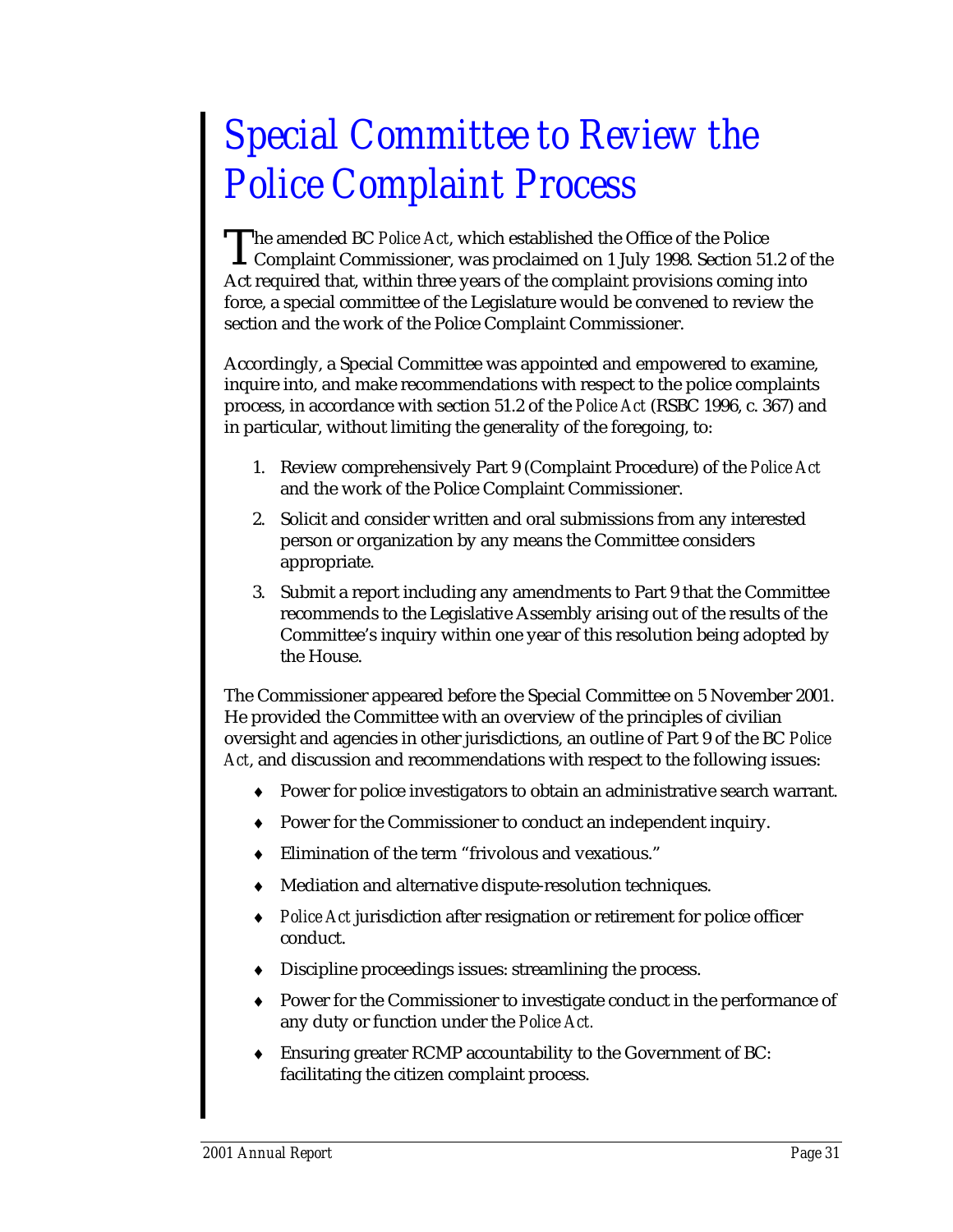- ♦ Facilitating the proactive role of the Office of the Police Complaint Commissioner.
- ♦ Eliminating the police "service record."
- Time delays affecting the effectiveness of Part 9.
- Reconciliation of section 59(2) and  $61.1(1)$  re: respondent not permitted to give evidence at discipline proceedings versus adverse inference can be drawn for failure to testify at discipline proceedings.
- Reconciliation of sections  $65.3(1)$  and  $54.4(6)$  re: all complaints must be recorded versus complaints resolved by informal resolution must not be recorded. Should the service record of discipline include all complaints, whether the complaint is sustained or not.
- ♦ Introduce expungement into section 65.3.
- ♦ Reconciling the "party" sections in the Police Code of Conduct with section 21 of the Criminal Code of Canada.

The text of *The Evolving Civilian Oversight Model in British Columbia: A Review of Part 9 of the Police Act and Office of the Police Complaint Commissioner*, a discussion paper prepared and presented to the Special Committee to review the police complaint process in November 2001, is included as an Appendix to this report.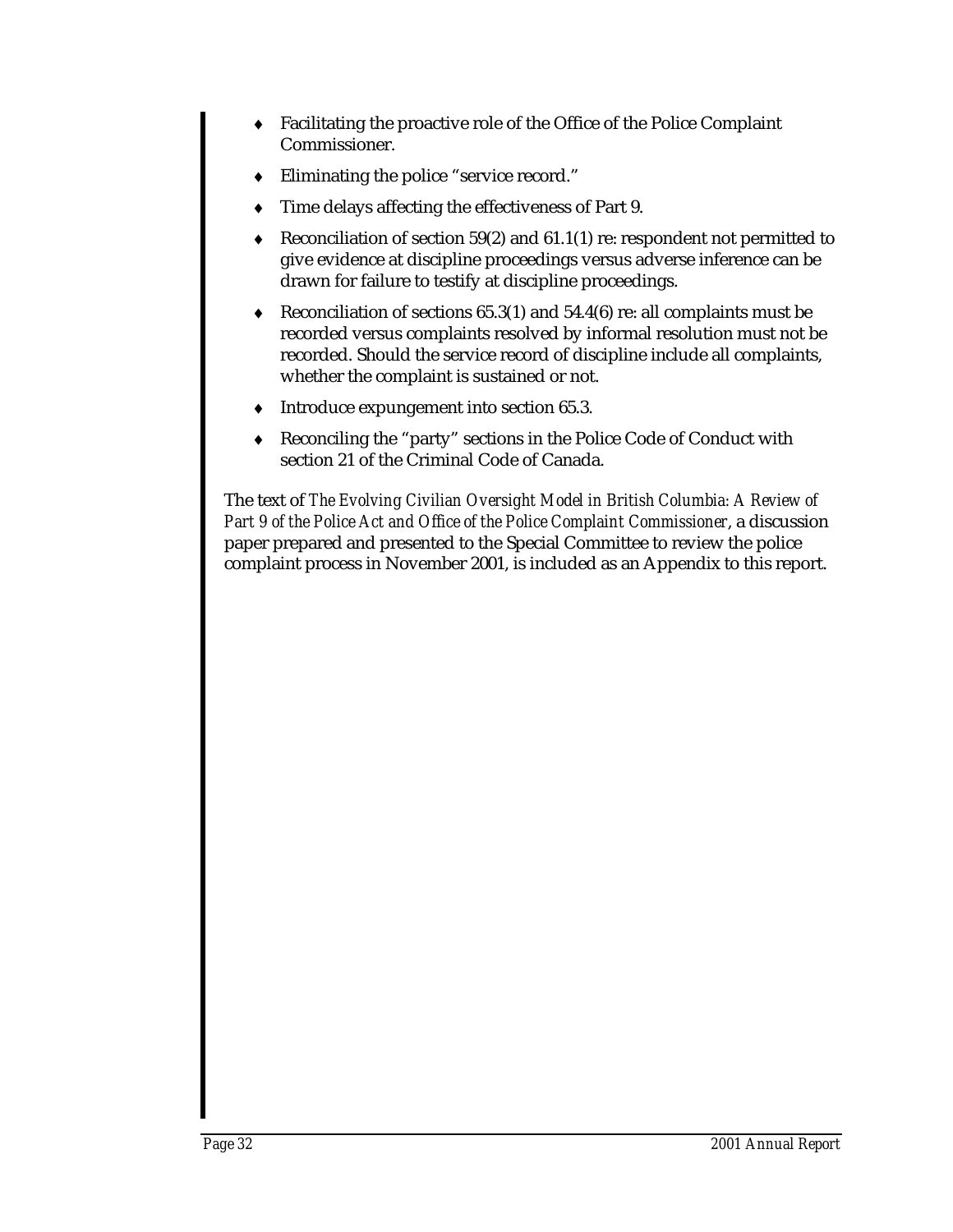## *Standing Committee on Finance and Government Services*

**The August 2001, the provincial government created the Standing Committee on** In August 2001, the provincial government created the Standing Committee or<br>Finance and Government Services, giving it a mandate to oversee finance and administration for all seven of BC's officers of the Legislature. These include the Auditor General, the Chief Electoral Officer, the Child, Youth and Family Advocate, the Conflict of Interest Commissioner, the Ombudsman, the Information and Privacy Commissioner, and the Police Complaint Commissioner.

The Standing Committee's mandate is to review the annual reports, performance plans, budgets, and business plans of the statutory officers and make recommendations and reports to the Legislature. This mandate represents a change of process for statutory officers who previously submitted their budget proposals to Treasury Board, the cabinet committee that is responsible for budget and management matters.

The Commissioner appeared before the Standing Committee on 26 November 2001, presenting an overview of the Office of the Police Complaint Commissioner and a budget proposal for 2002–03 that represents a further change to the Office's budget process. The proposed change was based on an analysis of the needs and expenditure patterns of the Office's first three years. Those patterns included repeated requests for access to contingency funding to support the Office's operational development. "Spikes" in the office's financial requirements are associated with the necessity to defend against court actions initiated by police to challenge the Commissioner's statutory authority and the cost of public hearings. As a result of these unforeseeable and uncontrollable events, which are controlled by the actions of others, it is impossible to forecast office expenditures with any certainty.

The proposal put forward by the Commissioner for fiscal year 2002–03 and subsequent years is that the Commissioner will submit an annual budget with respect to the basic operating costs of the agency, which budget will not include "best guesses" as to what the funding requirements might be for public hearings and legal challenges. On an "as needed" basis, the Commissioner will make additional requests for funding to support those expenditures.

Pursuant to a recommendation by the Standing Committee, the Commissioner is working with the other officers of the Legislature to examine the potential colocation with one or more other officers and the potential for achieving cost savings through a "shared-services" model for administration and support services.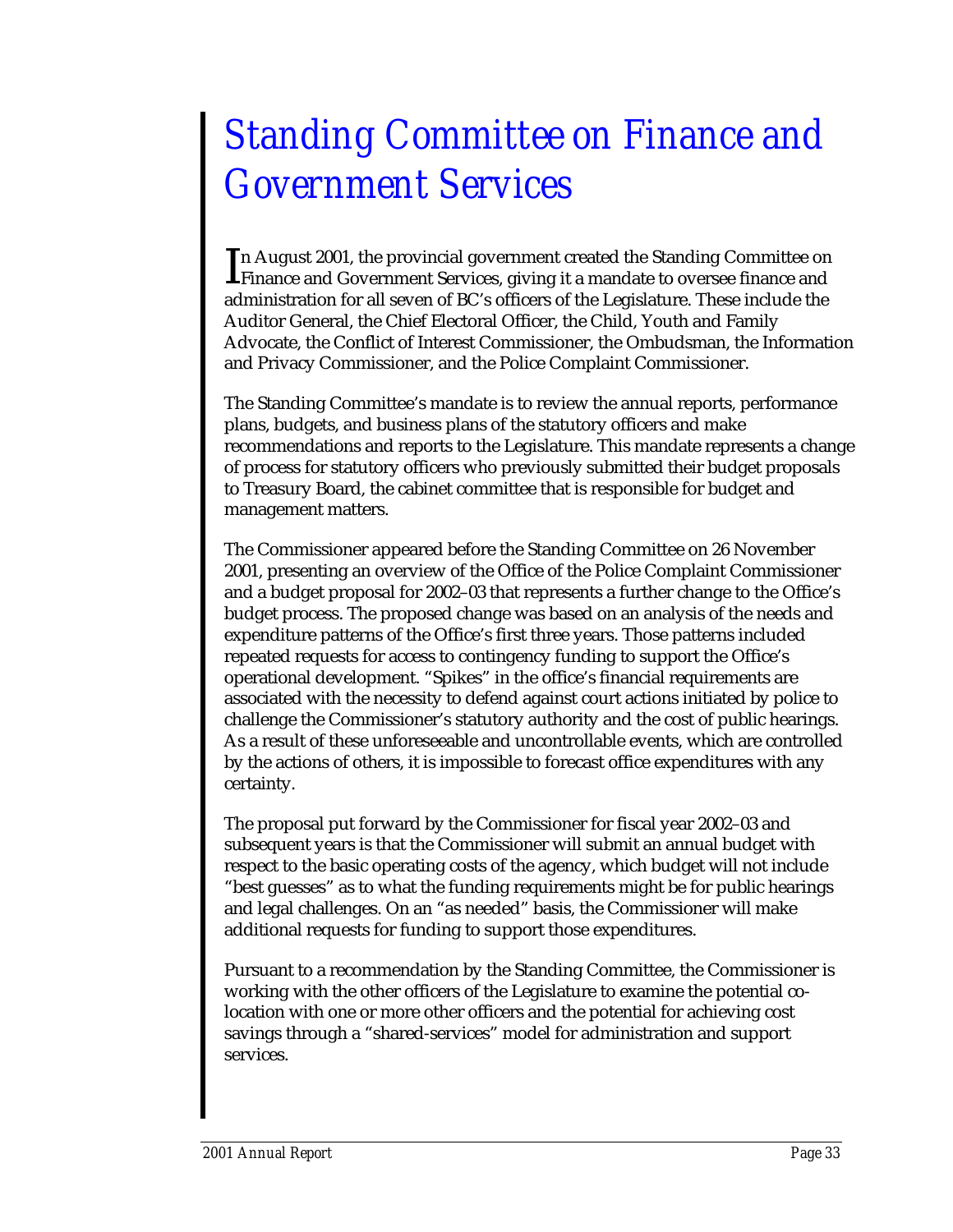The OPCC is developing annual Service and Performance plans that will reflect an analysis of the past three years' experience in implementing civilian oversight, a revised service delivery model (as influenced by budgetary restraints), the need for ongoing evaluation of the Office's success in fulfilling its statutory mandate, and the potential of a shift to a shared-services model in conjunction with the other officers of the Legislature.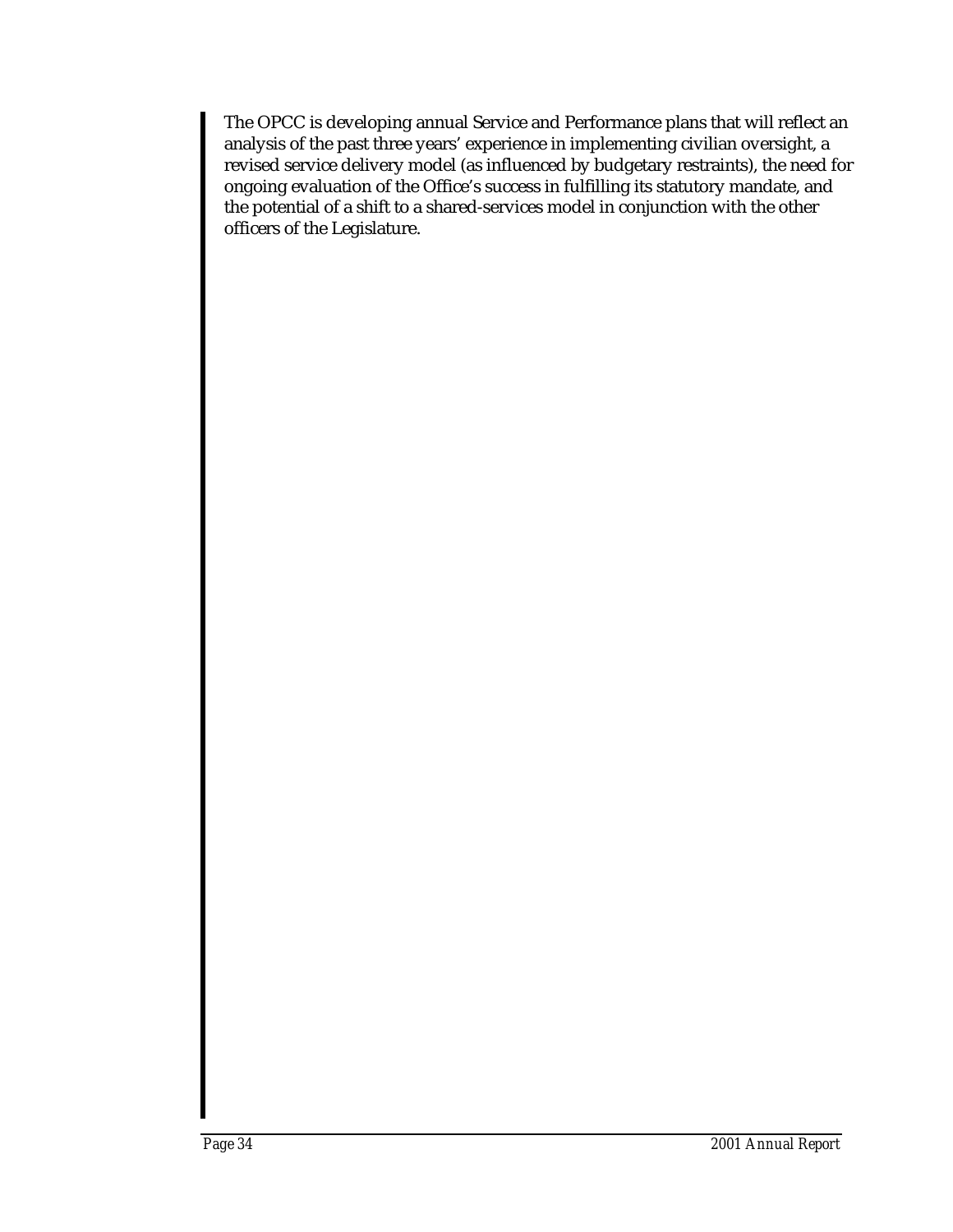## *APPENDICES*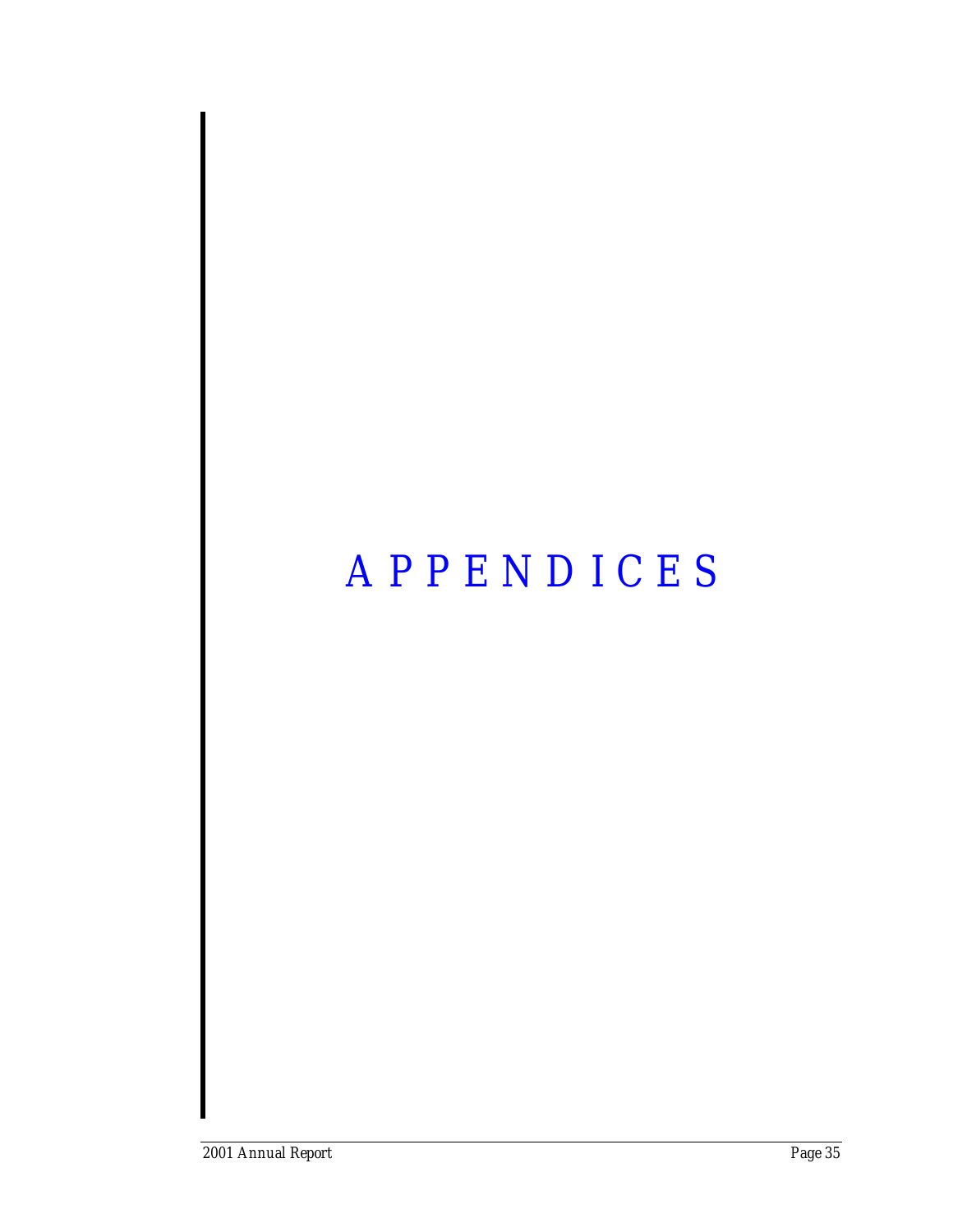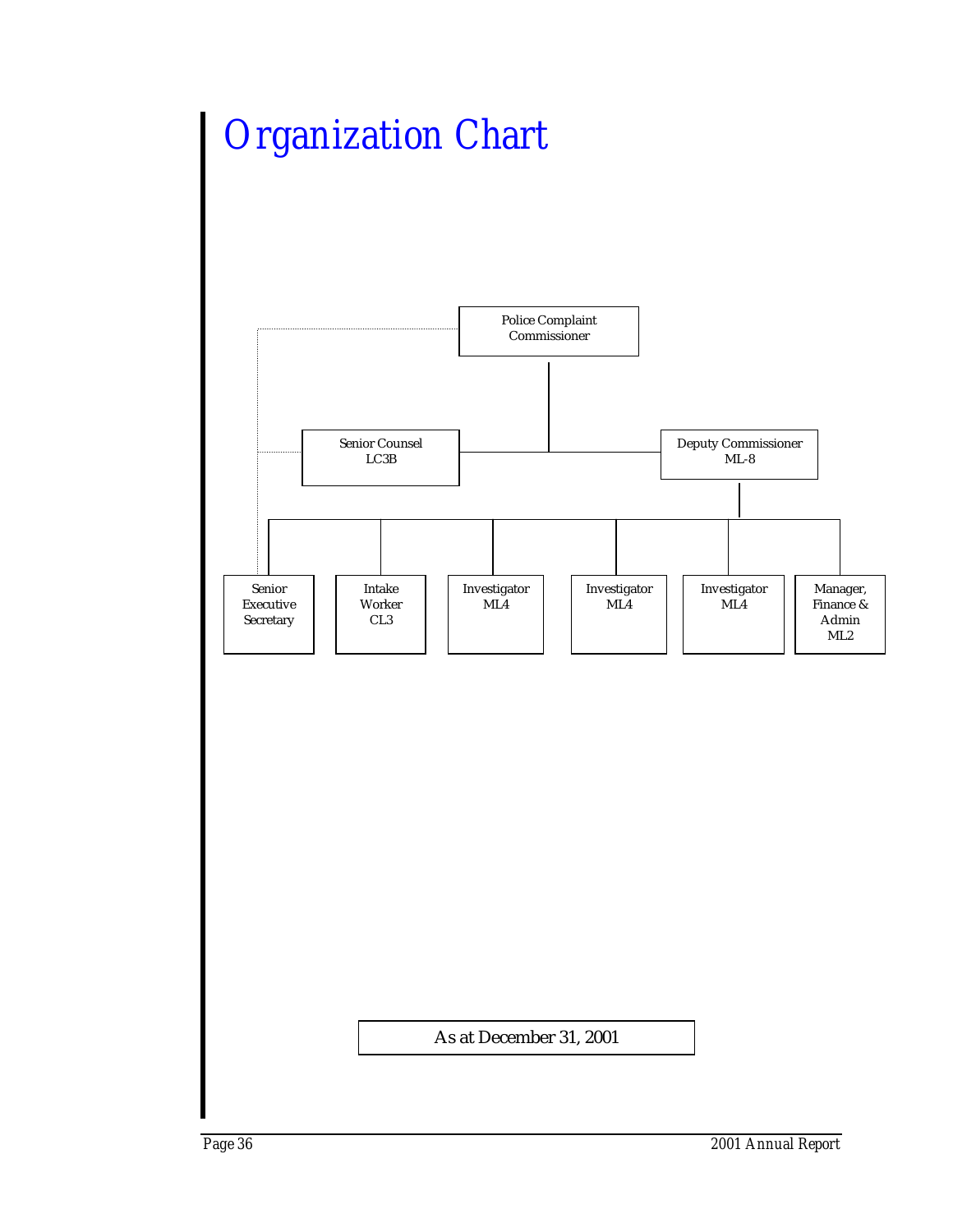## *Budget*

### *Fiscal Year ending 31 March 2002*

| Number of staff                                                                                                                                                  |                                                            | 7           |
|------------------------------------------------------------------------------------------------------------------------------------------------------------------|------------------------------------------------------------|-------------|
| Vacancies                                                                                                                                                        |                                                            | 2           |
| Salaries and benefits                                                                                                                                            |                                                            | \$727,000   |
| <b>Operating expenditures</b>                                                                                                                                    |                                                            |             |
| Travel<br><b>Professional Services</b><br><b>Telecommunications</b><br><b>Office Expenses</b><br><b>Vehicle Expenses</b><br>Rent<br>Total operating expenditures | \$40,000<br>182,500<br>43,000<br>63,000<br>7,000<br>96,000 | \$431,500   |
| <b>SUB-TOTAL</b>                                                                                                                                                 |                                                            | 1,158,500   |
| <b>Total allocation</b>                                                                                                                                          |                                                            | \$1,299,000 |
| <b>SURPLUS</b>                                                                                                                                                   |                                                            | \$140,500   |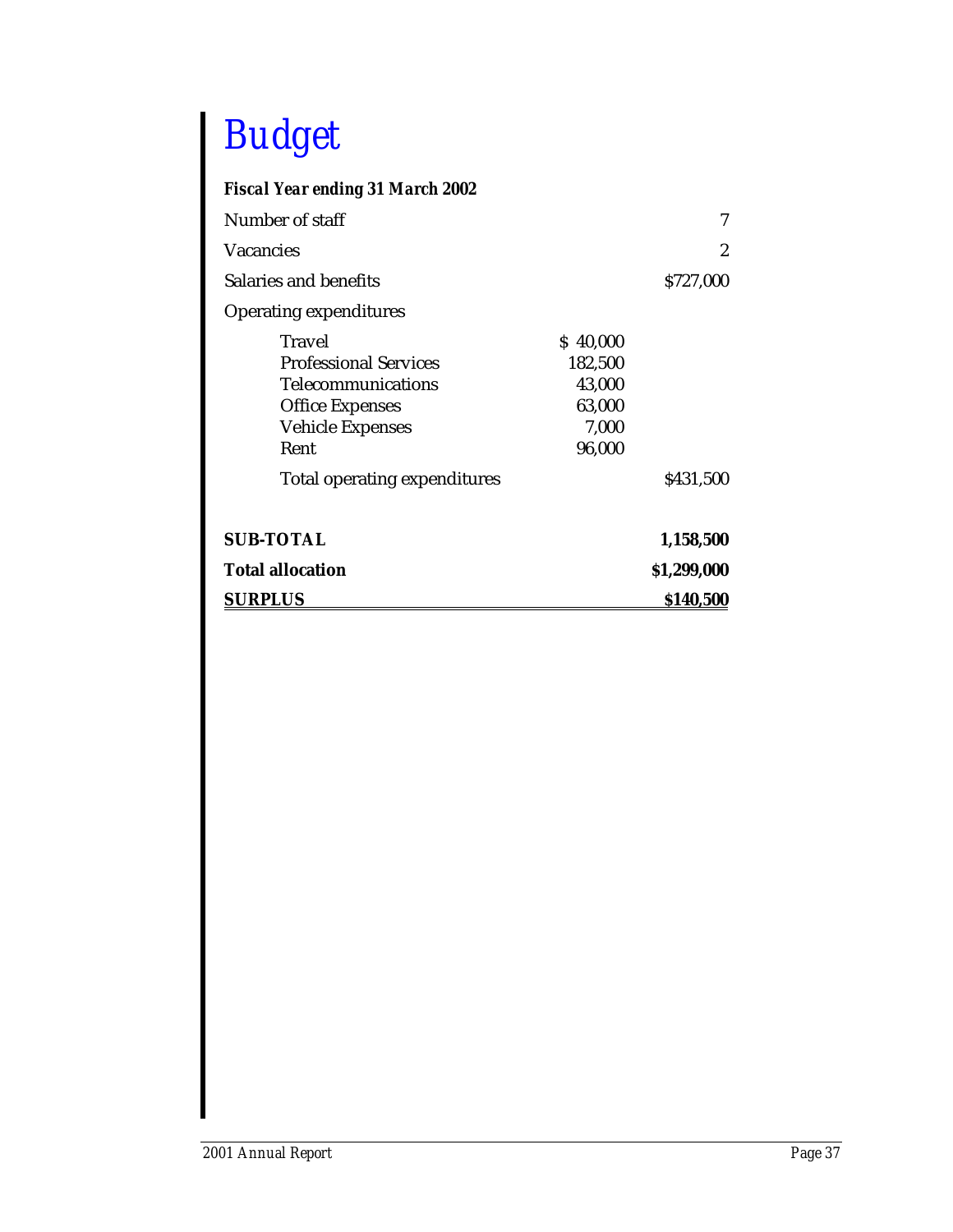### *Statistics*

### *Comparison Statistics 1998 to 2001*

|                           | <b>COMPLAINTS</b><br><b>RECEIVED</b> |                |                         |                | <b>COMPLAINTS</b><br><b>CONCLUDED</b> |              |              |                         |
|---------------------------|--------------------------------------|----------------|-------------------------|----------------|---------------------------------------|--------------|--------------|-------------------------|
|                           | 2001                                 | 2000           | 1999                    | 1998 *         | 2001                                  | 2000         | 1999         | 1998 *                  |
| Abbotsford                | 21                                   | 12             | 34                      | $\overline{7}$ | 17                                    | 38           | 13           | $6\phantom{a}$          |
| <b>Central Saanich</b>    | $\overline{7}$                       | $\overline{5}$ | $\mathbf{1}$            | 3              | $\overline{\mathbf{4}}$               | 3            | $\mathbf{1}$ | 3                       |
| Delta                     | 10                                   | 15             | 17                      | 4              | 13                                    | 16           | 11           | $\overline{\mathbf{4}}$ |
| Esquimalt                 | 17                                   | 21             | 12                      | $\overline{4}$ | 16                                    | 17           | 12           | $\boldsymbol{2}$        |
| <b>Nelson</b>             | 4                                    | $\overline{5}$ | $6\phantom{1}$          | 4              | 6                                     | 6            | 8            | $\bf{0}$                |
| <b>New Westminster</b>    | 15                                   | 15             | 24                      | 8              | 20                                    | 15           | 21           | $\overline{5}$          |
| Oak Bay                   | 5                                    | 11             | $\overline{\mathbf{4}}$ | $\bf{0}$       | 11                                    | 5            | 3            | $\bf{0}$                |
| Port Moody                | 3                                    | $\overline{4}$ | $\overline{2}$          | $\mathbf{1}$   | $\overline{2}$                        | 3            | 3            | $\bf{0}$                |
| Saanich                   | 40                                   | 36             | 31                      | 7              | 46                                    | 35           | 18           | $\overline{\mathbf{4}}$ |
| Stl'atl'imx Tribal Police | $\mathbf{1}$                         | $\overline{2}$ | N/A                     | N/A            | $\overline{2}$                        | $\mathbf{0}$ | N/A          | N/A                     |
| Vancouver                 | 148                                  | 173            | 198                     | 84             | 132                                   | 202          | 156          | 46                      |
| Victoria                  | 73                                   | 73             | 87                      | 20             | 73                                    | 77           | 53           | 18                      |
| <b>West Vancouver</b>     | 12                                   | 27             | 13                      | 6              | 13                                    | 22           | 15           | 10                      |
| <b>TOTAL</b>              | 356                                  | 399            | 429                     | 148            | 355                                   | 439          | 314          | 98                      |

\* The OPCC came into existence 1 July 1998. Figures for 1998 represent complaints opened or closed from 1 July to 31 December 1998 only.

\*\* Effective 1 December 1999, the Stl'atl'imx Tribal Police became a self-administered police service in British Columbia. As a result, they are now subject to the provisions of Part 9 (Complaint Procedure) of the *Police Act* and fall under the mandate of the OPCC.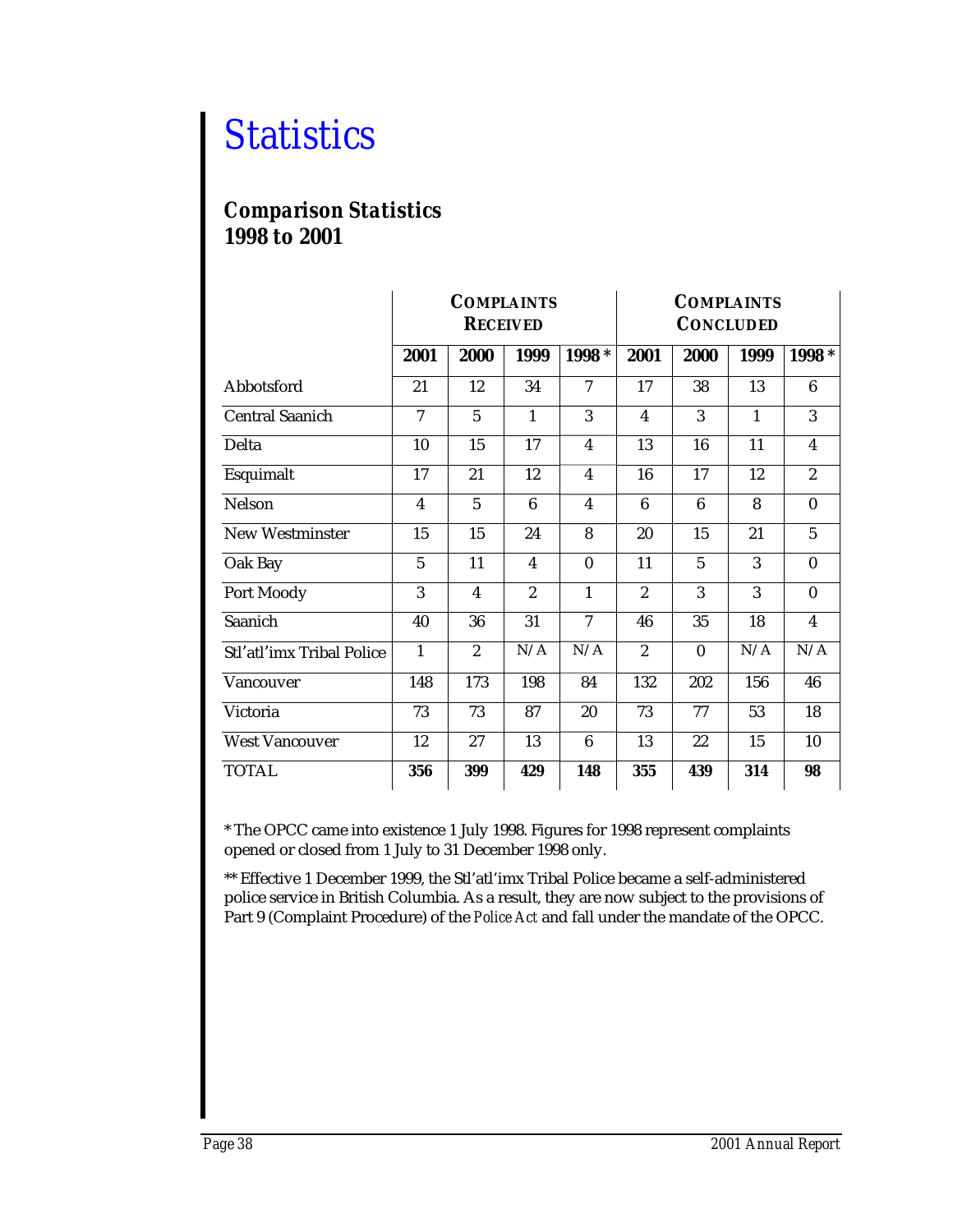### *Files Opened 2001*

|                              | <b>OPENED</b>    | PT                      | ID             | <b>SP</b>        | NL               | NC           | $\bf CP$         |
|------------------------------|------------------|-------------------------|----------------|------------------|------------------|--------------|------------------|
| Abbotsford                   | 21               | 18                      | $\mathbf{0}$   | $\boldsymbol{2}$ | $\bf{0}$         | $\mathbf{1}$ | $\mathbf{0}$     |
| <b>Central Saanich</b>       | 7                | $6\phantom{.}6$         | $\bf{0}$       | $\bf{0}$         | $\mathbf{0}$     | $\bf{0}$     | $\mathbf{1}$     |
| Delta                        | 10               | $6\phantom{1}$          | $\mathbf{1}$   | $\bf{0}$         | $\bf{0}$         | 3            | $\bf{0}$         |
| Esquimalt                    | 17               | 13                      | $\mathbf{1}$   | $\mathbf{1}$     | $\boldsymbol{2}$ | $\bf{0}$     | $\bf{0}$         |
| Nelson                       | $\boldsymbol{4}$ | 3                       | $\bf{0}$       | $\mathbf{1}$     | $\bf{0}$         | $\mathbf{0}$ | $\bf{0}$         |
| <b>New Westminster</b>       | 15               | 10                      | $\mathbf{1}$   | $\mathbf{1}$     | 3                | $\mathbf{0}$ | $\bf{0}$         |
| Oak Bay                      | $5\phantom{.0}$  | $\overline{\mathbf{4}}$ | $\mathbf{1}$   | $\bf{0}$         | $\bf{0}$         | $\bf{0}$     | $\bf{0}$         |
| Port Moody                   | 3                | 3                       | $\bf{0}$       | $\theta$         | $\bf{0}$         | $\mathbf{0}$ | $\mathbf{0}$     |
| Saanich                      | 40               | 37                      | $\overline{2}$ | $\mathbf{1}$     | $\mathbf{0}$     | $\mathbf{0}$ | $\mathbf{0}$     |
| Stl'atl'imx Tribal<br>Police | $\mathbf{1}$     | $\mathbf{1}$            | $\bf{0}$       | $\bf{0}$         | $\bf{0}$         | $\bf{0}$     | $\bf{0}$         |
| Vancouver                    | 148              | 128                     | $\mathbf{1}$   | $\overline{4}$   | 5                | 9            | $\mathbf{1}$     |
| Victoria                     | 73               | 69                      | $\bf{0}$       | $\overline{2}$   | $\mathbf{1}$     | $\mathbf{1}$ | $\mathbf{0}$     |
| <b>West Vancouver</b>        | 12               | 8                       | $\mathbf{1}$   | 3                | $\bf{0}$         | $\bf{0}$     | $\bf{0}$         |
| <b>TOTAL</b>                 | 356              | 306                     | 8              | 15               | 11               | 14           | $\boldsymbol{2}$ |
|                              |                  |                         |                |                  |                  |              |                  |

| PT  | <b>Public Trust</b>        | NL. | Non-lodged        |
|-----|----------------------------|-----|-------------------|
| -ID | <b>Internal Discipline</b> | NC. | Not Characterized |
| -SP | <b>Service or Policy</b>   | CP. | Compound          |

*Note:* Every complaint that is recorded on a Form 1 Record of Complaint is required by section 50.1(1) of the *Police Act* to be characterized as one of three types: public trust, service or policy, or internal discipline. Compound complaints are complaints that have both public trust and service or policy components. Nonlodged complaints are letters of complaint where the complainant has chosen not to formally proceed under the *Police Act* by filing a Form 1. Not Characterized complaints are complaints that have not yet been characterized.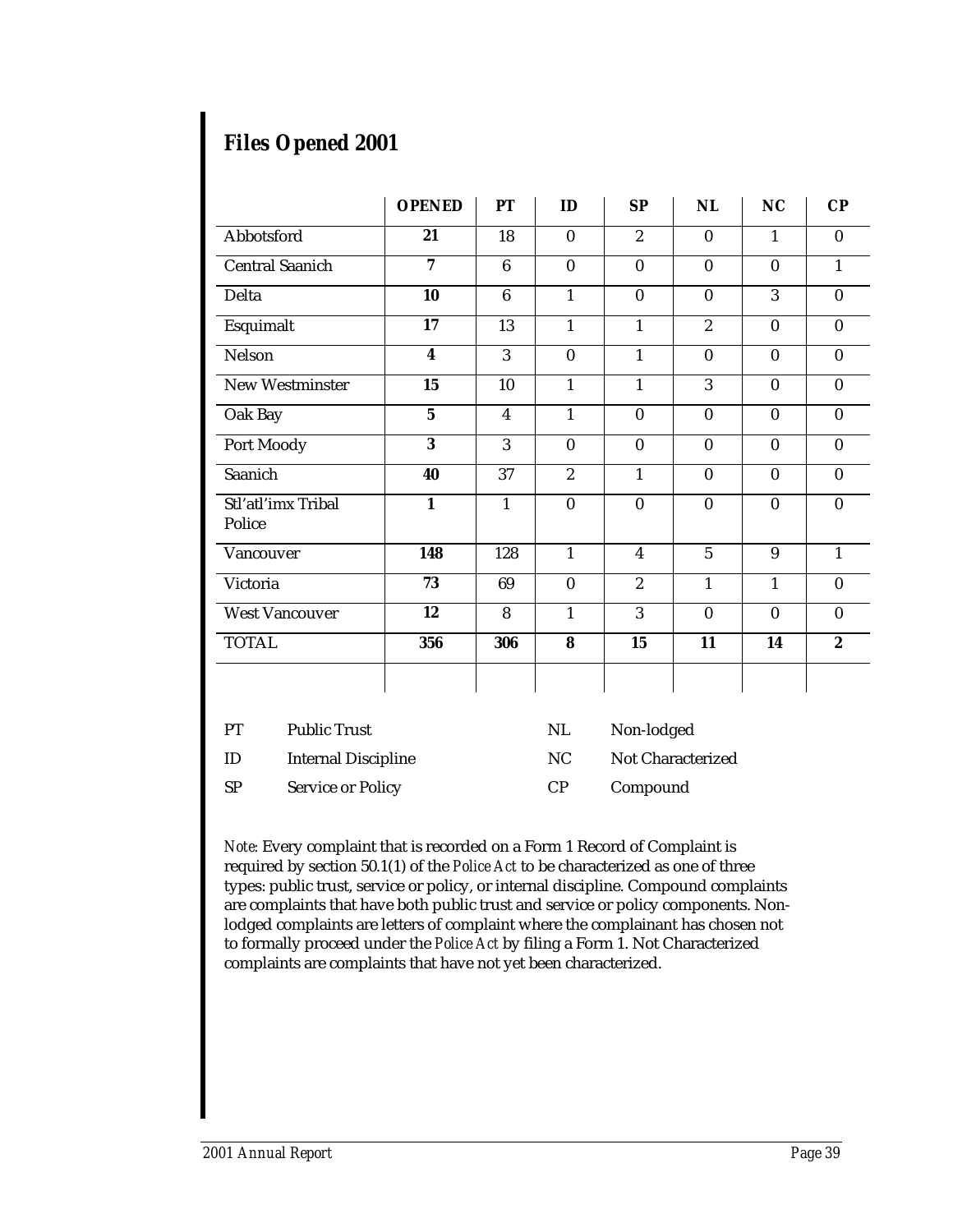### *Files Concluded 2001*

|                              | <b>CLOSED</b>    | PT               | ID             | <b>SP</b>        | NL               | <b>NC</b>       | $\bf CP$     |
|------------------------------|------------------|------------------|----------------|------------------|------------------|-----------------|--------------|
| Abbotsford                   | 17               | 16               | $\mathbf{0}$   | $\mathbf{1}$     | $\bf{0}$         | $\mathbf{0}$    | $\mathbf{0}$ |
| <b>Central Saanich</b>       | $\boldsymbol{4}$ | 3                | $\bf{0}$       | $\bf{0}$         | $\bf{0}$         | $\mathbf{1}$    | $\bf{0}$     |
| Delta                        | 13               | 11               | $\mathbf{1}$   | $\bf{0}$         | $\mathbf{0}$     | $\mathbf{1}$    | $\mathbf{0}$ |
| Esquimalt                    | 16               | 13               | $\bf{0}$       | $\mathbf{1}$     | $\mathbf{1}$     | $\mathbf{1}$    | $\mathbf{0}$ |
| Nelson                       | 6                | $\boldsymbol{4}$ | $\bf{0}$       | $\mathbf{1}$     | $\bf{0}$         | $\bf{0}$        | $\mathbf{1}$ |
| New Westminster              | 20               | 16               | $\mathbf{1}$   | $\bf{0}$         | $\overline{2}$   | $\mathbf{1}$    | $\bf{0}$     |
| Oak Bay                      | 11               | 7                | $\mathbf{1}$   | 3                | $\boldsymbol{0}$ | $\bf{0}$        | $\mathbf{0}$ |
| Port Moody                   | $\overline{2}$   | $\overline{2}$   | $\bf{0}$       | $\bf{0}$         | $\bf{0}$         | $\bf{0}$        | $\bf{0}$     |
| Saanich                      | 46               | 43               | $\overline{2}$ | 1                | $\mathbf{0}$     | $\theta$        | $\mathbf{0}$ |
| Stl'atl'imx Tribal<br>Police | $\boldsymbol{2}$ | $\boldsymbol{2}$ | $\bf{0}$       | $\bf{0}$         | $\bf{0}$         | $\bf{0}$        | $\bf{0}$     |
| Vancouver                    | 132              | 108              | $\bf{0}$       | 8                | 10               | $6\phantom{1}6$ | $\bf{0}$     |
| Victoria                     | 73               | 68               | $\mathbf{1}$   | $\mathbf{1}$     | $\overline{2}$   | $\mathbf{1}$    | $\bf{0}$     |
| <b>West Vancouver</b>        | 13               | 10               | 1              | $\boldsymbol{2}$ | $\boldsymbol{0}$ | $\bf{0}$        | $\bf{0}$     |
| <b>TOTAL</b>                 | 355              | 303              | 7              | 18               | 15               | 11              | 1            |

| PT  | <b>Public Trust</b>        | NL. | Non-lodged        |
|-----|----------------------------|-----|-------------------|
| -ID | <b>Internal Discipline</b> | NC. | Not Characterized |
| -SP | Service or Policy          | CP. | Compound          |

*Note:* Every complaint that is recorded on a Form 1 Record of Complaint is required by section 50.1 (1) of the *Police Act* to be characterized as one of three types: public trust, service or policy, or internal discipline. Compound complaints are complaints that have both public trust and service or policy components. Nonlodged complaints are letters of complaint where the complainant has chosen not to formally proceed under the *Police Act* by filing a Form 1. Not Characterized complaints are complaints that were not characterized before they were concluded.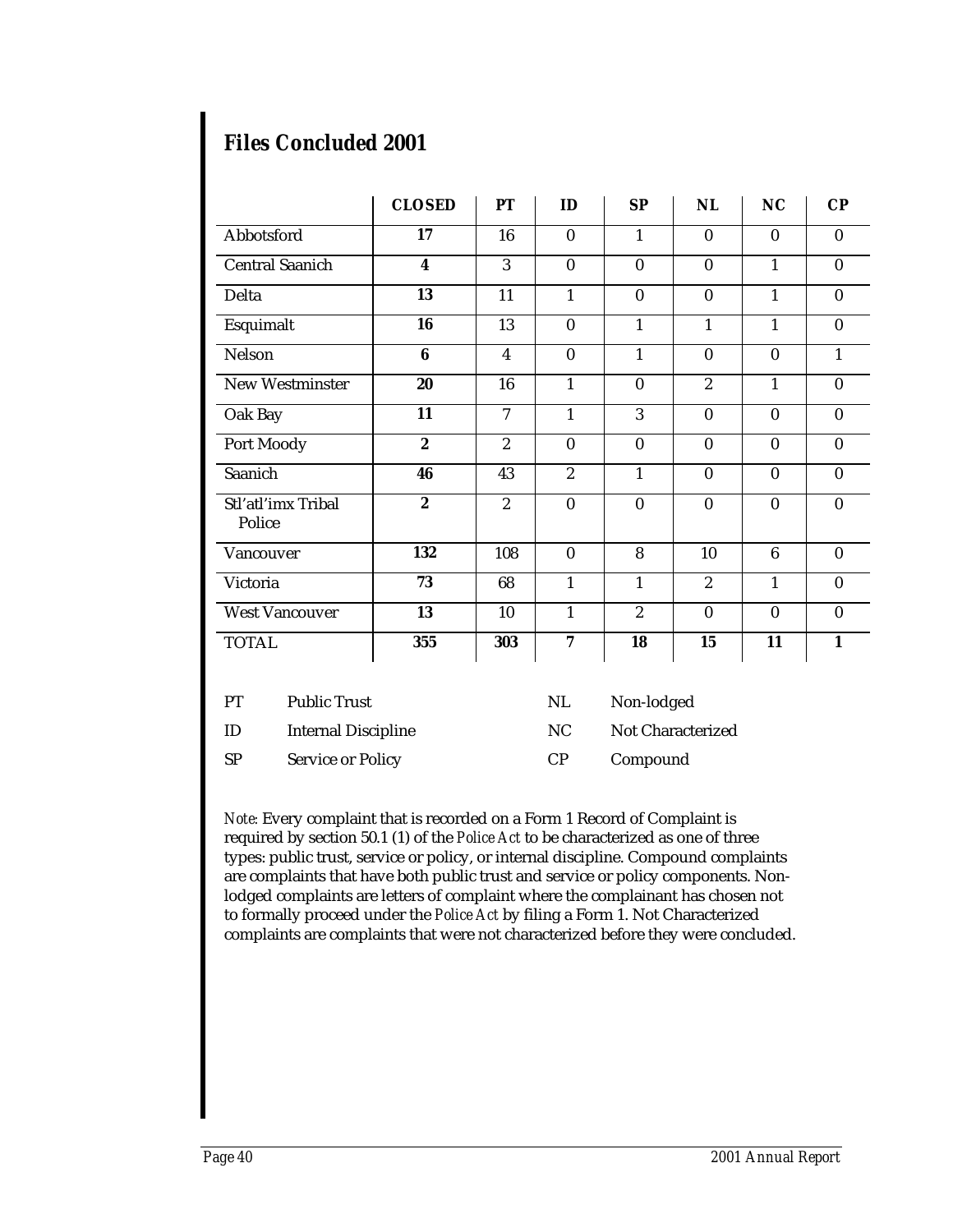|                              | A                | W                | <b>IR</b>      | SD              | <b>NS</b>        | RC               | <b>PHNP</b>  | <b>SUB</b>     | <b>RES</b>              | <b>DISC</b>             | <b>Total</b>     |
|------------------------------|------------------|------------------|----------------|-----------------|------------------|------------------|--------------|----------------|-------------------------|-------------------------|------------------|
| Abbotsford                   | $\bf{0}$         | 1                | 1              | $\overline{5}$  | 8                | $\mathbf{0}$     | $\mathbf{0}$ | $\mathbf{0}$   | $\bf{0}$                | $\boldsymbol{2}$        | 17               |
| <b>Central Saanich</b>       | $\mathbf{1}$     | $\overline{2}$   | $\bf{0}$       | $\bf{0}$        | $\bf{0}$         | $\bf{0}$         | $\bf{0}$     | $\bf{0}$       | $\mathbf{0}$            | 1                       | $\boldsymbol{4}$ |
| Delta                        | $\bf{0}$         | $\bf{0}$         | $\mathbf{1}$   | 3               | 3                | $\bf{0}$         | $\bf{0}$     | $\bf{0}$       | $\overline{\mathbf{4}}$ | $\boldsymbol{2}$        | 13               |
| Esquimalt                    | $\boldsymbol{0}$ | 1                | 2              | 10              | 1                | $\mathbf{0}$     | $\bf{0}$     | $\mathbf{0}$   | $\bf{0}$                | $\overline{2}$          | 16               |
| Nelson                       | $\bf{0}$         | $\bf{0}$         | $\bf{0}$       | 3               | 1                | $\overline{2}$   | $\bf{0}$     | $\bf{0}$       | $\bf{0}$                | $\bf{0}$                | $\bf{6}$         |
| New Westminster              | $\bf{0}$         | $\overline{2}$   | $\overline{2}$ | 6               | 3                | $\overline{2}$   | $\bf{0}$     | 1              | 1                       | 3                       | 20               |
| Oak Bay                      | $\bf{0}$         | $\overline{2}$   | $\bf{0}$       | $5\overline{)}$ | $\overline{2}$   | 1                | $\bf{0}$     | $\bf{0}$       | 1                       | $\mathbf{0}$            | 11               |
| Port Moody                   | $\bf{0}$         | $\bf{0}$         | $\mathbf{1}$   | 1               | $\mathbf{0}$     | $\bf{0}$         | $\bf{0}$     | $\mathbf{0}$   | $\mathbf{0}$            | $\bf{0}$                | $\overline{2}$   |
| Saanich                      | $\bf{0}$         | $\bf{0}$         | 8              | 10              | $\boldsymbol{6}$ | $\mathbf{1}$     | $\bf{0}$     | $\overline{2}$ | $\bf{0}$                | 19                      | 46               |
| Stl'atl'imx Tribal<br>Police | $\bf{0}$         | $\bf{0}$         | $\bf{0}$       | 1               | $\mathbf{0}$     | $\boldsymbol{0}$ | $\bf{0}$     | $\mathbf{0}$   | 1                       | $\mathbf{0}$            | $\overline{2}$   |
| Vancouver                    | $\mathbf{1}$     | $\boldsymbol{4}$ | 8              | 50              | 46               | 13               | $\bf{0}$     | 3              | $\bf{0}$                | $\overline{7}$          | 132              |
| Victoria                     | $\mathbf{1}$     | 3                | 27             | 33              | $\overline{2}$   | $\mathbf{1}$     | $\bf{0}$     | $\bf{0}$       | $\overline{2}$          | $\overline{\mathbf{4}}$ | 73               |
| <b>West Vancouver</b>        | $\bf{0}$         | $\bf{0}$         | $\mathbf{1}$   | $5\overline{)}$ | 3                | $\overline{2}$   | $\bf{0}$     | $\bf{0}$       | $\bf{0}$                | $\overline{2}$          | 13               |
| <b>Total dispositions</b>    | 3                | 15               | 51             | 132             | 75               | 22               | $\bf{0}$     | 6              | 9                       | 42                      | 355              |
| Percentage of total          | 1%               | 4%               | 14%            | 37%             | 21%              | 6%               | 0%           | 2%             | 3%                      | 12%                     | 100%             |

A Abandoned.

W Withdrawn.

IR Informally resolved.

NS Not substantiated.

SD Summarily dismissed. The discipline authority can dismiss complaints for 3 reasons: there is no evidence that further investigation would reveal evidence of a disciplinary default; the incident occurred more than 12 months ago; or the complaint is frivolous and vexatious.

RC Reviewed and closed. For service and policy complaints and for nonlodged complaints. Upon receipt of the final response from the police board or the police department, the OPCC reviews the file and closes it.

- PHNP Public hearing non-participant. Files where there were multiple complaints about one incident, a public hearing was ordered, but not all complainants chose to participate (the non-participants).
- SUB Substantiated. The complaint was substantiated, but did not warrant disciplinary or corrective measures.
- RES Resignation/retirement of officer.
- DISC Disciplinary or corrective measures imposed.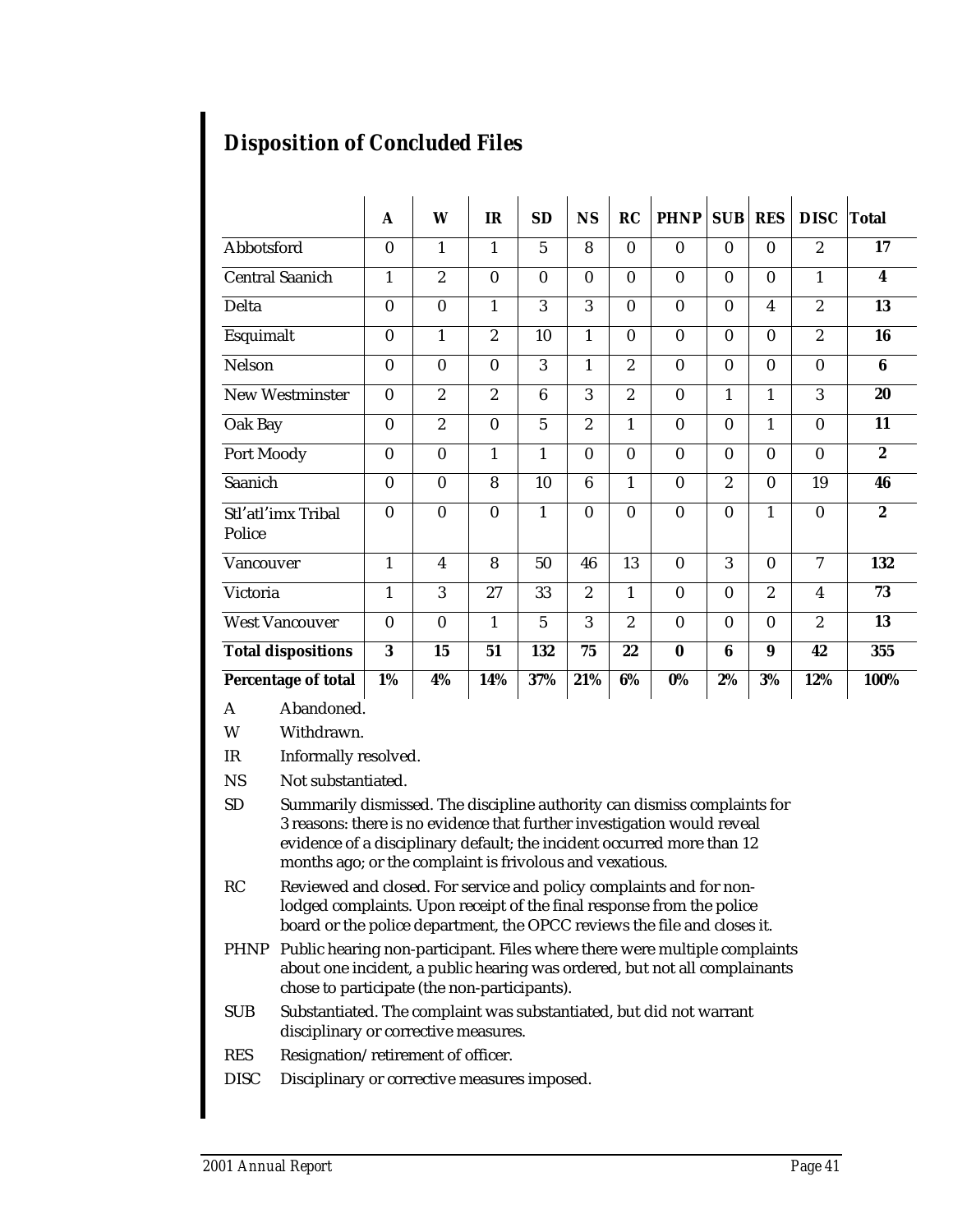## *Report to the Special Committee*

he following is the text of *The Evolving Civilian Oversight Model in British* The following is the text of *The Evolving Civilian Oversight Model in*<br>Columbia: A Review of Part 9 of the Police Act and Office of the Police

*Complaint Commissioner*, a discussion paper prepared and presented to the Special Committee to review the police complaint process in November 2001.

### *Context for Review*

Police Act<sup>1</sup>, Section 51.1(1): The Police Complaint Commissioner must report annually to the Speaker of the Legislative Assembly on the work of the Office of the Police Complaint Commissioner.

*Police Act*, section 51.2(1): A special committee of the Legislative Assembly must begin a comprehensive review of this Part and the work of the Police Complaint Commissioner within three years after this Part comes into force and must submit to the Legislative Assembly, within one year after beginning the review, a report that includes any amendments to this Part that the committee recommends.

*Police Act*, section 51.2(2): As part of the review process contemplated by subsection (1), the committee must solicit and consider written and oral input from any interested person or organization.

Jurisdictional challenges<sup>2</sup> have made this review somewhat premature. Recent decisions from the BC Court of Appeal and the BC Supreme Court have provided strong judicial support for the legislated model of civilian oversight. BC's civilian oversight model also received positive reference in the newly released APEC Report.

It has been suggested that the public hearing process is too expensive; the Abbotsford public hearing being cited in support of this suggestion. However, if examined, the high costs of the Abbotsford public hearing were legal costs. Each police officer had a lawyer even though three of them did not have conflicting responses to the allegations. Even though a written submission by commission counsel said there was no support for the allegations against three of them, one counsel still wrote an 85-page written submission. The high costs in other files are also legal costs.

<sup>1</sup> BC *Police Act*, RSBC 1996. c. 367.

<sup>&</sup>lt;sup>2</sup> Brown v. Police Complaint Commissioner et al. [2001] BCSC 1115 (August 1, 2001); *Doern and Jones v. Police Complaint Commissioner* [2001] BCCA 446 (July 6, 2001).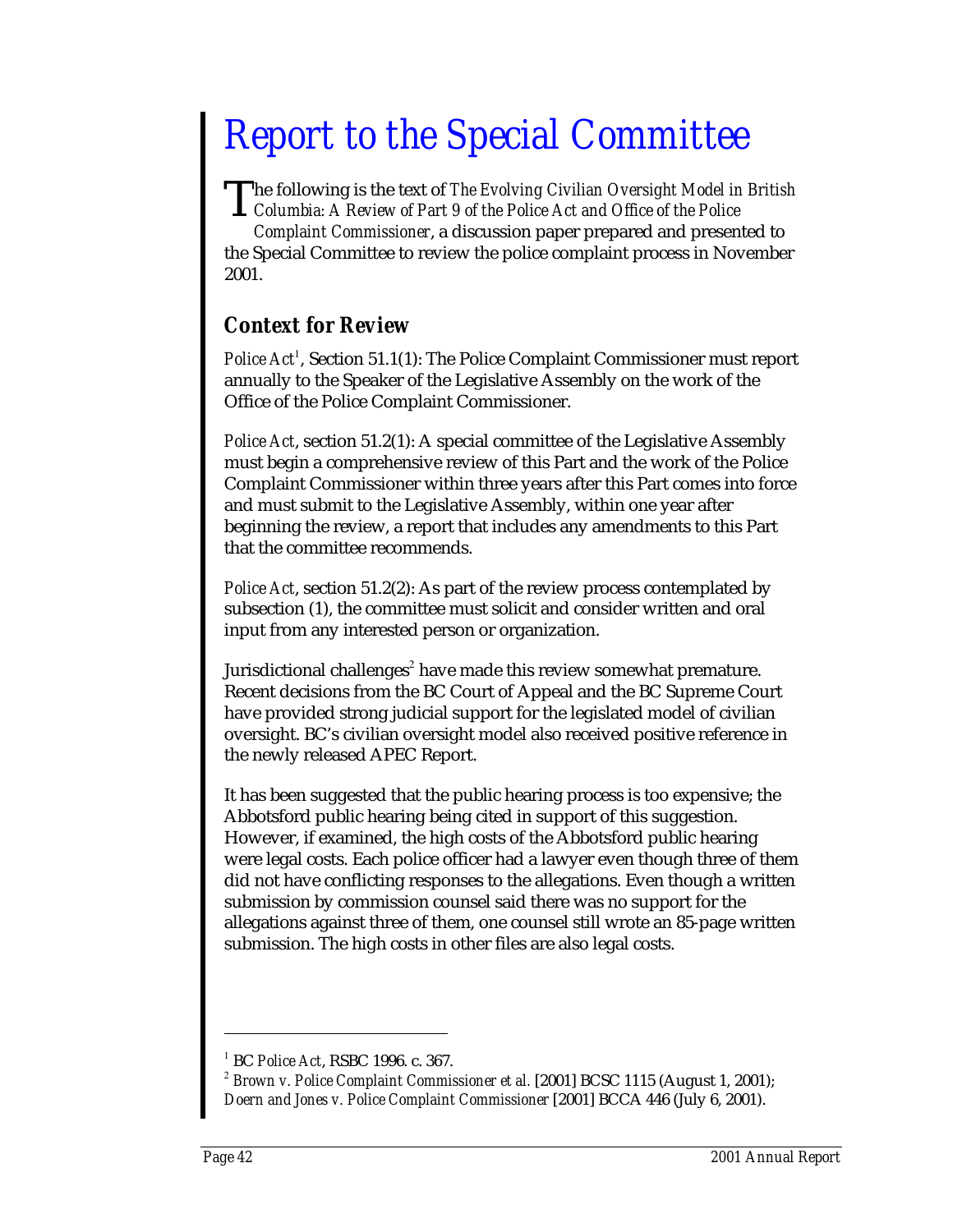In her written decision in *Brown v. Police Complaint Commissioner et al.,* Madam Justice Kirkpatrick bluntly questioned who is gaining from these legal challenges and stated:

"the procedure in the Act should be followed to its end before any application for judicial review is entertained. Premature applications for judicial review are a drain of the resources that tribunals such as the one set up under this Act are designed to save."

Following the legislative model will help to achieve that. One public hearing in Vancouver lasted three days. The allegations were not substantiated. Another public hearing in Victoria lasted one day and the respondent police officer resigned.

Like other forms of oversight legislation, Part 9 has faced judicial challenges in the three years since it was created. Because those challenges have resulted in such strong judicial endorsement for the model, it is too soon to make an informed determination about substantive changes to the legislation. Modest changes will be best; changes that clarify or enhance what currently exists, with a provision for further review in another two or three years.

Within the context of civilian oversight of police in British Columbia, additional discussion includes expanded responsibility in the areas of

- ♦ Province-wide policing issue reviews, with reports filed in the Legislature, and
- ♦ Providing better accountability for the RCMP.

### *Background*

The BC *Police Act* establishes an oversight model which responds to complaints and, of equal importance, provides that the Police Complaint Commissioner take a proactive/preventative approach to addressing police conduct and the relationship between the police and the community. This is consistent with the approach recommended by many experts (including Justice W. Oppal in his report, *Closing the Gap: Policing and the Community* $^3$ *.* This approach is reflected in police oversight legislation in various Canadian and international jurisdictions.

In the three years since the Office of the Police Complaint Commissioner was established, the Office (while not ignoring its reactive role) has focused on its proactive role which is designed to help prevent incidents between

<sup>3</sup> *Closing the Gap: Policing and the Community,* Final Report of the Oppal Inquiry into Policing in British Columbia, 1994.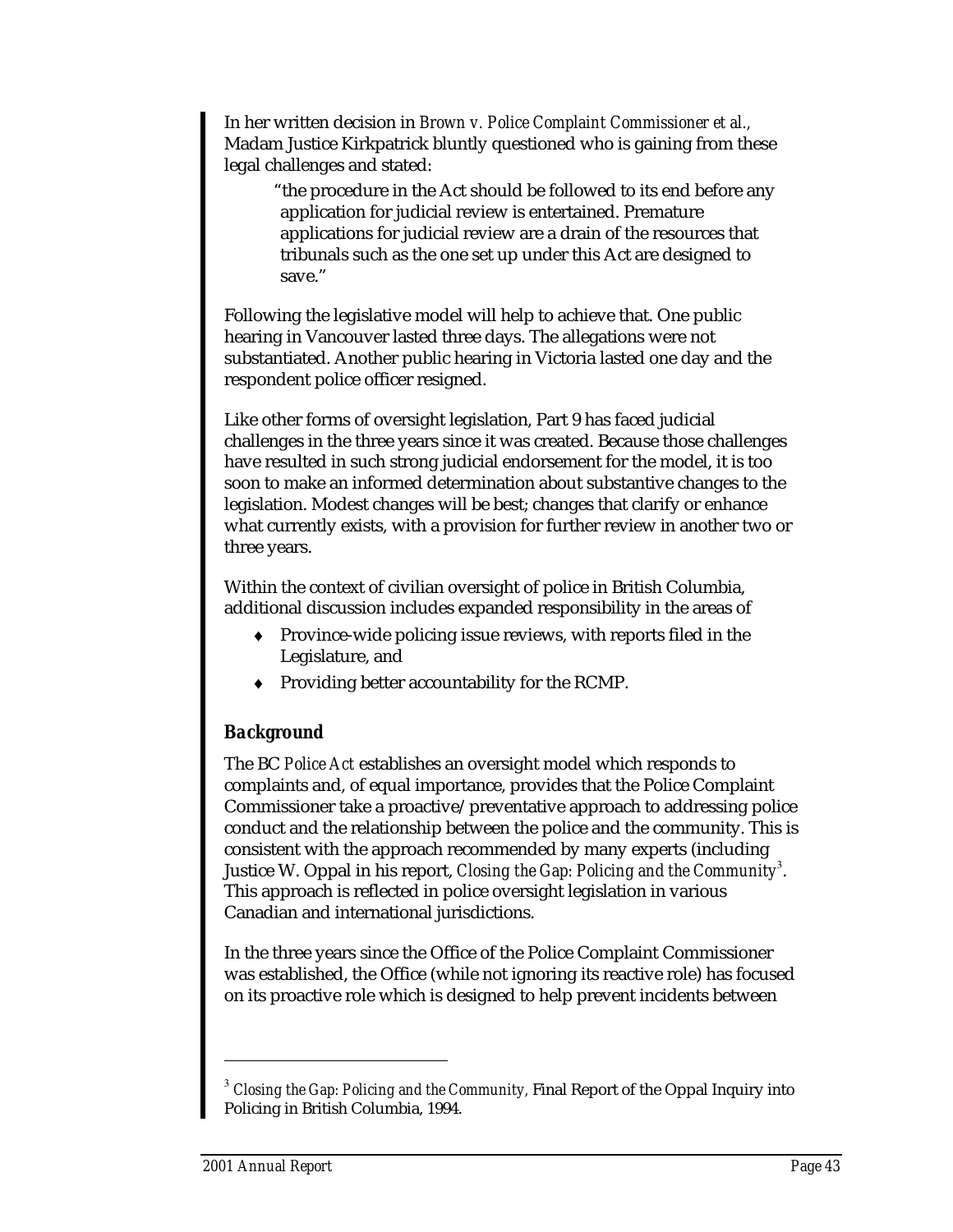police and complainants and, where incidents do occur, to improve the police complaint process.

Details of the activities of the Police Complaint Commissioner have been presented in Annual Reports to the Legislature. These include:

- ♦ establishing a Professional Standards Advisory Committee to create Guidelines and Practice Directives (posted on the Office of the Police Commissioner's Web site at www.opcc.bc.ca);
- ♦ providing educational opportunities for police officers and management;
- ♦ presentations to promote information exchanged and public education;
- ♦ analysis of complaint files to identify areas of research;
- ♦ initiatives touching on ethical integrity; and
- ♦ responding to court challenges that test the oversight system and jurisdiction of the Police Complaint Commissioner.

The following summary of statistics for the period July 1, 1998 to December 31, 2000, reflects the activities of Police Complaint Commissioner in responding to complaints:

| Complaints received:     | 976 |
|--------------------------|-----|
| Complaints concluded:    | 955 |
| Public hearings ordered: | 6   |

The purpose of this paper is to assist the special committee of the Legislative Assembly in reviewing Part 9 and the work of the Police Complaint Commissioner by focusing discussion on amendments to Part 9 that will better facilitate British Columbia's objectives for civilian oversight of law enforcement.

### **Discussion Item 1: Power for police investigators to obtain an administrative search warrant.**

There are two ways to obtain evidence in a *Police Act* (Part 9) investigation:

- 1. The Police Complaint Commissioner can request access to records pursuant to Section 50(5) of the *Police Act*, with no enforcement powers.
- 2. Internal investigators may characterize the investigation as a criminal investigation in order to obtain a search warrant.

There must be a way for police to obtain an administrative warrant from a Justice of the Peace to gather evidence.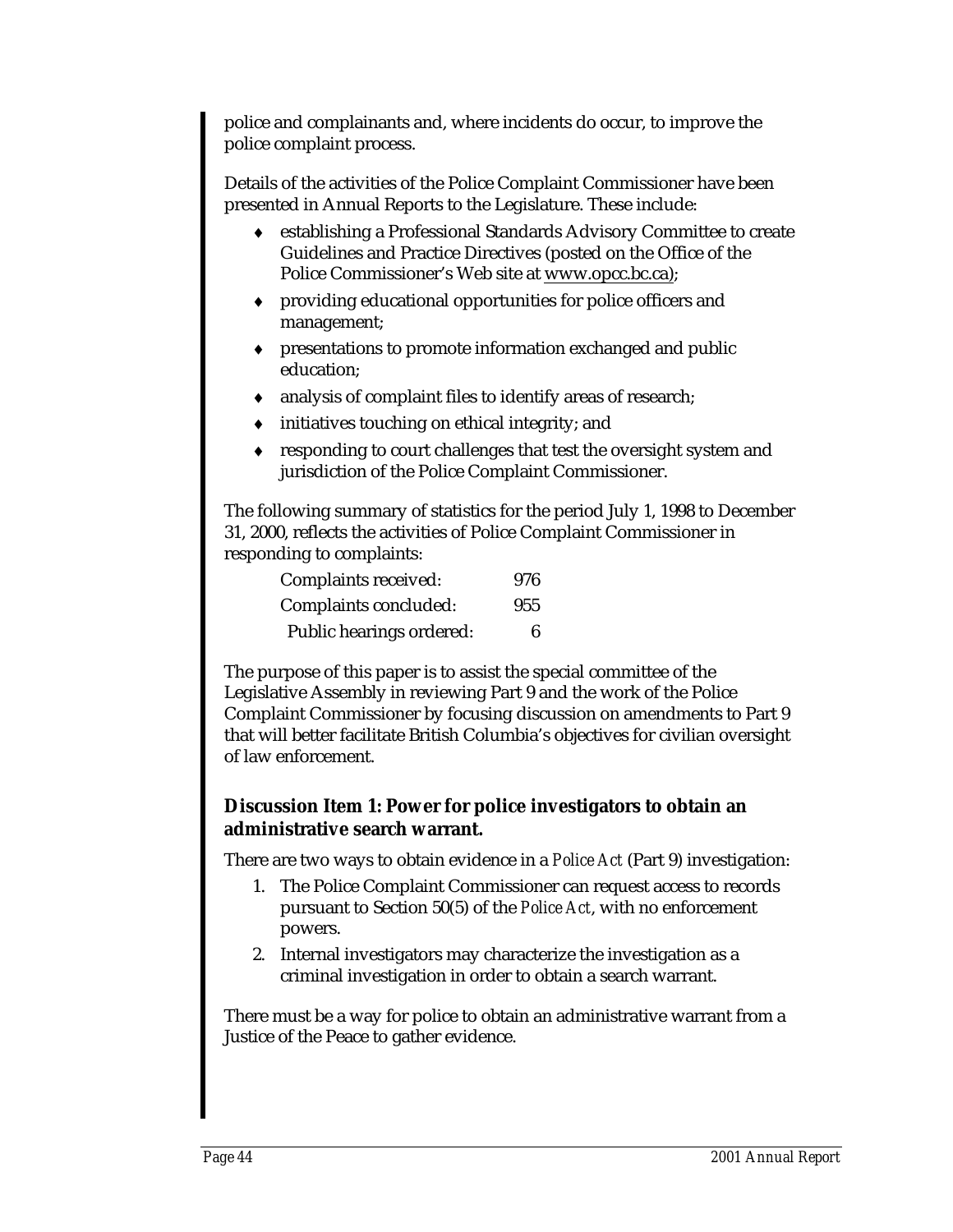The 1994 Oppal Report<sup>4</sup> made a series of recommendations designed to ensure the independence and authority of a police complaint commissioner, in support of an independent and accessible civilian oversight process.

The 1998 *Police Act* gives the Commissioner the statutory duty to oversee the handling of complaints against police. The Act confers specific statutory responsibilities and powers in support of the mandate.

The section 50(5) requirement that persons give the Commissioner access to records upon the Commissioner's request has proven inadequate in certain cases.

Granting police investigators statutory authority to obtain an administrative search warrant, if necessary, would ensure the access to books, correspondence, documents and physical or electronic records. The warrant would also ensure the integrity of searches.

The power to obtain a search warrant will strengthen, and will be seen to strengthen, the authority of Part 9 and the independence of the Commissioner to ensure that complaint investigations are thorough, fair and balanced. An administrative search warrant establishes a standard and process consistent with the objectives and integrity of the office of the Police Complaint Commissioner.

The authority to obtain a search warrant or a court order for search and seizure is consistent with the power given to other BC agencies that have statutory authority to oversee complaints about agencies and/or their employees, or professionals regarded as occupying positions of public trust. Examples include:

- $\triangleleft$  BC Human Rights Council<sup>5</sup>
- $\triangleleft$  Employment Standards Branch<sup>6</sup>
- $\triangleleft$  Security Programs Division<sup>7</sup>
- ♦ Workers Compensation Board<sup>8</sup>
- $\triangleleft$  Association of Professional Engineers and Geoscientists<sup>9</sup>
- $\blacklozenge$  Law Society of British Columbia<sup>10</sup>
- College of Physicians and Surgeons $11$

<sup>4</sup> *Closing the Gap: Policing and the Community,* Final Report of the Oppal Inquiry into Policing in British Columbia, 1994.

<sup>&</sup>lt;sup>5</sup> Human Rights Code, RSBC 1996, c. 210.

<sup>6</sup> *Employment Standards Act,* RSBC 1996, c. 113.

<sup>7</sup> *Private Investigators and Security Agencies Act,* RSBC 1996, c. 374.

<sup>8</sup> *Workers Compensation Act,* RSBC 1996, c. 492.

<sup>9</sup> *Engineers and Geoscientists Act,* RSBC 1996, c. 116.

<sup>10</sup> *Legal Profession Act,* RSBC 1996, c. 9.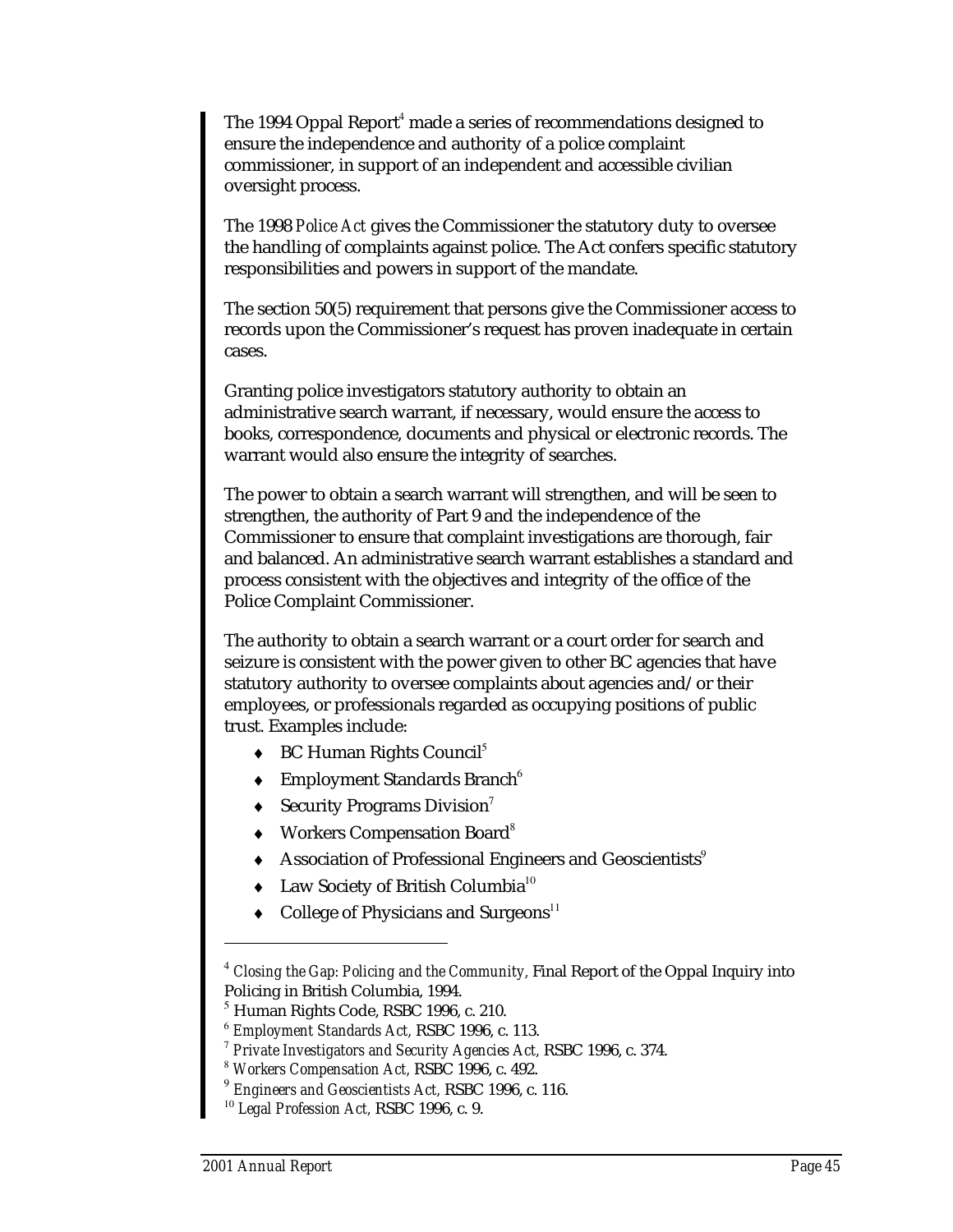The College of Psychologists of  $BC^{12}$ 

### **Discussion Item 2: Power for the Commissioner to conduct an independent inquiry.**

Under sections 55, 55.1 and 64(7), the Police Complaint Commissioner may order a police investigation, or further investigation, into public trust complaints.

The Police Complaint Commissioner also has limited authority to investigate public trust complaints under section 50 (4), which empowers the Police Complaint Commissioner to receive and obtain information "in the manner the police complaint commissioner considers appropriate." This includes interviewing and taking statements from the discipline authority, the person making the complaint and the respondent.

Recently, the Police Complaint Commissioner retained Larry Campbell, the former Chief Coroner for British Columbia, to prepare a report as a result of media-raised issues regarding Vancouver Police Department's "Growbusters Initiative," to assist him in determining whether a formal investigation should be ordered pursuant to section 55(3) of the *Police Act*. The public interest is generally accepted as having been served by addressing an issue that may have given rise to complaints with their attendant time delays and costs.

BC's Ombudsman has similar, though more extensive, powers of investigation including authority to enter premises, inspect, conduct private interviews, and summons and examine people under oath. Giving similar powers to the Police Complaint Commissioner for the purpose of conducting inquiries into matters that meet a public interest test would be consistent with the Oppal Report recommendations.

The Chair of the RCMP Public Complaints Commission has the power being recommended for BC's Police Complaint Commissioner. The *RCMP Act*<sup>13</sup> empowers the Chair to conduct independent investigations and to file findings and recommendations directly with the minister who oversees the RCMP. There need not be an initiating public complaint. Recently, the Chair used this power to investigate an incident in New Brunswick involving the RCMP. The Report was tabled and the Commissioner of the RCMP has responded with policy changes and reassignment of some members.

<sup>11</sup> *Medical Practitioners Act,* RSBC 1996, c. 285

<sup>12</sup> *Psychologists Act,* RSBC 1996, c. 381.

<sup>13</sup> *Royal Canadian Mounted Police Act,* RSC, c. R-9, section 45.43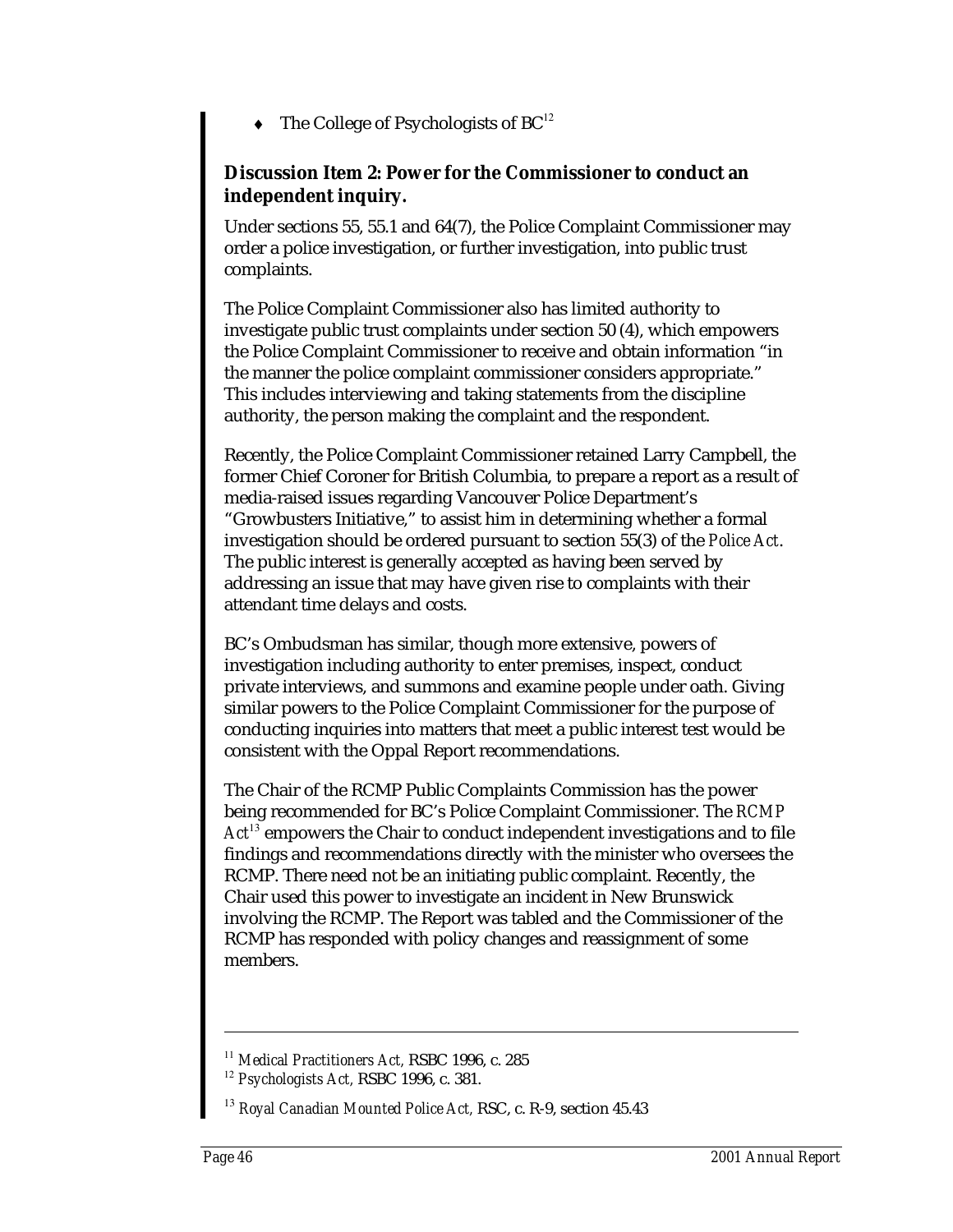BC's extensive policing contracts with the RCMP mean that the RCMP Chair could exercise this power to conduct an investigation or hearing into provincial or municipal policing in British Columbia. Granting BC's Complaint Commissioner the same power with respect to municipal police departments would increase the consistency of civilian oversight in all BC police jurisdictions and could avoid duplication where issues impact both RCMP and independent municipal policing jurisdictions.

Vesting the Commissioner with extensive power to inquire and report will help achieve the public interest in an efficient, effective, transparent, and fiscally prudent manner.

Extended powers of inquiry would facilitate the Police Complaint Commissioner addressing substantive public interest issues proactively, or in circumstances where the time limits prescribed by the *Police Act* might otherwise defeat the public interest, without the need to identify respondents or hold a public hearing. The Police Complaint Commissioner could refer the findings of inquiries to the discipline authority, police board, or legislature, as deemed appropriate and make reports available to the public.

The Oppal Report examined various models for civilian oversight of police and identified important characteristics, including:

- ♦ complete independence from police authorities;
- the power to initiate complaints;
- the use of non-police investigators in some circumstances;
- ♦ powers to carry out investigations independently of the police; and
- the power to scrutinize police decisions on investigations.

Circumstances when an inquiry by the Commissioner may be more appropriate than an internal investigation by police include:

- ♦ cases where the actions complained of are the subject of similar allegations in respect of police officers in other police departments; and
- cases involving one or more police agencies where the public perception is that police conduct or policy requires an arm's length examination.

While allowing police discipline authorities to investigate complaints is an important feature of the BC police complaint process, empowering the Commissioner to conduct an independent investigation will strengthen the role of the Commission as an impartial and independent oversight body. This is particularly important in circumstances where a complainant or the Commissioner is not satisfied with the outcome of an initial police investigation.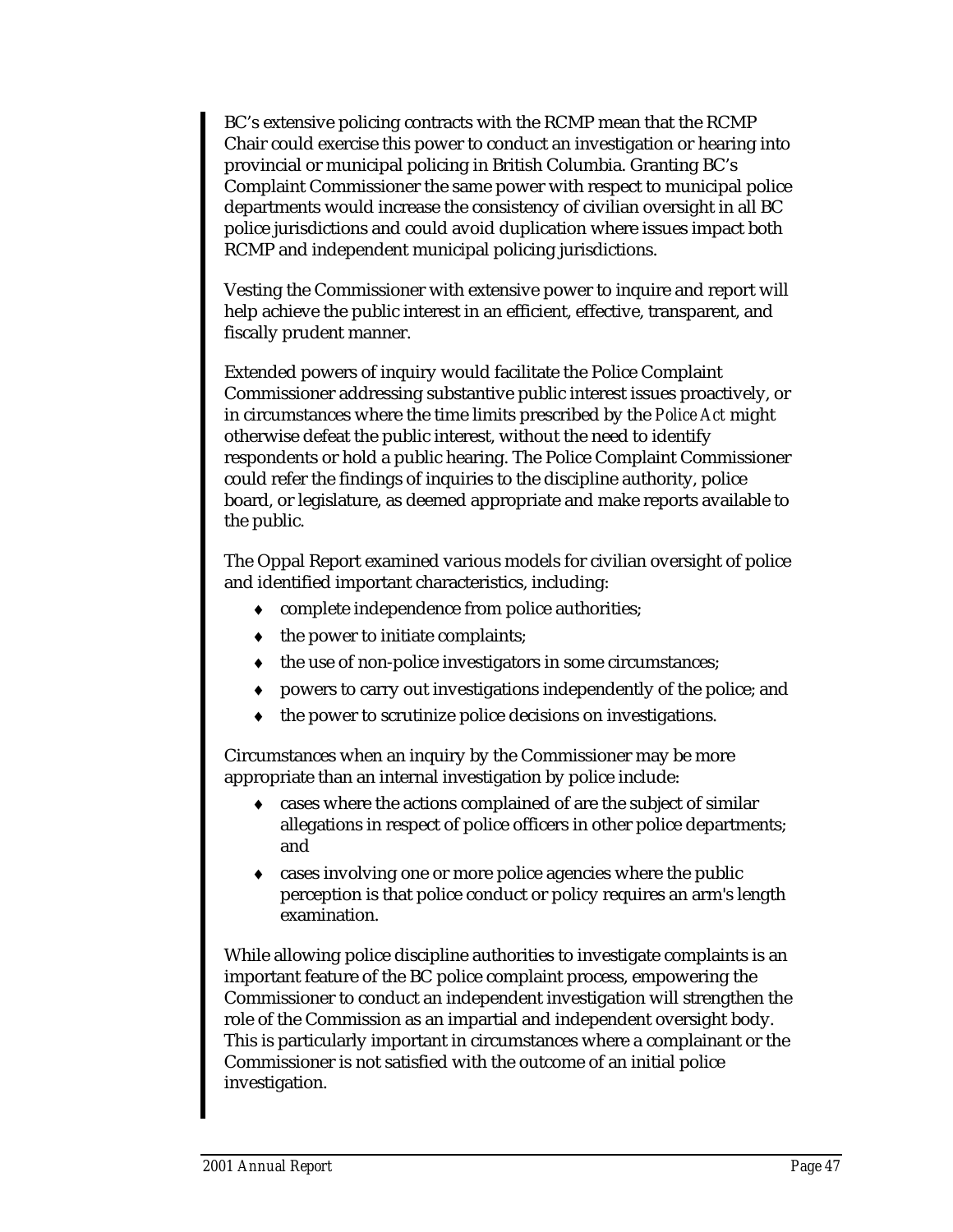Vesting the Commissioner with this authority would also ensure an independent examination of police conduct or policy in circumstances where:

- ♦ the complaint involves officers from more than one police department;
- ♦ the complaint is about systemic processes, policies, or practices;
- ♦ the complaint relates to provincial standards that are adopted and applied by all municipal police departments;
- ♦ the matter is a serious public interest issue affecting more than one, or all, municipal police departments;
- ♦ there is no complainant willing or able to complain about the matter;
- ♦ the Director of Police Services lacks the necessary independence from government required to address issues about provincial policy or standards; or
- ♦ the matter is referred by the Attorney General or the Solicitor General (e.g., The Nova Scotia reference to the Nova Scotia Police Commission).

### **Discussion Item 3: Elimination of the phrase "frivolous and vexatious."**

The Office of the Public Complaint Commissioner cannot dismiss complaints at first instance, thereby causing unnecessary bureaucratic work and/or investigations. The Quebec Ethics Commissioner and the Newfoundland Complaints Commissioner have the power to dismiss a complaint.

Section 54 of the *Police Act* sets out the grounds which permit a discipline authority to summarily dismiss a public trust complaint.

The terminology "frivolous or vexatious" was examined in the Oppal Report. While both citizens and police administrators stated that the words convey an unduly negative attitude toward complaints, the words were retained because they have well-established judicial interpretation. Unfortunately, these words tend to provoke complainants to proceed further with the complaint.

Where a complaint has been summarily dismissed by the discipline authority, the Commissioner is currently limited to:

- ♦ examining the decision and the reasons for summary dismissal, and
- ♦ either confirming the decision or ordering an investigation into the complaint.

These limitations may serve to further inflame the complainant or result in the unnecessary conduct and costs of an investigation.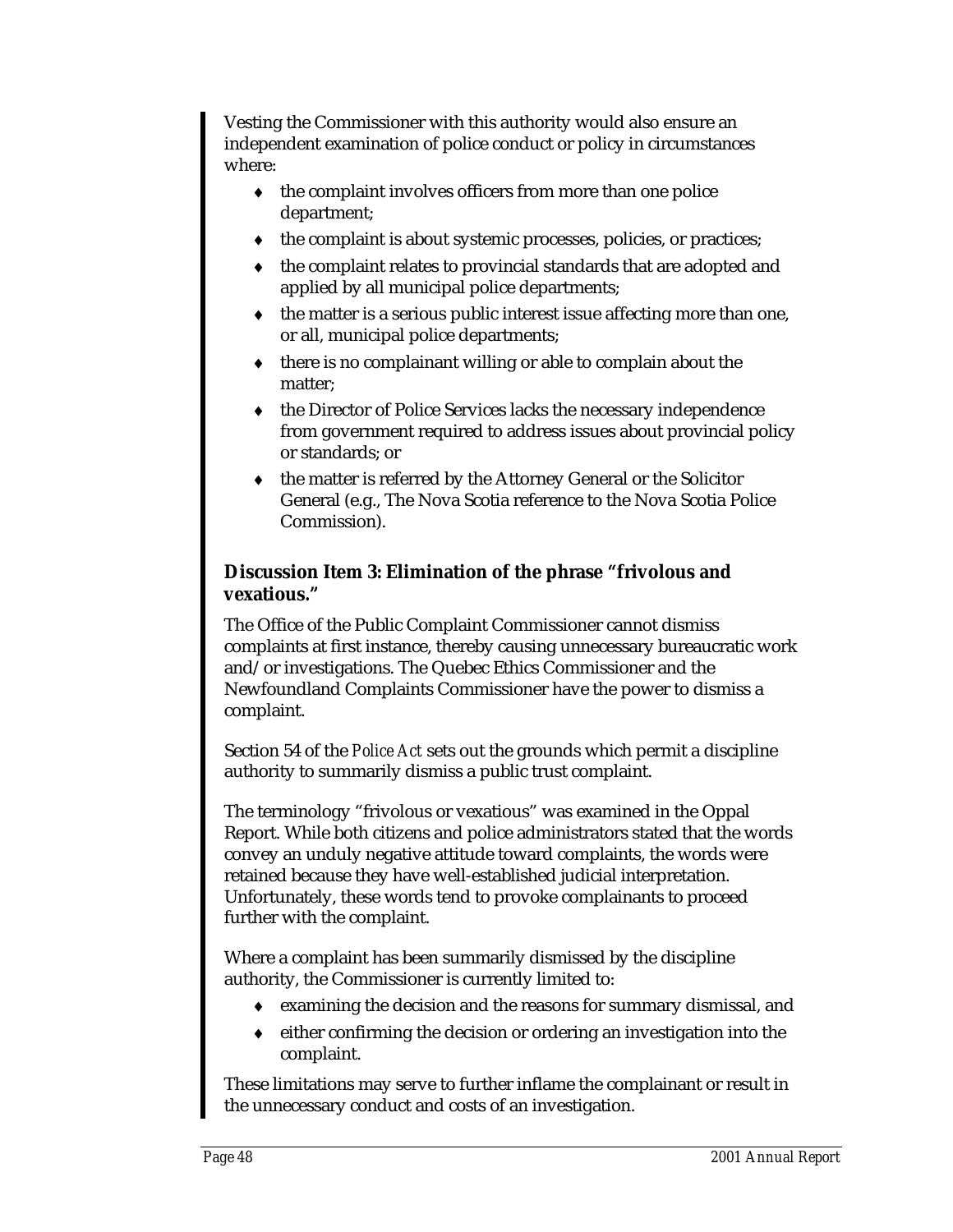### **Discussion Item 4: Mediation and alternative dispute resolution techniques.**

Many types of informal resolution are being used, but not formal mediation involving third parties. Quebec legislation empowers the Ethics Commissioner to order formal mediation. In Quebec, these cases have resulted in a 90% success rate.

Many citizens commented to the Oppal Inquiry that a simple apology and explanation from the officer involved would have been sufficient to resolve a complaint.

Although the *Police Act* does provide for alternative dispute resolution strategies, facilitated by the Commissioner, they are not mandatory.

To encourage and facilitate the use of these strategies, the Commissioner has issued a Practice Directive on Mediation. The Commissioner has provided additional information describing the ethical principles and factors that must be considered in determining whether or not informal resolution is more appropriate than the more formal complaint process.<sup>14</sup>

Quebec is unique in Canada in its approach to police complaints. The Quebec Commissioner has the discretion to direct a complaint for conciliation and, unless it is contrary to the public interest as determined by the Commissioner, every complaint proceeds to conciliation.

The lack of reference to alternative dispute resolution techniques in other provincial police legislation may be a simple reflection of the dates of the legislation. Across Canada dates for police related statutes range from 1977 to 1990.<sup>15</sup>

Within BC, mandatory mediation is increasingly recognized as an alternative to formal and more costly court procedures. Mediation is a wellestablished tool for resolving Small Claims, family law matters, and civil actions relating to motor vehicle personal injury claims and is seeing expanded use in civil actions in BC Supreme Court.

In announcing the expansion of mediation in civil court disputes, the then Attorney General stated: "Mediation can be faster, less costly and less confrontational than a trial."<sup>16</sup> It may be assumed that mediation could

<sup>14</sup> *The Informal Resolution of Complaints: Ethical Considerations,* Eike-Henner Kluge, November 1999.

<sup>&</sup>lt;sup>15</sup> BC 1998, Alberta 1988, Saskatchewan 1990, Manitoba 1985, Ontario 1990, Quebec 1990, New Brunswick 1977, Nova Scotia 1989, Prince Edward Island - no statute, Newfoundland unknown.

<sup>&</sup>lt;sup>16</sup> Ministry of Attorney General media release, January 16, 2001.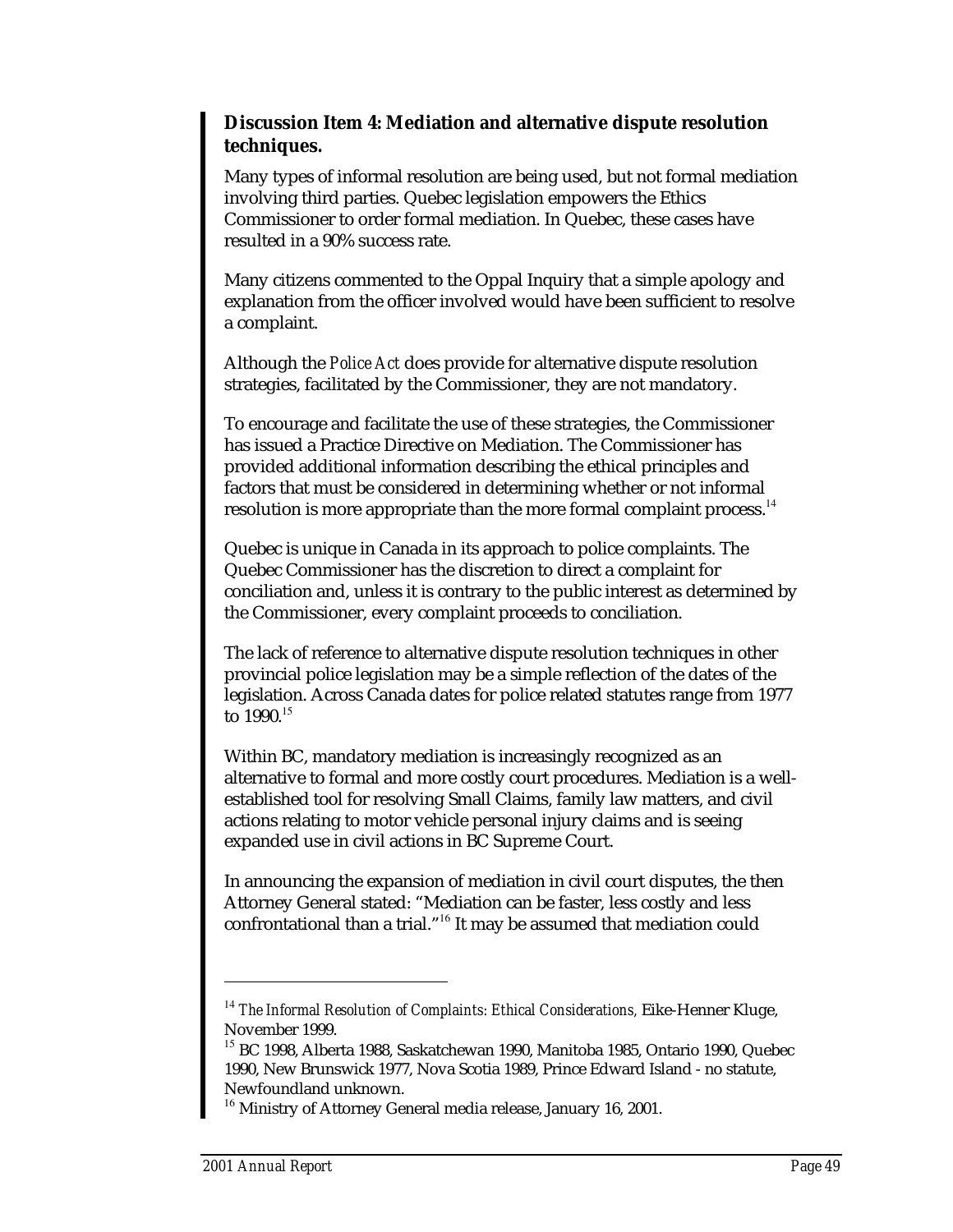provide the same benefits and satisfactory results in resolving complaints about police.

Few BC tribunals have the authority to compel parties to participate in mediation. Two examples relate to landlord and tenant $17$  issues and disputes between school districts.<sup>18</sup>

Mediation provides a less confrontational forum for resolving disputes and is consistent with the philosophy of community policing. In light of the Oppal Report finding that many complaints could be resolved on the basis of an explanation and apology, granting the Commissioner the power to order mediation in appropriate circumstances may go a long way toward resolving police complaints and improving relations between police and the community.

In order for mediation or alternative dispute resolution techniques to succeed, the Part 9 should provide that complainants and respondents can be compelled to participate in these processes.

### **Discussion Item 5:** *Police Act* **jurisdiction after resignation or retirement for police officer conduct.**

The use of sick leave, long-term disability and retirement to avoid responsibility for conduct is addressed by Quebec in a statute which maintains control and hence accountability.

Continued jurisdiction is particularly important where a police officer is hired by another police agency or assumes another position wherein he or she will be empowered with peace officer authority.

The need for public accountability for police cannot be overstated. It was the dominant theme in the Oppal Inquiry.<sup>19</sup>

There are, within BC, examples where other professional oversight bodies retain the authority to investigate complaints about former members of specific professions. These include: lawyers, physicians and psychologists.

Policing is recognized as having a substantially higher requirement for public oversight than other professionals. This is based on the extraordinary powers exercised by police. It is therefore arguable that it is in the public interest to extend, beyond resignation or retirement, the jurisdiction of the *Police Act* to investigate complaints about conduct while exercising the powers of a police officer.

<sup>17</sup> *Residential Tenancy Act,* RSBC 1996, c. 406.

<sup>18</sup> *School Act,* RSBC 1996, c. 412.

<sup>&</sup>lt;sup>19</sup> Closing the Gap: Policing and the Community, Final Report of the Oppal Inquiry into Policing in British Columbia, 1994.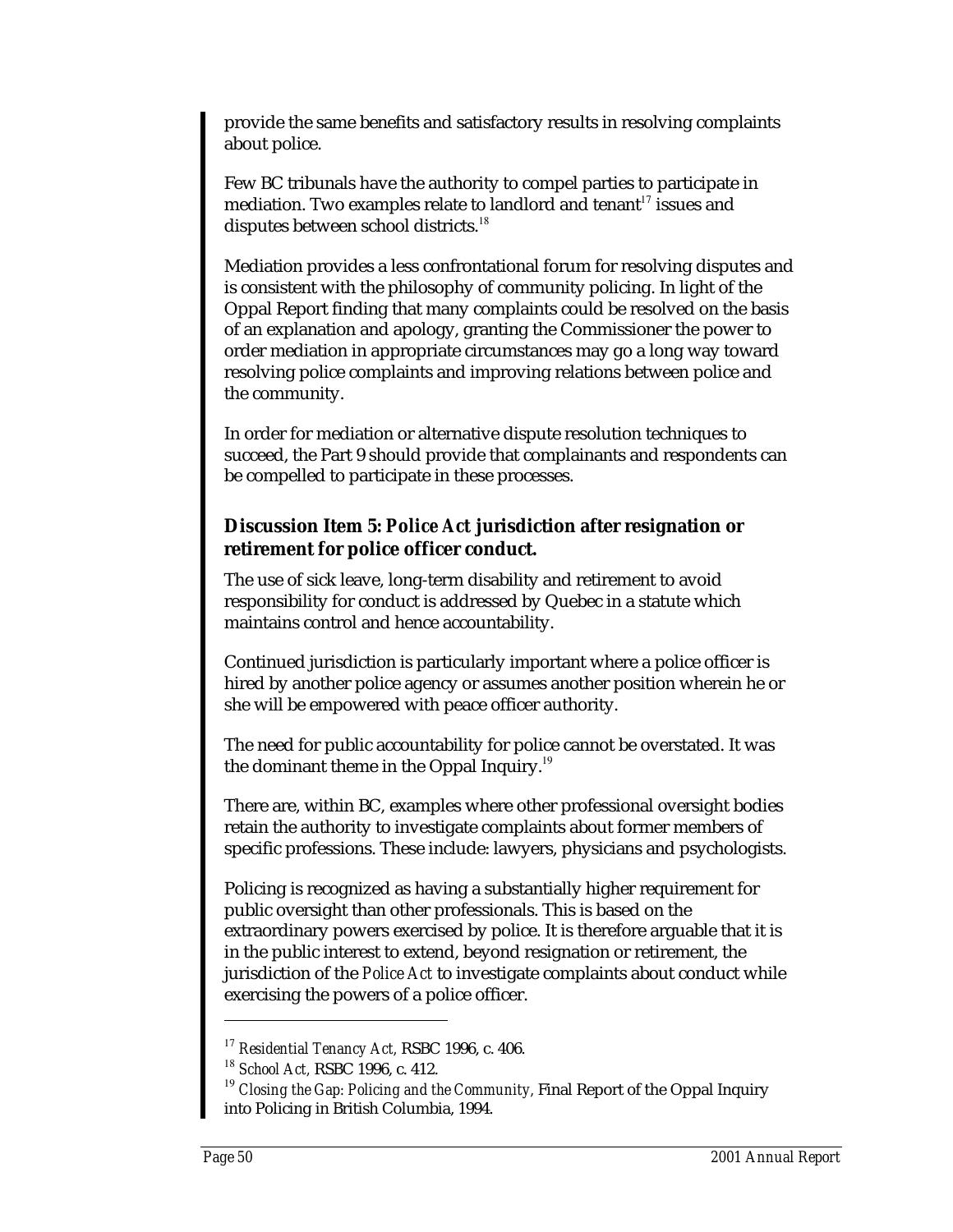This is increasingly important because former police officers frequently undertake post-retirement or post-resignation employment in other positions of trust where they continue to exercise the authority of a peace officer. Examples include, police officers who leave one police department to work for another, special provincial constables and designated police officers who are also appointed under the *Police Act*, or investigative or decision-making positions empowered by a variety of legislation.

In the Manitoba judgment of *Blair v. Soltys*,<sup>20</sup> jurisdiction continued over a police officer who resigned from one department and subsequently worked for another. The court determined that police officers hold a unique position in society due to the special powers they are entitled to in order to carry out their duty. Thus, it is necessary to hold police officers accountable for their actions when it affects the public interest. It would be contrary to the basic purpose of the oversight legislation to find that jurisdiction is lost when a police officer quits his job. Emphasizing that the purpose of the Manitoba *Law Enforcement Review Act* is more than just a disciplinary statute, the judge stated that the Act had a much "broader public purpose" and was "designed to promote both respect for the police and respect for the individual"(para 7).

### **Discussion Item 6: Discipline proceedings issues: streamlining the process.**

"Discipline proceedings" add to the complexity, cost, and delay (and sometimes frustration) of the Part 9 complaint process without any certainty of outcome.

Discipline proceedings follow the investigation, an initial decision by the disciplinary authority about whether the investigation report is sufficient to warrant disciplinary or corrective measures, and a prehearing conference which may be offered to determine whether a respondent is willing to admit a default and, if so, what measures will be accepted.

During disciplinary proceedings, a police officer has the opportunity to challenge the investigation but there is no opportunity for input from the complainant. The outcome of this unbalanced proceeding is a finding that the officer was or was not at fault and proposed disciplinary or corrective measures. If either the complainant or respondent is aggrieved of the outcome and proposed measures, they can pursue a public hearing during which an adjudicator considers the outcome with the benefit of input from the complainant and renewed challenged by the respondent.

Although preceded by a series of investigative and decision-making steps, discipline proceedings do not conclude the complaint process. Discipline

<sup>20</sup> *Blair v. Soltys,* [1999] M.J. No. 470 (Man.Q.B.).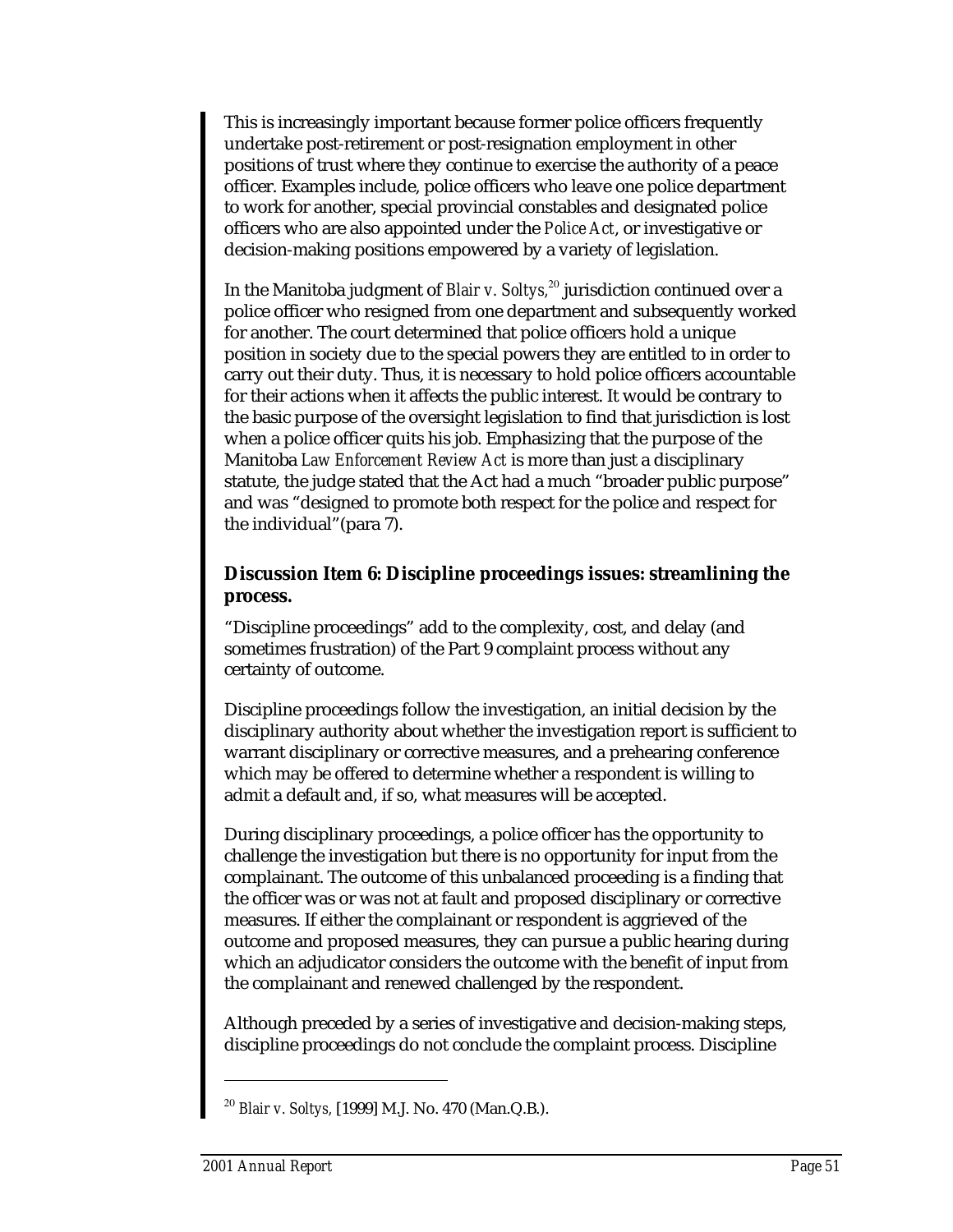proceedings provide no certainty as to the outcome of a complaint for either the respondent or the complainant, and may not satisfy the public interest. Once the discipline proceedings are completed, the complainant may request a public hearing, the respondent may exercise a statutory right to a public hearing, or the Police Complaint Commissioner may determine the need for a public hearing regardless of whether one has been requested.

Discipline proceedings are a restricted form of within-police-department hearing to determine whether the alleged default has been proved and identify appropriate disciplinary or corrective measures. Other than the respondent officer, who is not compellable, the only witness allowed is the investigating officer, and the only report considered is the final investigation report. Given these restrictions, disciplinary hearings may not focus on the issues underlying the complaint.

Discipline proceedings do not provide a role or an opportunity for input for either the complainant or the Police Complaint Commissioner. (The Police Complaint Commissioner or his delegate may attend the proceedings but is not permitted to participate.)

The complainant, who is not permitted to attend discipline proceedings is only advised of the outcome after the fact. If dissatisfied with either the finding of fault or the consequences to the police officer, the complainant's only recourse is to request that the Police Complaint Commissioner order a public hearing.

Although the respondent police officer is compelled to attend discipline proceedings; he or she is not entitled to call witnesses or submit reports. There is no recourse for the respondent based on disagreement with the finding of fault. The respondent's only recourse is on the basis of disagreement with the proposed disciplinary or corrective measures and, at that, only when those measures are more severe than a verbal reprimand.

After the discipline proceedings, the Police Complaint Commissioner reviews the record of the proceedings. Regardless of whether a complainant or respondent requests a public hearing, the Police Complaint Commissioner may arrange a public hearing if he considers there are grounds to believe that it is necessary in the public interest.

The resolution of complaints might be more expeditious and cost-effective, and therefore better serve the public interest if the complaint process were streamlined to eliminate repetitive decision-making. See also Discussion Item 2: Power for the Commissioner to conduct an independent inquiry.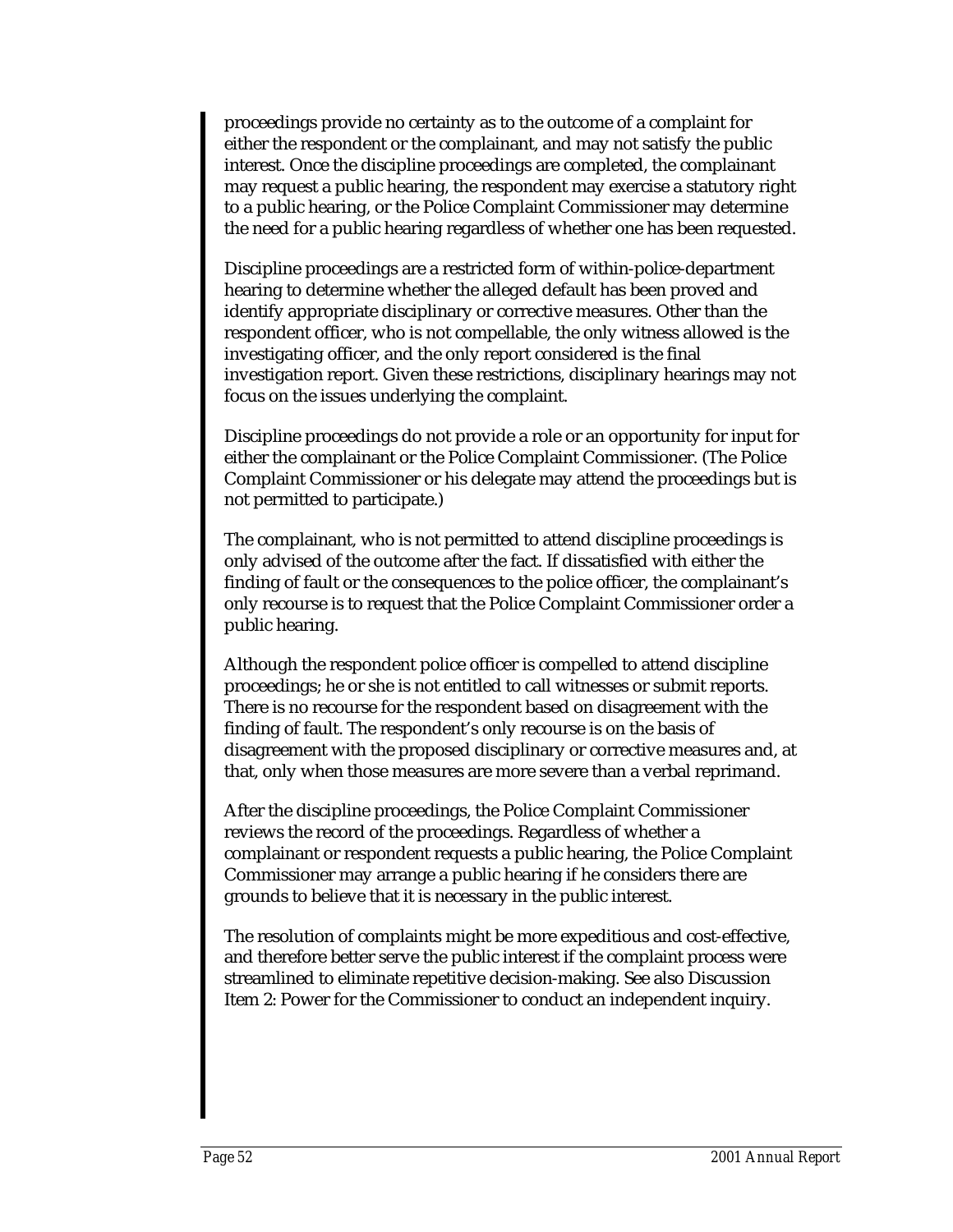### **Discussion Item 7: Power for the Commissioner to investigate conduct in the performance of any duty or function under the** *Police Act***.**

Police officers are not the only people appointed under the *Police Act* for the purpose of law enforcement and/or for the exercise extraordinary powers against citizens.

Of these, the groups whose powers are identical to, or closely approximate, police powers are special provincial constables, designated police officers, and designated law enforcement officers. While it may seem logical to simply include these officers within the jurisdiction of Part 9, BC's past experience is that applying procedures that are designed specifically for police agencies to non-police agencies does not work, for a variety of reasons relating to labour relations, contractual arrangements, and a lack of expertise for conducting the internal processes prescribed by Part 9.

Currently, work is underway to examine the potential for applying Part 9, either in whole or with modifications, to these other police and law enforcement officers. The increasing number of agencies and officers that are outside public policing departments reflects a devolution of policing responsibilities to government regulatory agencies and corporate bodies, such as Translink security and ICBC. It would be prudent to examine the role of civilian oversight in ensuring the integrity of these law enforcement agencies.

### **Discussion Item 8: Ensuring greater RCMP accountability to the government of BC: Facilitating the citizen complaint process.**

The Oppal Report examined the issue of RCMP accountability to the province for the conduct of its officers who provide police services to BC citizens and are paid by BC tax dollars (provincial and/or municipal). Oppal noted that the RCMP generally avoids this accountability by relying on Supreme Court of Canada cases that generally state that provinces have no authority to legislate upon matters that may affect the internal operation and policies of the RCMP. Oppal concluded it "is extremely doubtful that complaints are properly classed as internal."

Oppal further stated: "It is clearly unacceptable that citizens of this province are subject to two different standards of accountability and processes for investigation and disposition of complaints about police. Clearly there should be one process for complaints against all police officers."

While the RCMP have not been receptive to participating in such a common process for complaints against police officers, the Province could achieve greater accountability by insisting on compliance with Article 4.2(e) of The Provincial Police Service Agreement (April 1, 1992). That agreement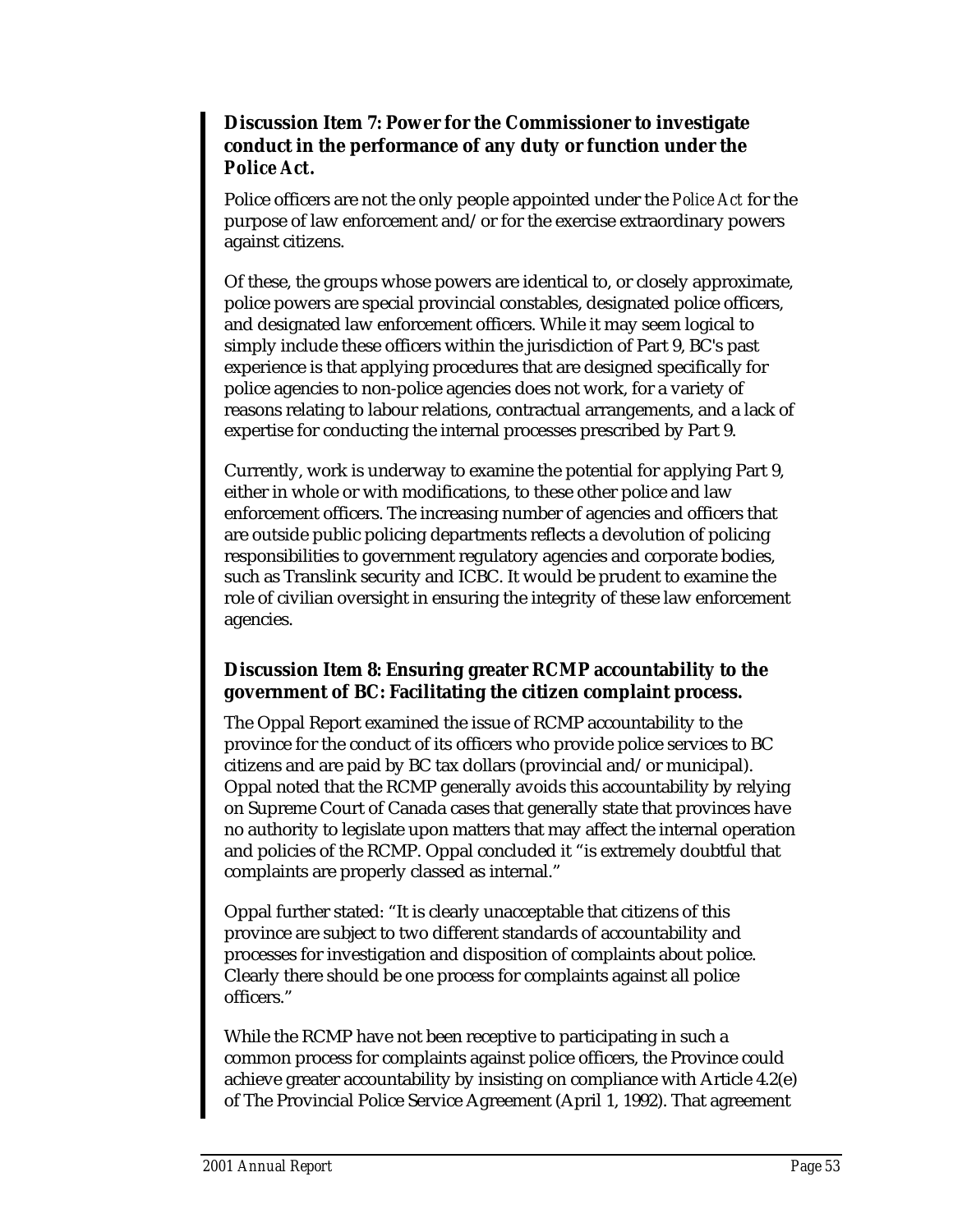provides that the Commanding Officer shall "provide the Minister each month with the particulars of any new or outstanding complaints made against the Service by any member of the public to the Force; the form and substance of the particulars shall be agreed upon by the Commanding Officer and the Minister."

While compliance with this agreement won't achieve the goal of "one process for all BC police" it will allow for proper and consistent reporting and analysis of complaints about police conduct on a province-wide basis.

In addition, without any legislation, the province could facilitate the opportunity for complainants to file complaints with a receptive body. The OPCC, working with community victim services, can ensure that there are locations throughout the province where complainants can speak with provincial employees who will ensure that their complaints are clarified and forwarded to the appropriate oversight body.

The OPCC, in coordination with the RCMP Public Complaints Office, can provide appropriate training to those community services workers.

### **Discussion Item 9: Facilitating the proactive role of the Office of the Police Complaint Commissioner.**

The traditional, reactive "deterrence" model which holds an individual police officer responsible for his or her actions has quasijudicial features and focuses exclusively on the "rotten apple" approach to police misconduct.

In this model there are basically two stages in the handling of a complaint: investigation and discipline. Traditionally police did it all. With the advent of external oversight bodies, civilians have become involved in three ways: reviewing the police investigation; supervising the police investigation and telling police what to do; or conducting an independent investigation of the complaint.

The development of civilian oversight must explore in greater depth, and in public, what contributes to low standards of police behaviour. The Commissioner does not advocate the adoption of an either/or approach. This examination is needed to help change policing organizations and the police culture.

If the problem of police conduct is to be addressed, a combined deterrenceproactive approach is needed. As long as the emphasis is on punishing individual conduct after the event, to the virtual exclusion of looking at the policies which are supposed to act as a guide before and during an event, old problems will remain. The change of emphasis provides a difficult challenge for police organizations which cling to the paramilitary structure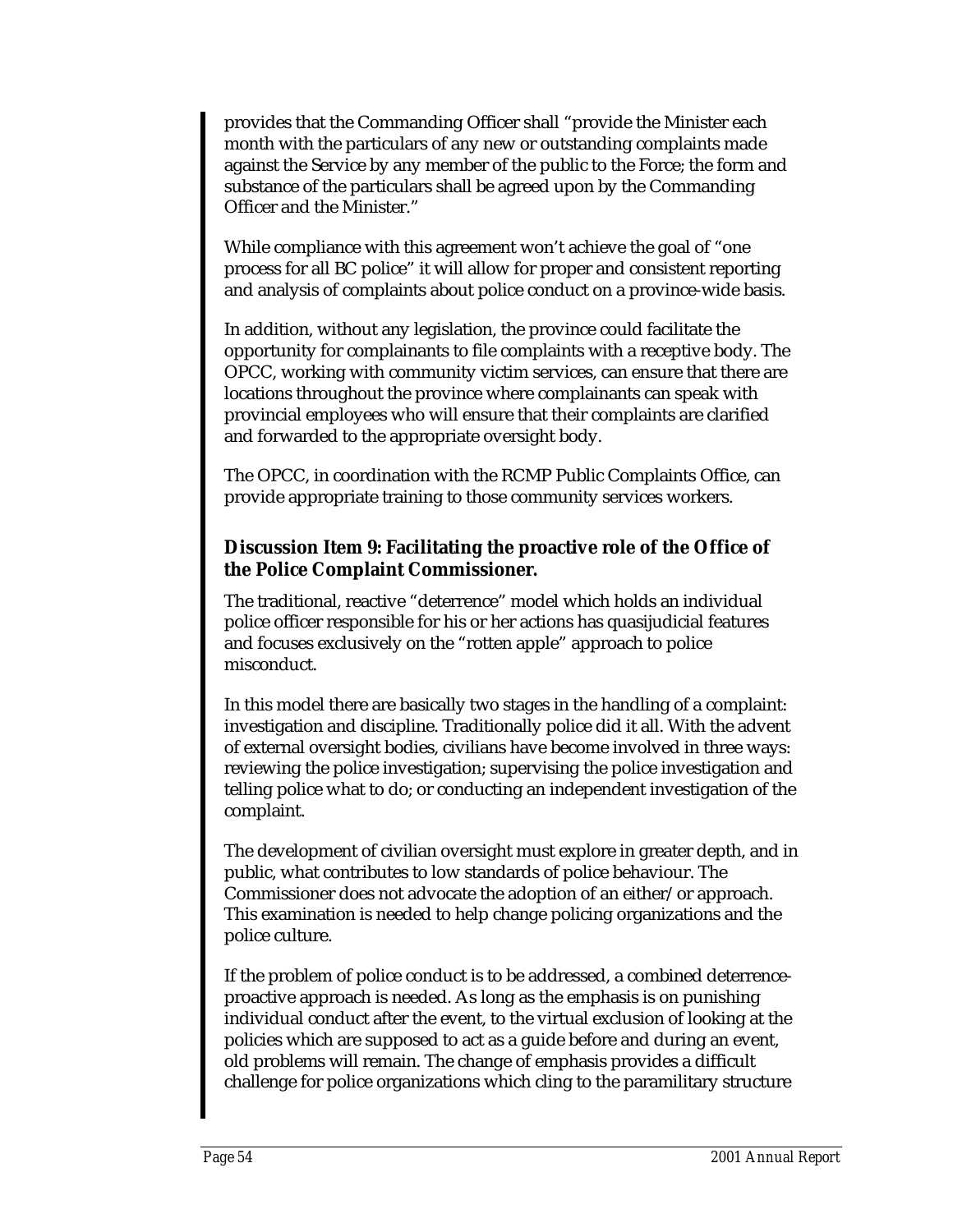wherein rank demands obedience even when an order and/or a policy is inappropriate or just plain wrong.

It is important that the legislative framework for the Office of the Police Complaint Commissioner does not concentrate only on punishing "rotten apples." Legislation that supports a proactive approach to addressing police conduct by the oversight body will assist with required attitudinal change within the police.

Proactive steps taken by BC's Police Complaint Commissioner that are designed to help prevent incidents between police and complainants, and where incidents do occur, to improve the police complaint process include:

- ♦ involving police in the creation of Guidelines and Practice Directives to ensure fairness and equity in the processing of complaints;
- ♦ retaining an ethicist to provide opinions on issues of police conduct;
- ♦ providing educational opportunities for police officers and management; and
- ♦ creating a Web site that provides information to both police and the community.

The Police Complaint Commissioner will be taking further steps to involve police managers, union representatives, and various experts in police policy and training in identifying proactive initiatives and strategies.

### **Discussion Item 10: Eliminating the police "service record."**

The service record stems from the military model. Under the old Part 9, police could have items expunged from the service record. See discussion paper posted on OPCC Web site.

### **Discussion Item 11: Time delays affecting the effectiveness of Part 9.**

Time delays occasioned by reference to Crown counsel and the time it takes for them to consider charges impacts the effectiveness of the process by:

- ♦ exhausting the time limits for prosecuting summary conviction offences (e.g., simple assault); and
- ♦ creating extensive delay where more serious offences are considered. This time may take more than a year, which creates stress and frustration for complainants and respondents.

Police do not have the necessary objectivity to assess recommended charges against police officers. As a result, police do not include a recommendation for charges when referring matters to Crown counsel. This further contributes to the delay in Crown reviews.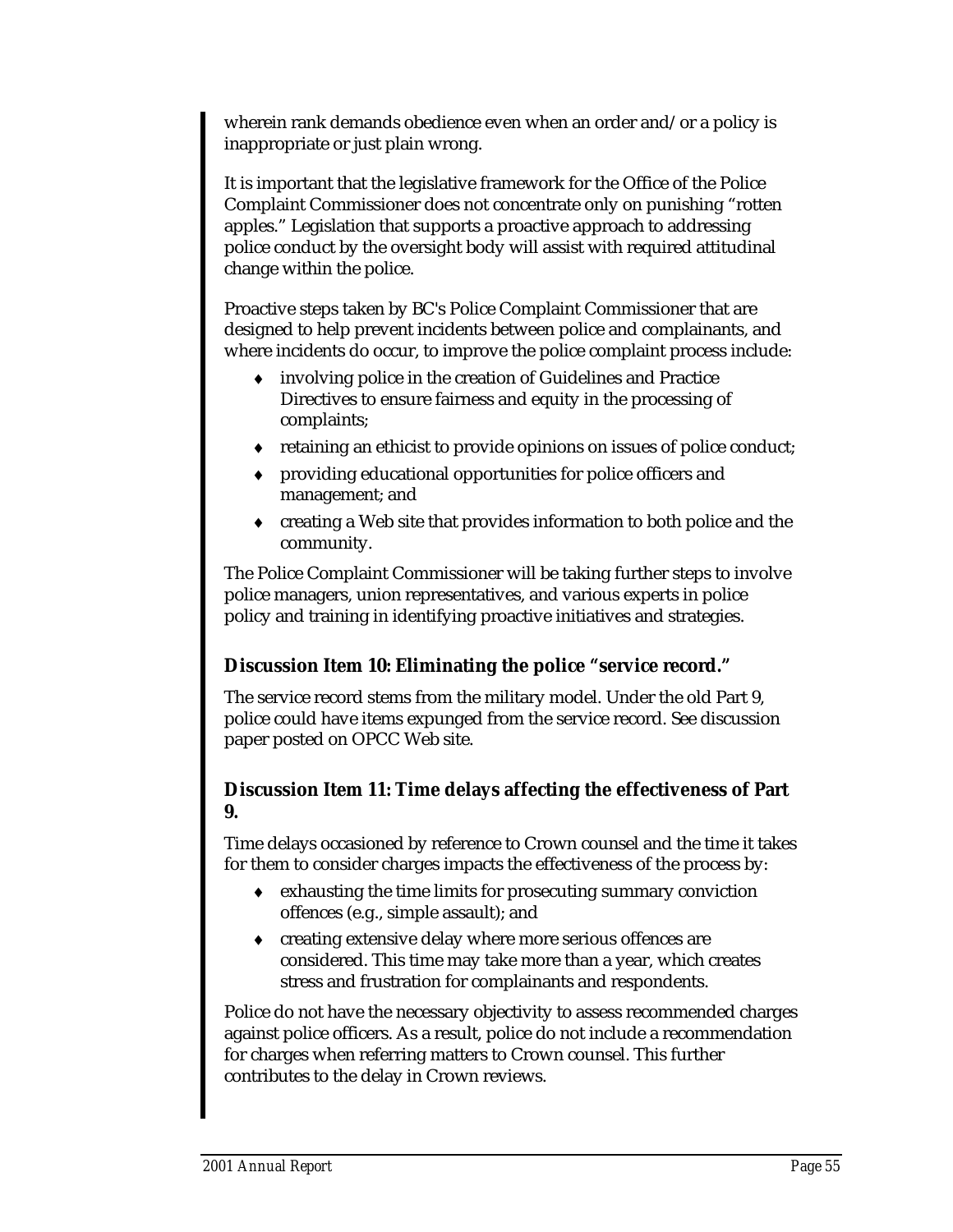Part 9, section 50(3)(g) empowers the Police Complaint Commissioner to refer complaints to Crown for possible criminal prosecution. Delays may be reduced if the PCC were to review complaints and determine whether they are appropriately referred to Crown and make recommendations for charges.

Additional delays have been occasioned by intermediate Court challenges (e.g., *Doern & Jones v. Police Complaint Commissioner*, 2001 BCCA No. 446; *Brown v Police Complaint Commissioner et al* (2001 BCSC No. 1115). Although the results have been strong judicial support for the complaint process, these delays nonetheless impact on the efficiency of the process.

**Discussion Item 12: Reconcile sections 59(2) and 61.1(1) regarding respondent not permitted to give evidence at discipline proceeding versus adverse inference can be drawn for failure to testify at discipline proceeding.**

**Discussion Item 13: Reconcile sections 65.3(1), 54.4(6) regarding all complaints must be recorded versus complaints resolved by informal resolution must not be recorded. Should the service record of discipline record all complaints, whether the complaint is sustained or not?**

**Discussion Item 14: Introduce expungement into section 65.3.**

**Discussion Item 15: Reconciling the "party" sections with section 21 of the Criminal Code of Canada.**

### *Conclusion*

In examining the question of police accountability, Justice Oppal observed that, because of the unique combination of attributes of police work, it is now generally accepted that the administration and redress of complaints requires independent public scrutiny. Police are distinguishable from other professions because:

- ♦ policing tends to occur in volatile circumstances that are not viewed by the public;
- ♦ police have special powers to use force in detaining and arresting people; and
- ♦ police work requires an *esprit de corps*, which may result in officers closing ranks against a complainant.

Civilian oversight of police is the adopted model in Canada and in an increasing number of international jurisdictions. Civilian oversight bodies are responsible for effectively addressing and balancing the need to protect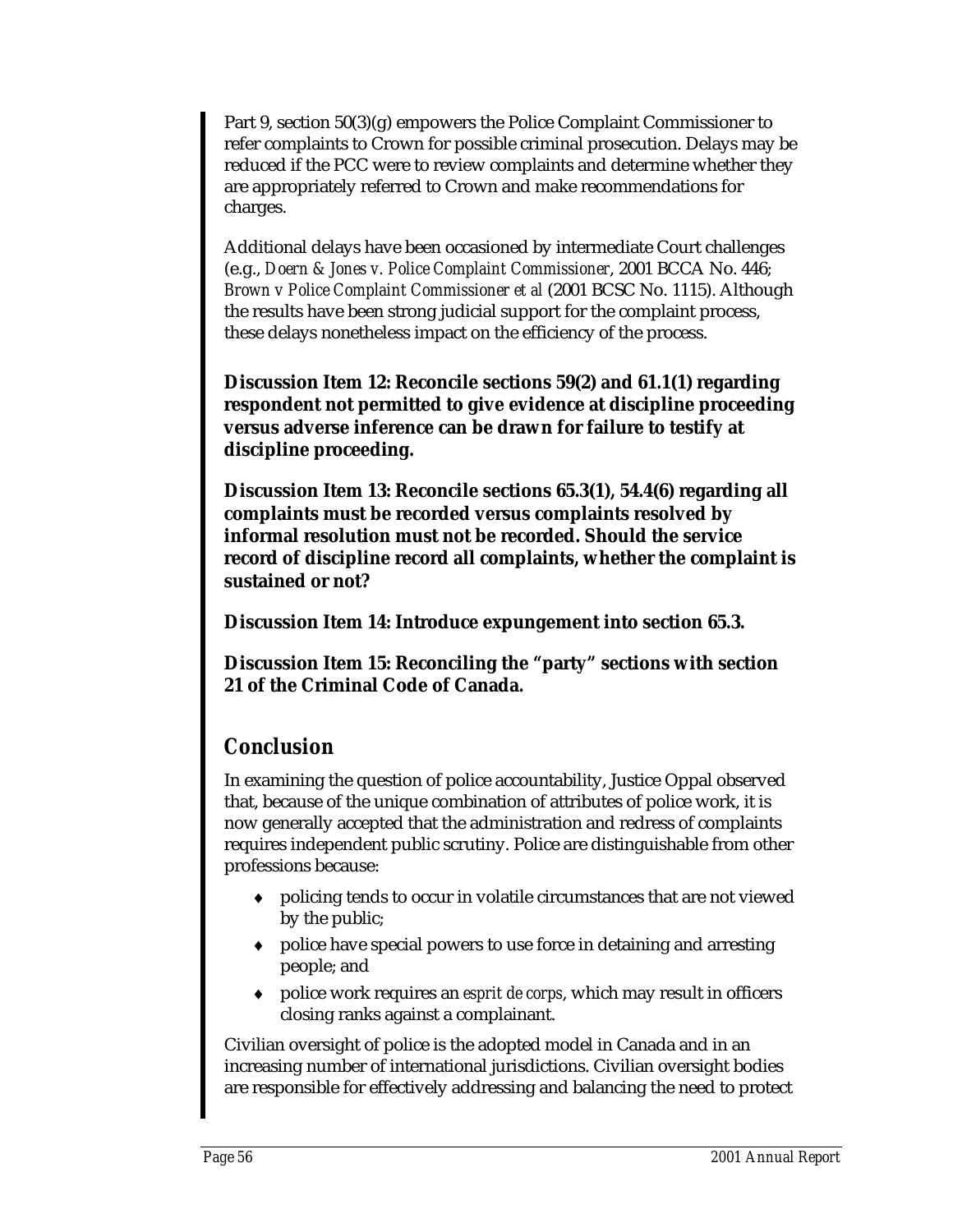the public from police misconduct and, at the same time, protect police officers from wrongful allegations and other forms of harassment. The debate about external, independent civilian oversight bodies has focused on the reactive aspect of the complaints process. The crucially important proactive dimension is only starting to be addressed as is the potential for resolving complaints through mediation and other forms of alternative dispute resolution.

In practice, the proactive strategies are limited to making recommendations on administrative and procedural issues. Ideally, preventive functions should go beyond this to include:

- ♦ a discrete corruption prevention function;
- ♦ the capacity to undertake independent, police-related research; and
- ♦ the use of initial and ongoing professional education as a tool to integrate ethics into everyday policing.

When proactive and reactive functions are used in an holistic way, longterm change is possible.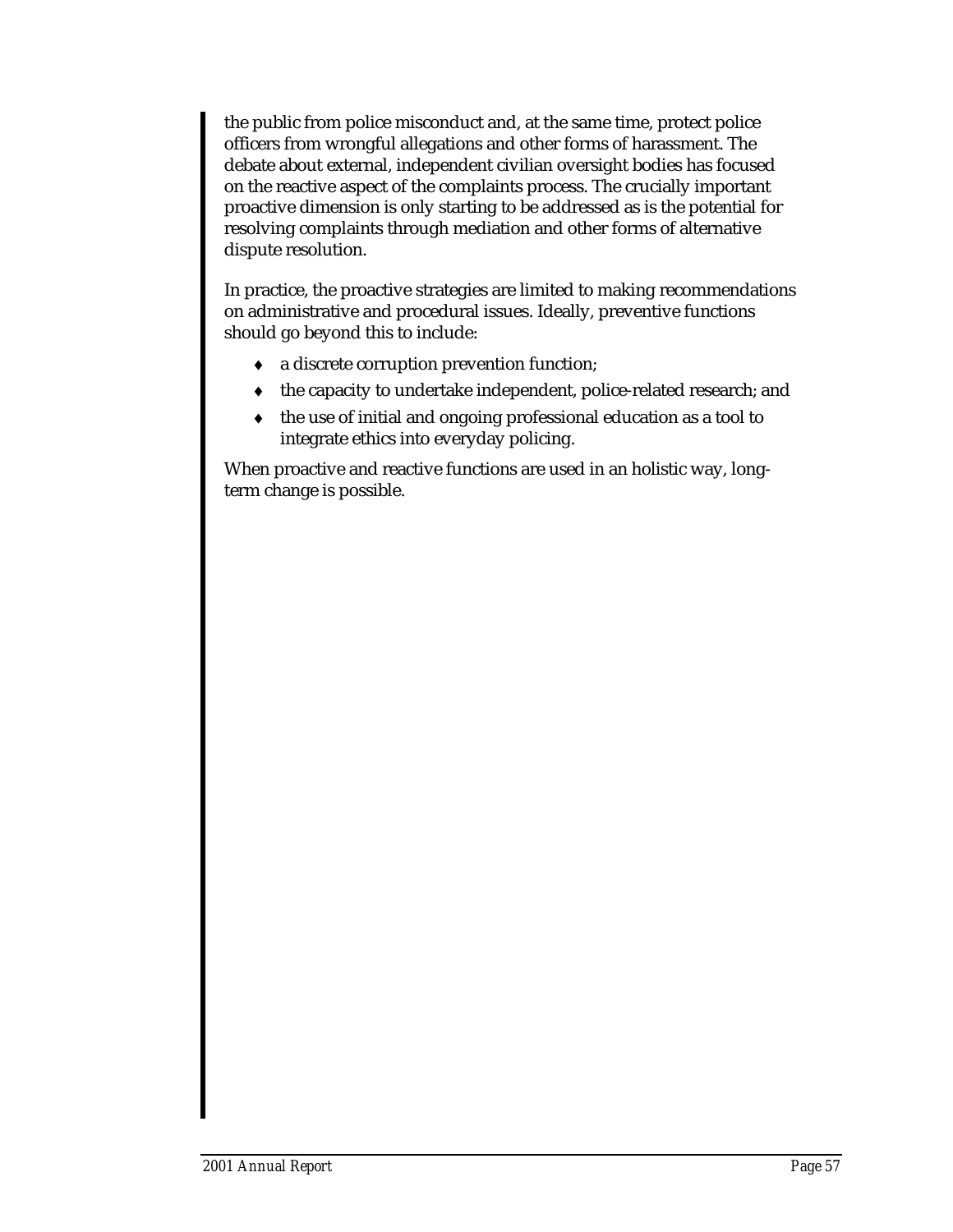## *Publications of Interest*

The Commissioner advises that the following publications might be of interest to those interested in civilian oversight of policing: T

- ♦ *The Interim APEC Report*, RCMP, August 2001. Available on the Internet at http://www.cpc-cpp.gc.ca.
- ♦ *Strategic Human Resources Analysis of Public Policing in Canada*, commissioned by the Canadian Association of Chiefs of Police and the Canadian Police Association, 2001.
- ♦ *Civilian Oversight of Policing*, Goldsmith A. & Lewis, C. (eds.), Hart Publishing, Oxford & Portland, Oregon, 2000.
- ♦ *Investigation of Police Action at the World Economic Forum Demonstrations*, September 2000, tabled June 2001, Ombudsman of Victoria. Available on the Internet at www.ombudsman.vic.gov.au.
- Statement by the Police Ombudsman for Northern Ireland on her investigation of matters relating to the Omagh Bombing on August 15, 1998. Available on the Internet at www.policeombudsman.org.
- ♦ *Police Accountability and Citizen Review: A Leadership Opportunity for Police Chiefs*. A project response publication prepared by the International Association of Chiefs of Police.

Available on the OPCC Web site at www.opcc.bc.ca:

- ♦ *Growbusters Report*, Larry Campbell, July 2001.
- *Police Culture & the "Code of Silence,"* John Westwood, July 2001.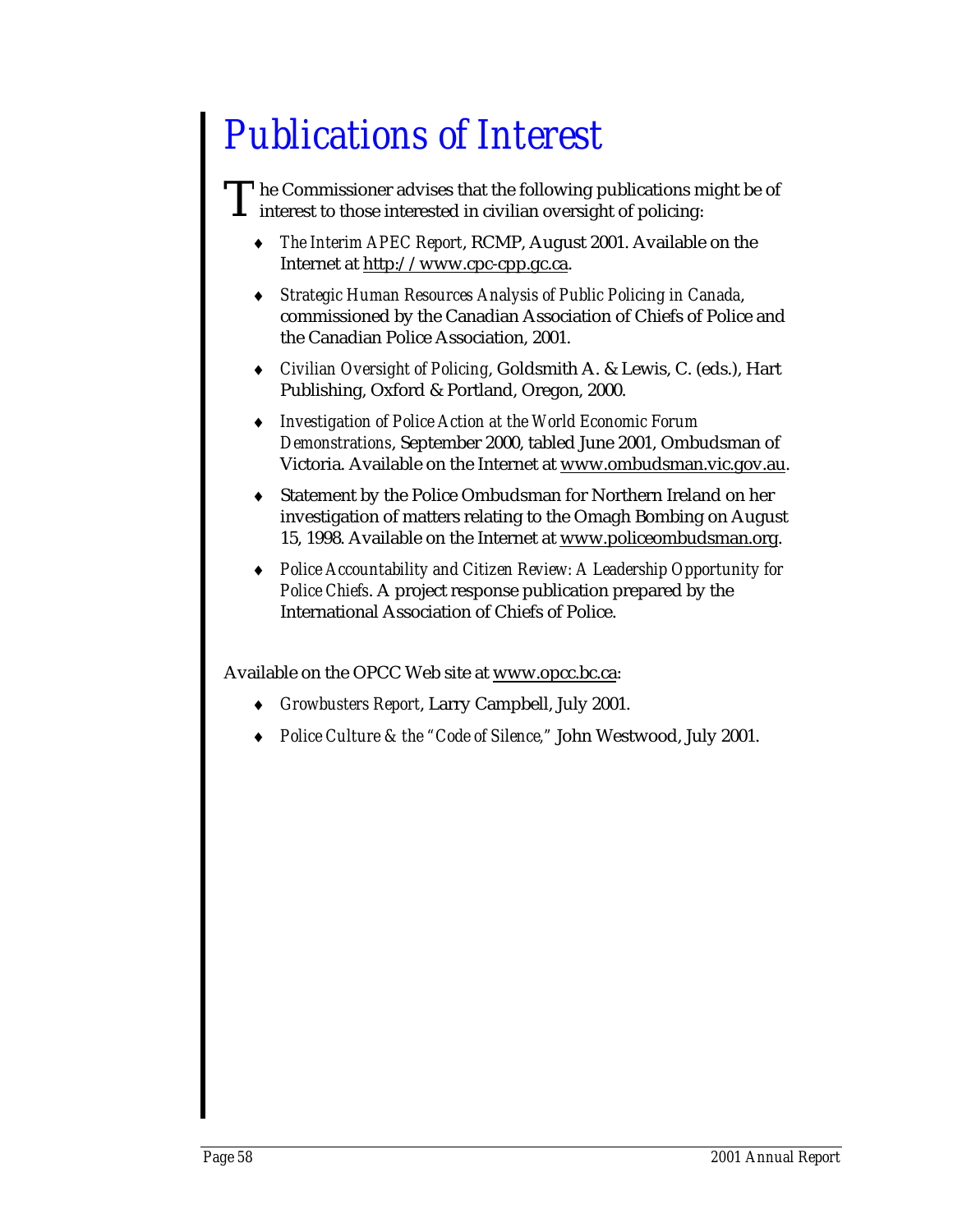## *Mediators*

ection 54.1(5) of the *Police Act* states: "The discipline authority may, for the purposes of informally resolving a complaint under this section, do one or both of the following: **S** 

(a) use any one or more means of alternate dispute resolution;

(b) enlist the assistance of a neutral and independent person as mediator."

Section 54.1(8) of the *Police Act* requires the Police Complaint Commissioner to make available a list of neutral dispute resolution service providers and agencies to help complainants with the informal resolution process, and the person with whom a public trust complaint is lodged must provide that list to the complainant when the complaint is lodged.

Section 54.1(11) of the Act states:

"The complainant or respondent may ask the police complaint commissioner to appoint a mediator, if one has not already been enlisted under subsection (5)(b), and the police complaint commissioner may appoint a mediator if the police complaint commissioner considers it appropriate."

A list of neutral dispute resolution providers and mediators is available from the Office of the Police Complaint Commissioner.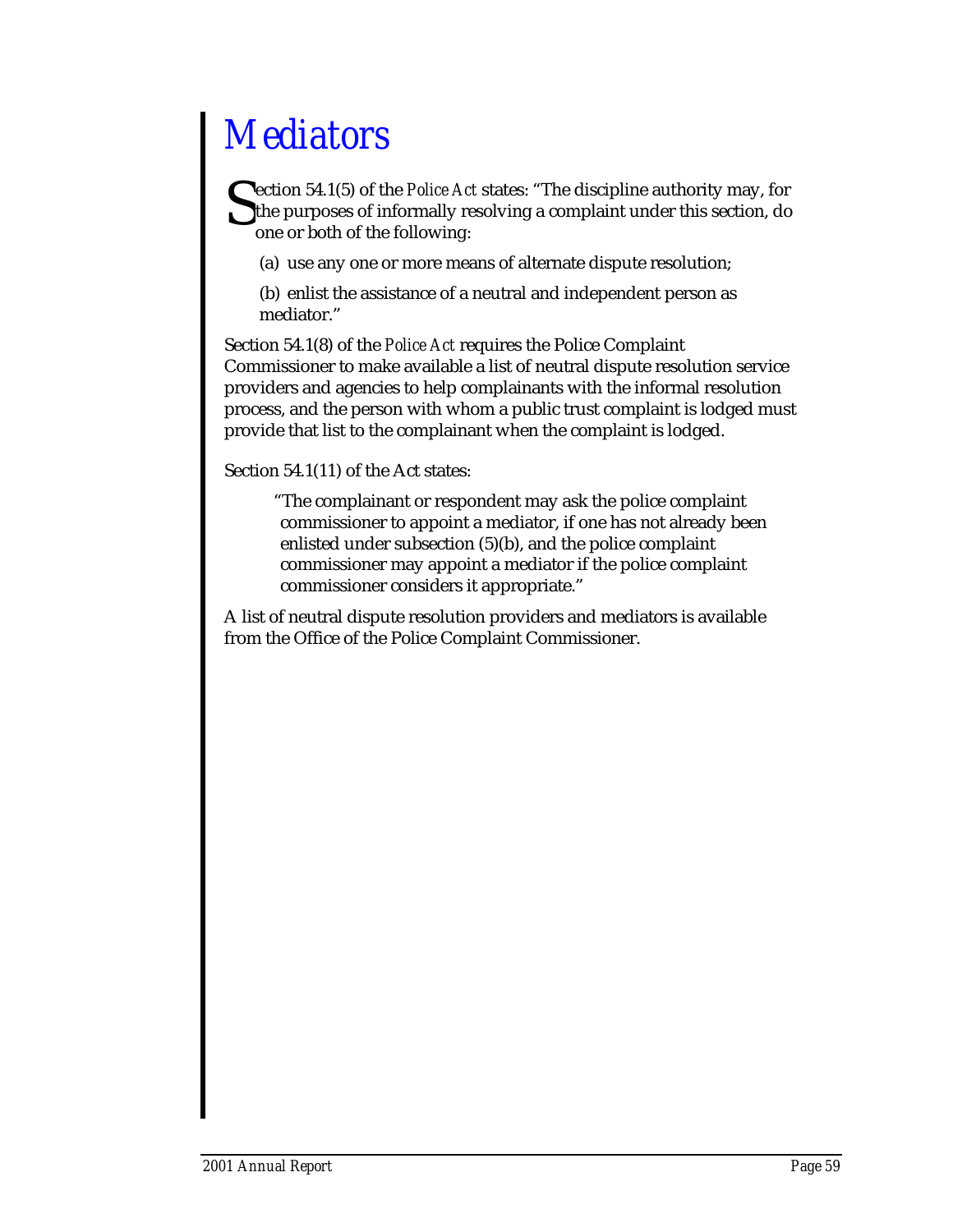## *List of Support Groups*

Section 54.1(9) of the *Police Act* states: "In the informal resolution process, a complainant may enlist the assistance of a support person complainant's choice or may ask the police complaint commission process, *a complainant may enlist the assistance of a support person of the complainant's choice* or may ask the police complaint commissioner to appoint a support person for the complainant."

Section 54.1(10) of the Act defines the support person's involvement in the informal resolution process:

"A support person ... may (a) be present at any interview about the complaint and at any mediation or informal resolution, and (b) participate at any of those sessions with the consent of the respondent."

Section 54.1(8) of the Act requires the Police Complaint Commissioner to provide a list of support groups to help complainants with the informal resolution process.

The following agencies have agreed to be listed as support groups for this purpose. Complainants are not limited to this list in choosing a support group or person.

#### *Inter-cultural Association of Greater Victoria*

| 930 Balmoral Rd.                        |      | Telephone: (250) 388-4728 |
|-----------------------------------------|------|---------------------------|
| Victoria, BC V8T 1A8                    | Fax: | $(250)$ 386-4395          |
| Contact: Jean McRae, Executive Director |      |                           |

#### *British Columbia Civil Liberties Association*

| 425-815 West Hastings Street                    | Telephone: (604) 687-2919 |
|-------------------------------------------------|---------------------------|
| Vancouver, BC V6C 1B4                           |                           |
| <b>Contact: Murray Mollard, Policy Director</b> |                           |

#### *S.U.C.C.E.S.S.*

28 West Pender Street Telephone: (604) 408-7238 Vancouver, BC V6B 1R6 Contact: Joseph Lau, Program Director

#### *Vancouver Police and Native Liaison Society*

| 324 Main Street.                              |      | Telephone: (604) 687-8411 |
|-----------------------------------------------|------|---------------------------|
| Vancouver BC V6A 2T2                          | Fax: | $(604)$ 682-2967          |
| <b>Contact: Freda Ens, Executive Director</b> |      |                           |